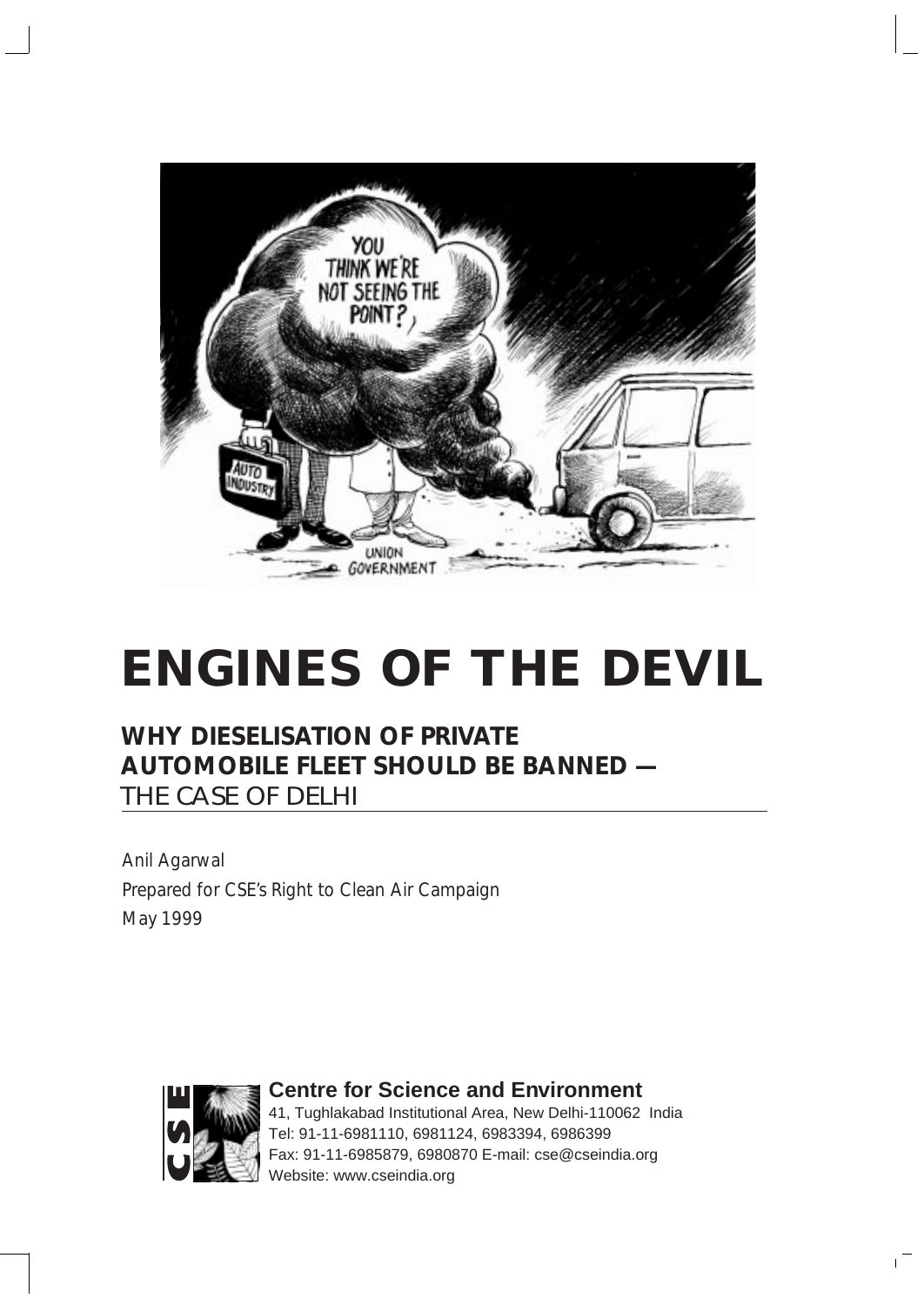

**The Centre for Science and Environment is a public interest research and advocacy organisation, which promotes environmentally-sound and equitable development strategies. The Centre's work over the past 17 years has led it to believe and argue, both nationally and internationally, that participation, equity and community-based natural resource management systems alone will lead the nations of the world towards a durable peace and development.**

**As a public interest organisation, the Centre supports and organises information flow in a way that the better organised sections of the world get to hear the problems and perspectives of the less organised. Environmental issues are seen in an anthropocentric perspective that seeks to bring about changes in the behaviour of human societies through appropriate governance systems, human-nature interactions, and the use of science and technology.**

**Though the public awareness programmes of the Centre have been its key strength and focus of work, it has endeavoured to move into associated areas of work like policy research and advocacy in the past years. Learning from the people and from the innovations of the committed has helped the Centre to spread the message regarding environment without its normal association with doom and gloom. Rather, the effort of the Centre is to constantly search for people-based solutions and create a climate of hope.**

**The Centre has always been, and will continue to be, editorially independent of interest groups, governments, political parties, international agencies and funding sources. CSE never accepts funding to push a donor's viewpoint. All its outputs are available for public dissemination.**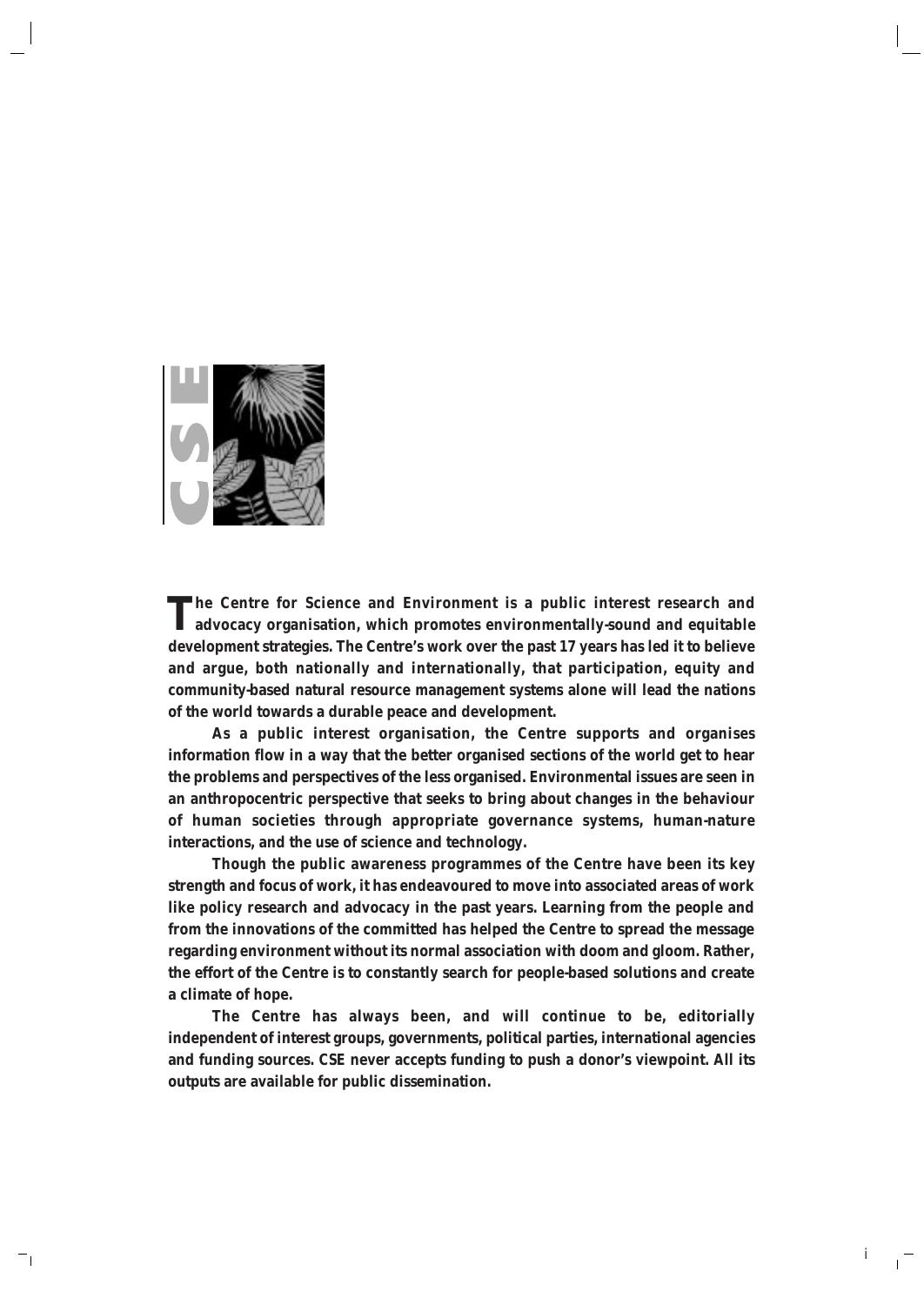#### **Engines of the Devil**

Want to buy a diesel car to keep your oil bill low? Think again. You may end up trading your life for cheap and toxic diesel.

As companies go for a hard sell of diesel cars, dieselmania grips you too. What was supposed to be cheap fuel for the poor farmers is now driving the cars of the rich.

Do not choose to ignore the fact that diesel fumes trigger cancer and pose serious threat to public health. Delhi is already reeling under high concentration of diesel-related pollutants — small particulate matter, oxides of nitrogen and ozone. Studies also show that neither improving diesel quality nor upgrading engine technology can help to avert the threat posed by toxic particulate emissions. The cleaner the diesel, the tinier the particulate matter, and higher the cancer-causing potential.

More private diesel cars on road simply negate the spirit of the Supreme Court orders steering a large part of public transport fleet away from use of diesel to a cleaner fuel like CNG to control air pollution in Delhi. The only option therefore is to ban private diesel cars.



#### **© May 1999 Centre for Science and Environment**

Cover cartoon: Rustam Vania

Material from this publication can be used, but only with proper acknowledgement.

Published by **CENTRE FOR SCIENCE AND ENVIRONMENT** 41, Tughlakabad Institutional Area, New Delhi 110 062 Phones: 91-11-6981110, 6983394, 6986399 Fax: 91-11-6985879 E-mail: cse@cseindia.org Website: www.cseindia.org

Printed at Excellent Printing House, New Delhi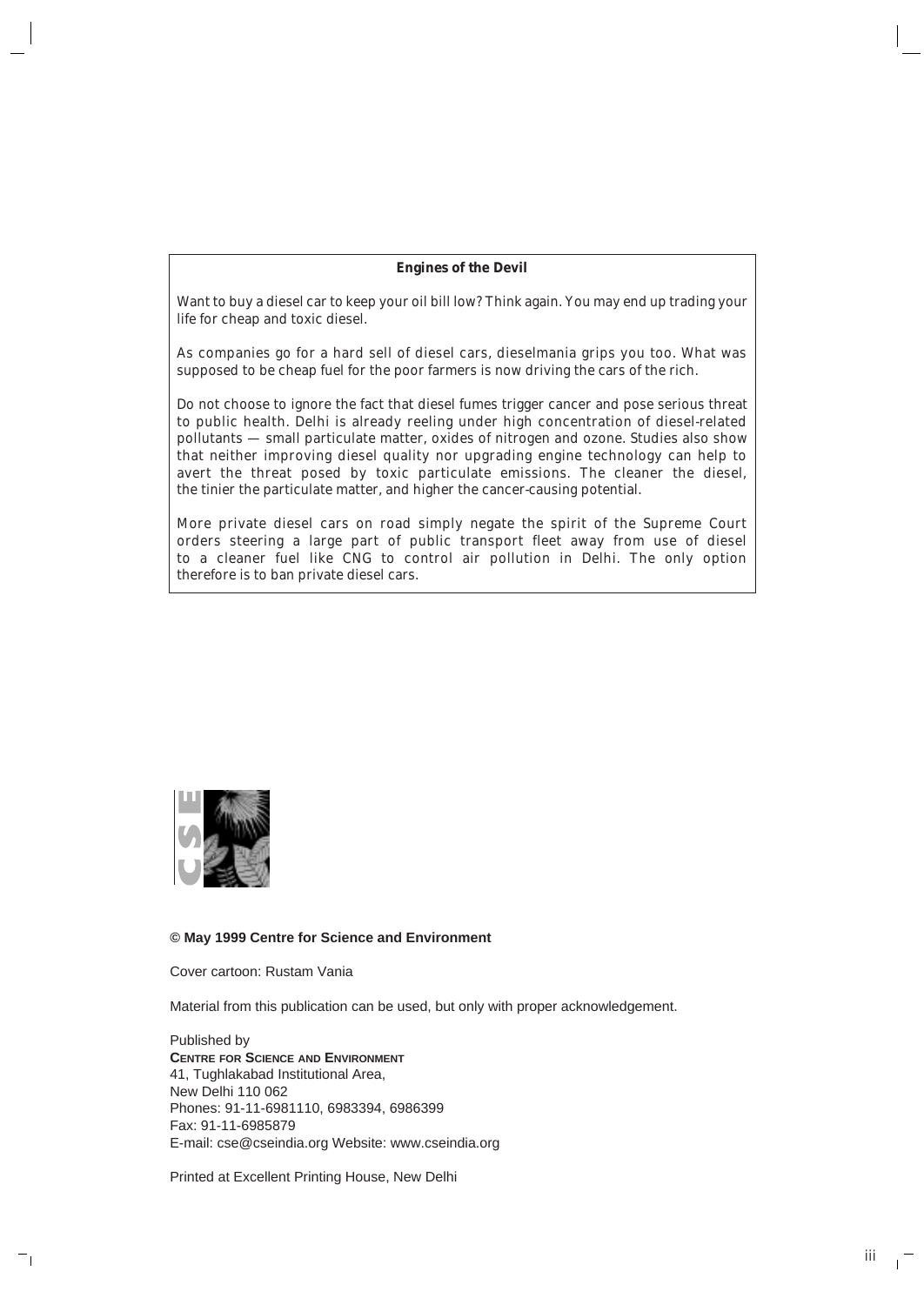#### **CONTENTS**

| <b>Summary and Introduction</b><br>3 |                                                            |    |  |  |
|--------------------------------------|------------------------------------------------------------|----|--|--|
|                                      | A. Fatal attraction: the dangers of diesel                 | 9  |  |  |
|                                      | <b>B.</b> Dieselisation of private vehicle fleet           | 11 |  |  |
|                                      | C. Supreme Court actions on vehicular pollution            | 15 |  |  |
|                                      | D. High levels of diesel-related pollutants in Delhi's air | 16 |  |  |
| $D.1$ .                              | SUSPENDED PARTICULATE MATTER                               | 16 |  |  |
|                                      | D.2. NITROGEN DIOXIDE                                      | 20 |  |  |
|                                      | D.3. SULPHUR DIOXIDE                                       | 22 |  |  |
|                                      | D.4. DAYS WITH CRITICAL POLLUTION                          | 23 |  |  |
|                                      | D.5. DEADLY COCKTAIL OF POLLUTANTS FROM DIESEL EXHAUST     | 24 |  |  |
|                                      | D.6. SEASONAL VARIATIONS                                   | 24 |  |  |
|                                      | D.7. LEVELS OF POLLUTANTS THAT CPCB DOES NOT MEASURE       | 25 |  |  |
|                                      | E. Toxic effects of diesel pollutants                      | 27 |  |  |
| E.1                                  | <b>SUSPENDED PARTICULATE MATTER</b>                        | 28 |  |  |
|                                      | E.1.1. CANCER-CAUSING POTENTIAL OF DIESEL PARTICULATES     | 29 |  |  |
|                                      | E.1.2. THERE IS NO SAFE LEVEL FOR PARTICULATE POLLUTION    | 31 |  |  |
|                                      | E.2. POLYCYCLIC AROMATIC HYDROCARBONS (PAH)                | 32 |  |  |
|                                      | E.3. NITROGEN DIOXIDE                                      | 32 |  |  |
| E.4.                                 | <b>OZONE</b>                                               | 32 |  |  |
|                                      | F. Diesel fuel quality                                     | 33 |  |  |
| F.1.                                 | <b>SULPHUR CONTENT</b>                                     | 33 |  |  |
|                                      | F.2. AROMATICS AND PAH CONTENT                             | 34 |  |  |
|                                      | F.3. CLEAN DIESEL IS NEITHER GOOD NOR GOOD ENOUGH          | 36 |  |  |
|                                      | G. Diesel engine quality                                   | 37 |  |  |
|                                      | G.1. Even CLEAN DIESEL ENGINES ARE DIRTY                   | 39 |  |  |
|                                      | H. Air pollution problems caused by diesel in Europe       | 41 |  |  |
|                                      | I. The need to ban private diesel cars                     | 45 |  |  |

1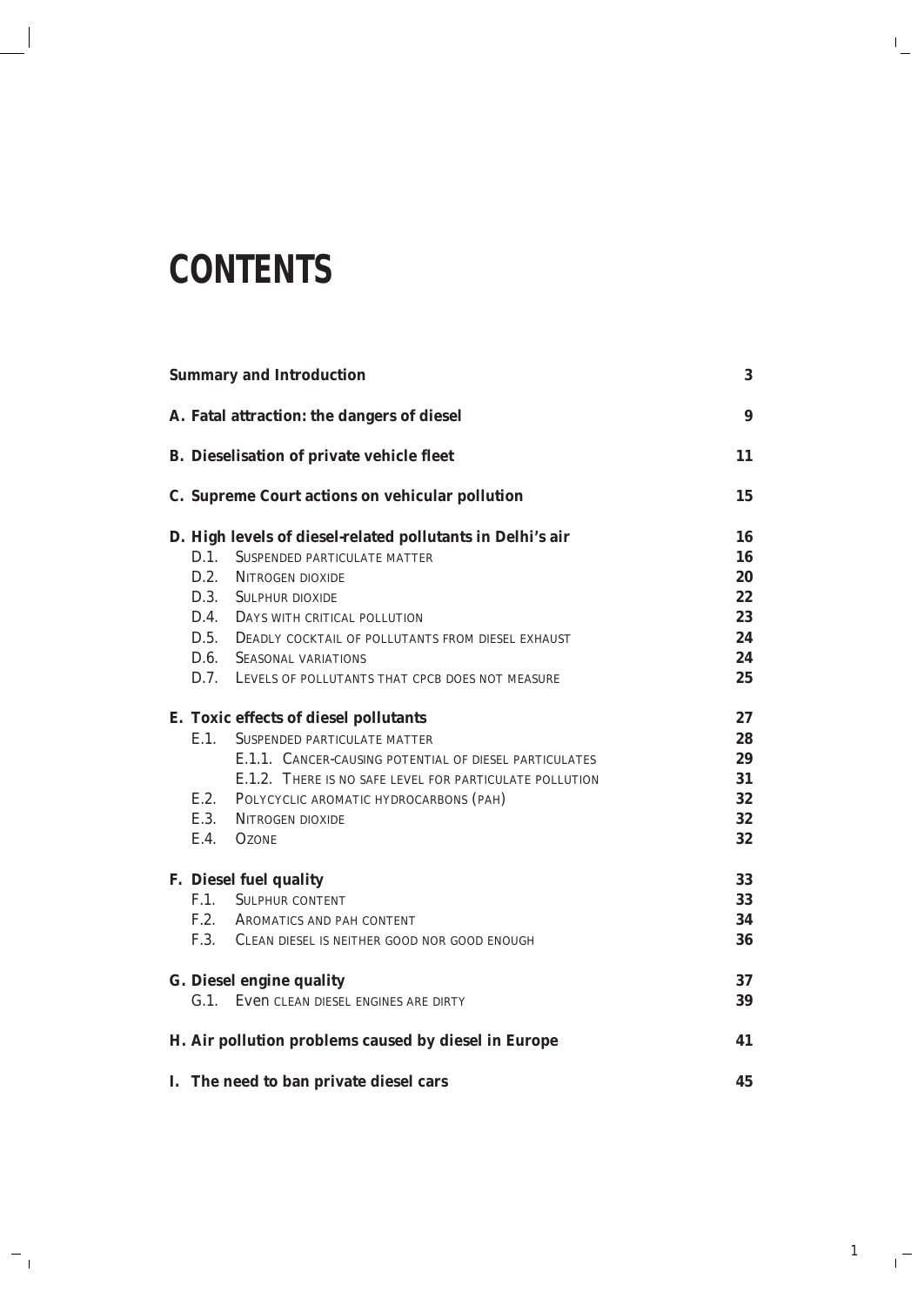

**Published in 1996, Slow Murder gives you the complete story of vehicular pollution in India**







*Down To Earth* **keeps you informed every fortnight. Prepare yourself to change the future**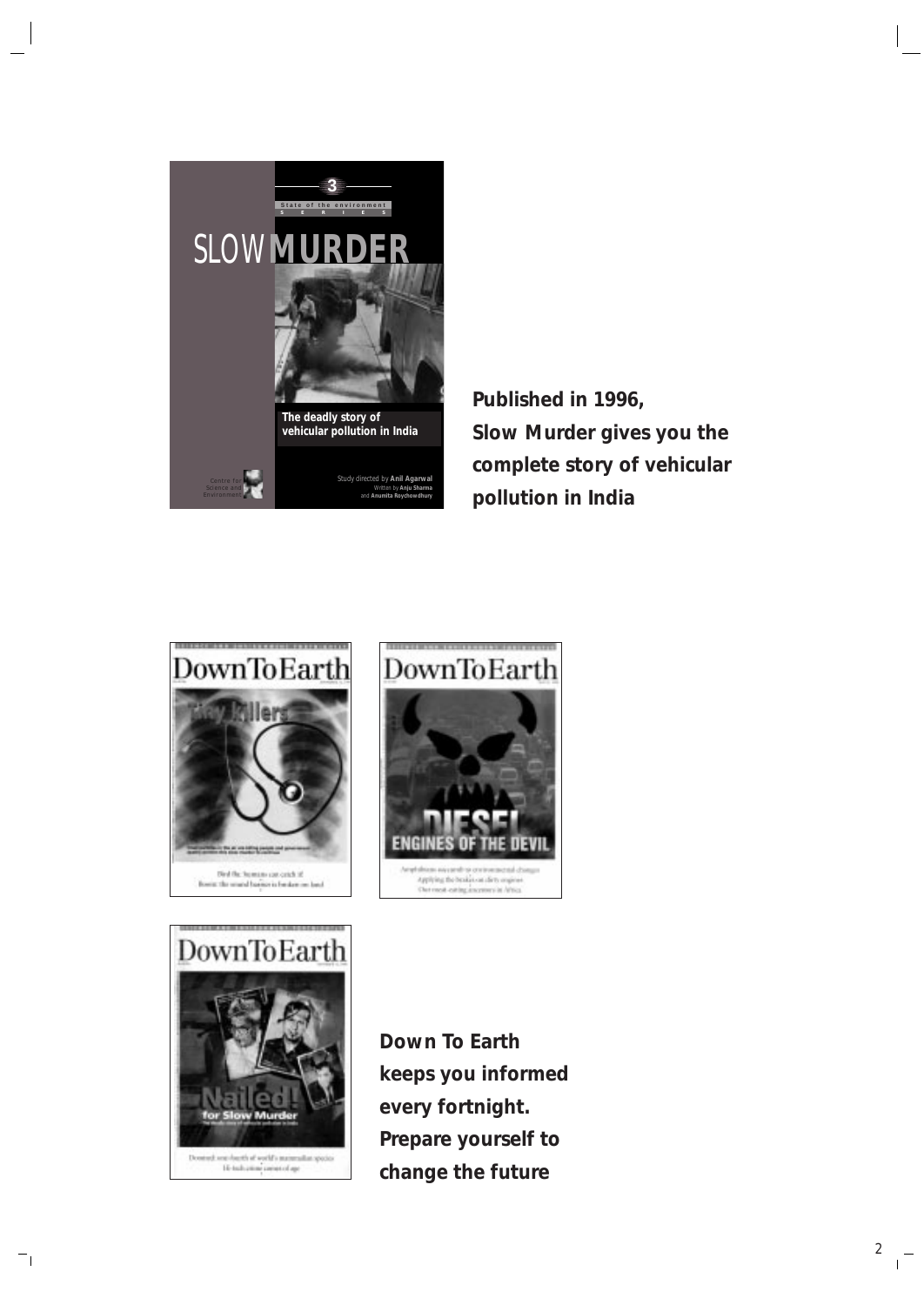Counsel for the Government of India: *"We need some breathing time."* Chief Justice A S Anand: *"You need breathing time when there are already people suffering from breathing problems because of your actions."* 

*— In the Court of the Chief Justice, Supreme Court of India on May 13, 1999.*

#### **SUMMARY AND INTRODUCTION**

Why is it necessary to ban private diesel vehicles and reduce the use of diesel as much as possible ?

*To understand the problem posed by diesel, it is necessary to understand the new information that has emerged over the last decade about its ill-effects.* For a long time diesel was considered a 'green fuel' because it is 15-20 per cent more fuel-efficient than petrol. This means that one litre of diesel gives 15-20 per cent more mileage than one litre of petrol. But the 1990s have seen diesel take a severe beating and is now being increasingly recognised as a devilish fuel.

*The first big finding came with air pollution experts discovering that diesel exhaust consists of 10-100 times (that is, one to two orders of magnitude) more particles than petrol. More than that, experts soon began to realise that it is not the total quantity of particles that matters so much for public health as the size of the particles in vehicular exhaust. The smaller the particles, the worse they are because they go deep into the lungs and stay there for a longer time.* 

As a result, air pollution monitoring systems in the West stopped measuring the total concentration of particles in the air. Instead, they started measuring only the concentration of those particles which had a diameter of 10 microns or less, called PM10 or respirable particulate matter. By the mid-1990s, US environmental scientists were arguing that it is not even PM10 that matter. It is PM2.5, that is, particles of 2.5 microns or less that are important. Unfortunately, monitoring systems based on PM2.5 have been difficult to implement because the equipment is still very expensive and the process is cumbersome.

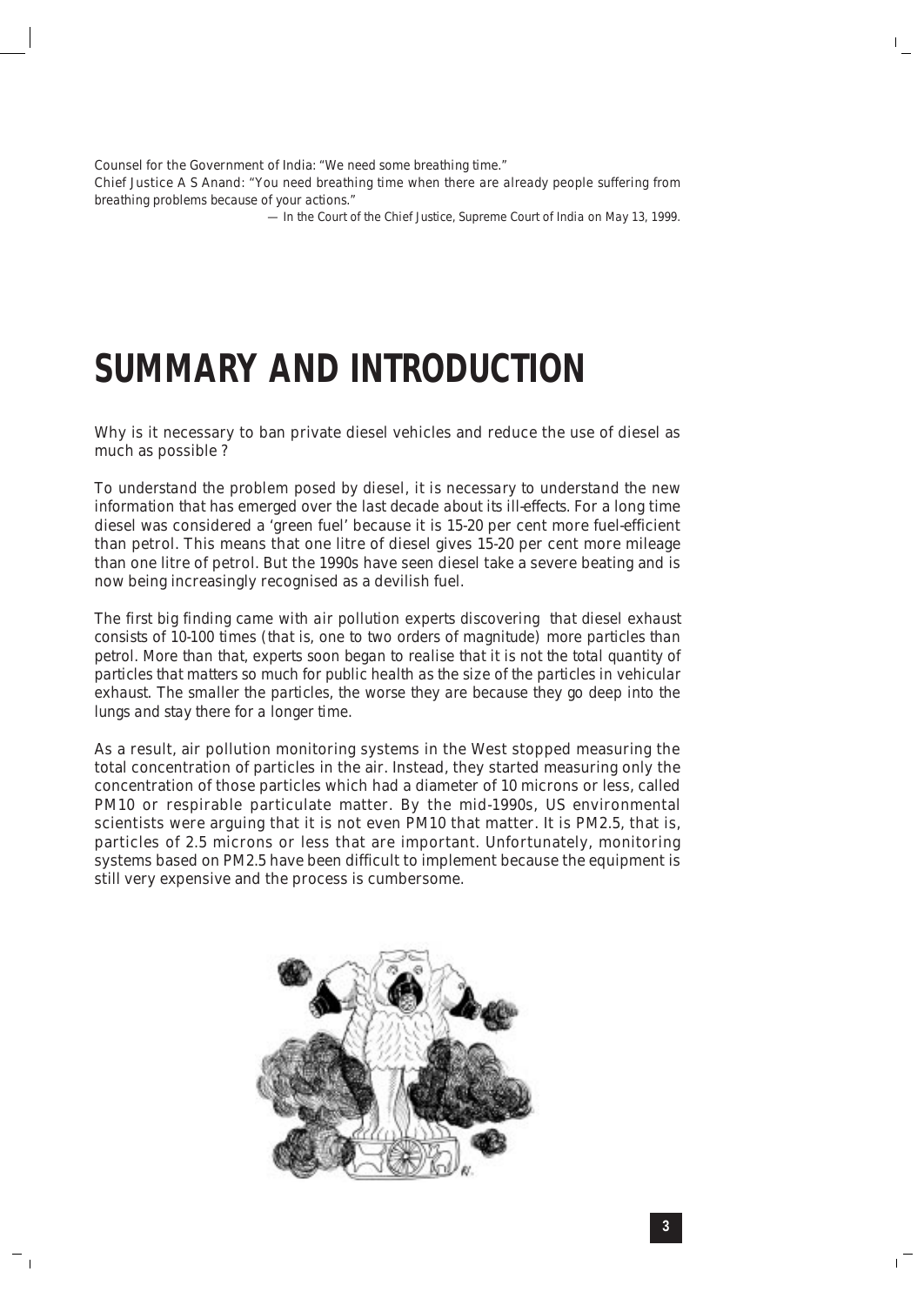Meanwhile, experiments in the UK have shown that 90 per cent of the particles in diesel exhaust are extremely tiny, of a size of one micron or less. In other words, diesel exhaust not only has a very high quantity of particles but it also mostly contains very tiny particles.

*The second set of damaging studies have come from epidemiologists who have found that, of all the air pollutants, particles kill the most people — some 460,000 every year.* WHO has tried to set air quality guidelines for particulate pollution in the air  $-a$ guideline is a level of pollution below which the air is safe and above which it is unhealthy — but it has failed to do so. Because epidemiological studies carried out in the late 1990s have shown that people die and/or fall ill even at levels of particulate pollution that are considered quite low. WHO has, therefore, not been able to find any threshold level, that is, any level for particulate pollution that can be considered safe.

*As if this was not enough, toxicological studies have also been showing up diesel particles to be highly carcinogenic.* In 1997, a Japanese scientist even reported the discovery of the most potent carcinogen found as of date in diesel exhaust. Given all this disturbing information, the California Air Resources Board formally declared in August 1998 — less than a year ago — that diesel particles are Toxic Air Contaminants, which means automobile companies will now have to drastically reduce particles in diesel exhaust, and this is not going to be an easy task.

*Recognising the importance of tiny particles, scientists have also turned their attention to the size of particles in the exhaust of improved diesel engines and of engines using improved diesel fuel. As emission standards still measure the quantity of particles in exhaust, uptil now most studies have focussed on what happens to this quantity when the diesel engines or diesel fuel is improved. And improvements in diesel engines and diesel fuel do result in reductions in the total quantity of particles. But when scientists began to look at what happens to the size of particles, they found extremely damaging results.* 

A study in the US which compared a 1991 diesel engine with a 1988 diesel engine found that the improved engine had 15 to 35 times more particles than the earlier engine which meant that the improved engine was producing much smaller particles. A study conducted in the UK, as recently as January 1999, which tried to assess the impact of using high quality 'city diesel' also found the same results. Thus, both studies reveal that both improving engines and fuel quality result in even smaller particles, making the resulting diesel exhaust even worse from a public health point of view.

*This information about diesel is extremely disturbing especially because the Central Pollution Control Board data shows that both total particulate levels and respirable particulate levels (PM10 levels) are extremely high in Delhi.* Not only are they above the standard every day, there are days when they go five to six times above the standards. There is, thus, a pollution crisis in Delhi from particulates.

In such a situation, India would do well to restrict the use of diesel to the extent possible — by banning diesel cars and by converting diesel buses to CNG. Even then diesel will continue to be used in trucks and small gensets causing immense pollution. Diesel cars should be allowed only when diesel technology has matured and its health implications are adequately dealt with.

It is important to understand that the Western economic model, built on highly energy and material-intensive technologies, has proved to be an extremely **'toxic model'**. The post-war economic boom immediately landed cities from Tokyo to Los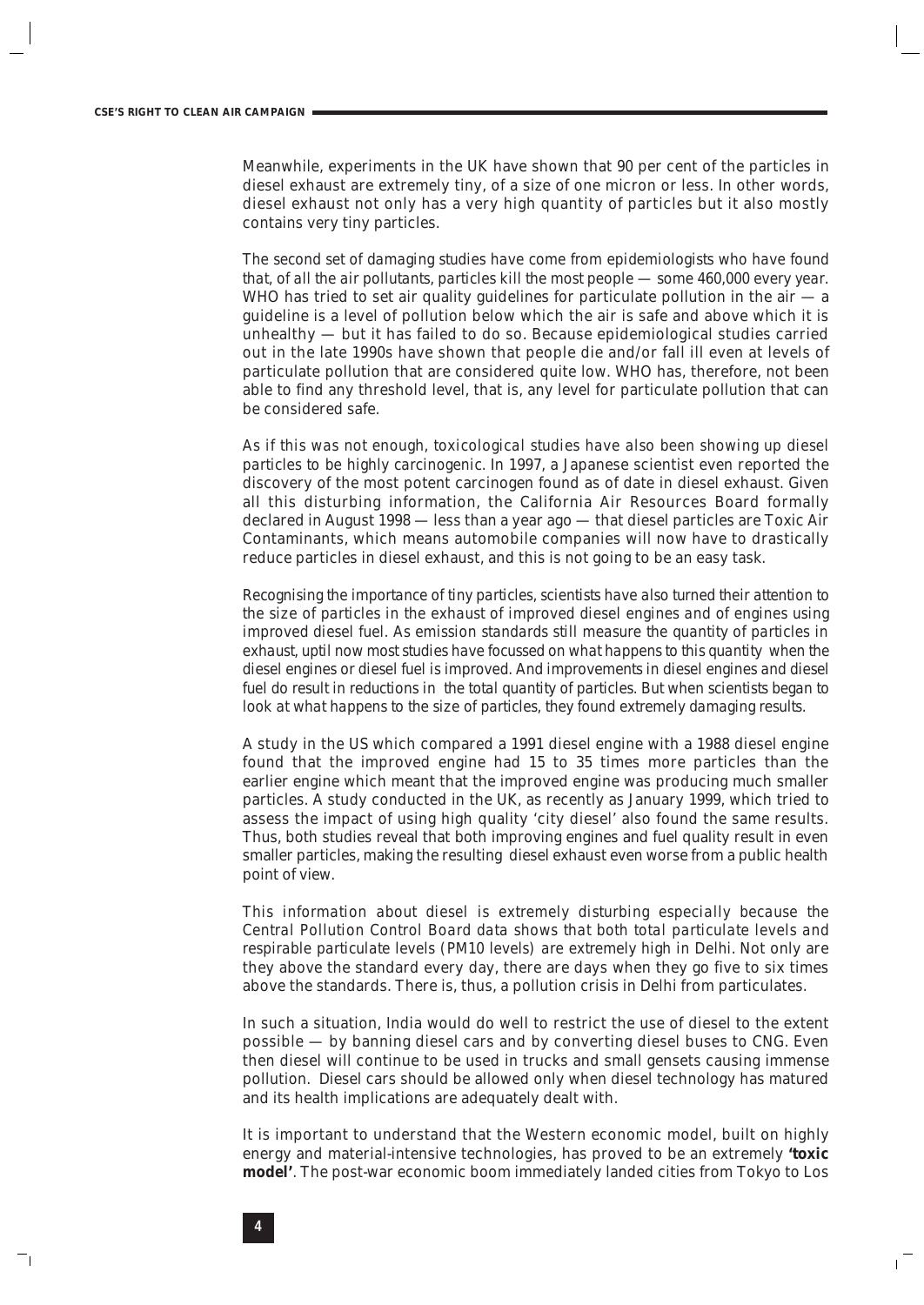Angeles into devastating air pollution problems even as all aquatic systems began to be poisoned to death. Having learnt from their mistakes, Western societies have conducted themselves with much greater discipline with respect to the environment and have also invested substantially in relatively environmentfriendly technologies. Even then, the battle is far from won. Huge amounts of toxins still enter the global ecosystem as a result of economic processes. And the disruption of the global carbon and nitrogen cycles still continues to throw a pall over humanity's future.

Very few people understand the speed with which Western-style economic growth brings pollution. Studies carried out by the World Bank now tell us that when the economy measured in Gross Domestic Product (GDP) of Thailand doubled during the 1980s, its total load of pollutants increased an amazing ten-fold. A study conducted by the Centre for Science and Environment for India shows that when the Indian economy doubled over the period 1975-1995, its industrial pollution load went up by 3.5 times and the vehicular pollution load by 7.5 times.

The situation looks frightening. The processes of wealth generation will clearly put increasing pressure on natural ecosystems and generate huge amounts of pollution. It is absolutely vital that we recognise this problem and learn to deal with it. It was in the post-World War II period that the world began to see what was then an unprecedented economic boom in Europe, Japan and North America. By the 1950s itself, cities from Tokyo and London to Los Angeles were choking under pollution. The Western society responded to this problem with increasing investment in pollution control. It is estimated that in the early 1970s, Japan spent over 25 per cent of all industrial investment in pollution control measures. Will countries like India be able to make the necessary investment to clean up our environment? Or should we, therefore, learn from the mistakes of the Western society and restore the balance between economic growth and environmental conservation and public health.

It is part of this 'challenge of the balance' that has led us to launch our "Right to Clean Air Campaign".

#### *The objective of the Right To Clean Air Campaign:*

- improve decision making processes related to air quality planning;
- **build up pressure on the government for more transparent policy mechanisms; and,**
- raise public awareness levels about poor urban air quality and risks to public **health.**

According to our calculations, one person dies every hour in Delhi due to air pollution-related diseases. This could well be an underestimate. Air pollution in the city has reached alarming proportions and requires urgent policy attention. And many other cities are similarly placed.

In 1996, we published, *Slow Murder: The deadly story of vehicular pollution in India.* The study revealed that vehicles contribute maximum to the pollution load in Indian metros — a shocking 64 per cent in Delhi, 52 per cent in Mumbai and 32 per cent in Calcutta.

The study concluded that the problem of vehicular pollution would need a comprehensive policy framework. In 1996, we said that the government, and in particular the Delhi government, should stop focussing on "pollution under control" certificates to check tail pipe emissions. We called it "tailpipery" as not only were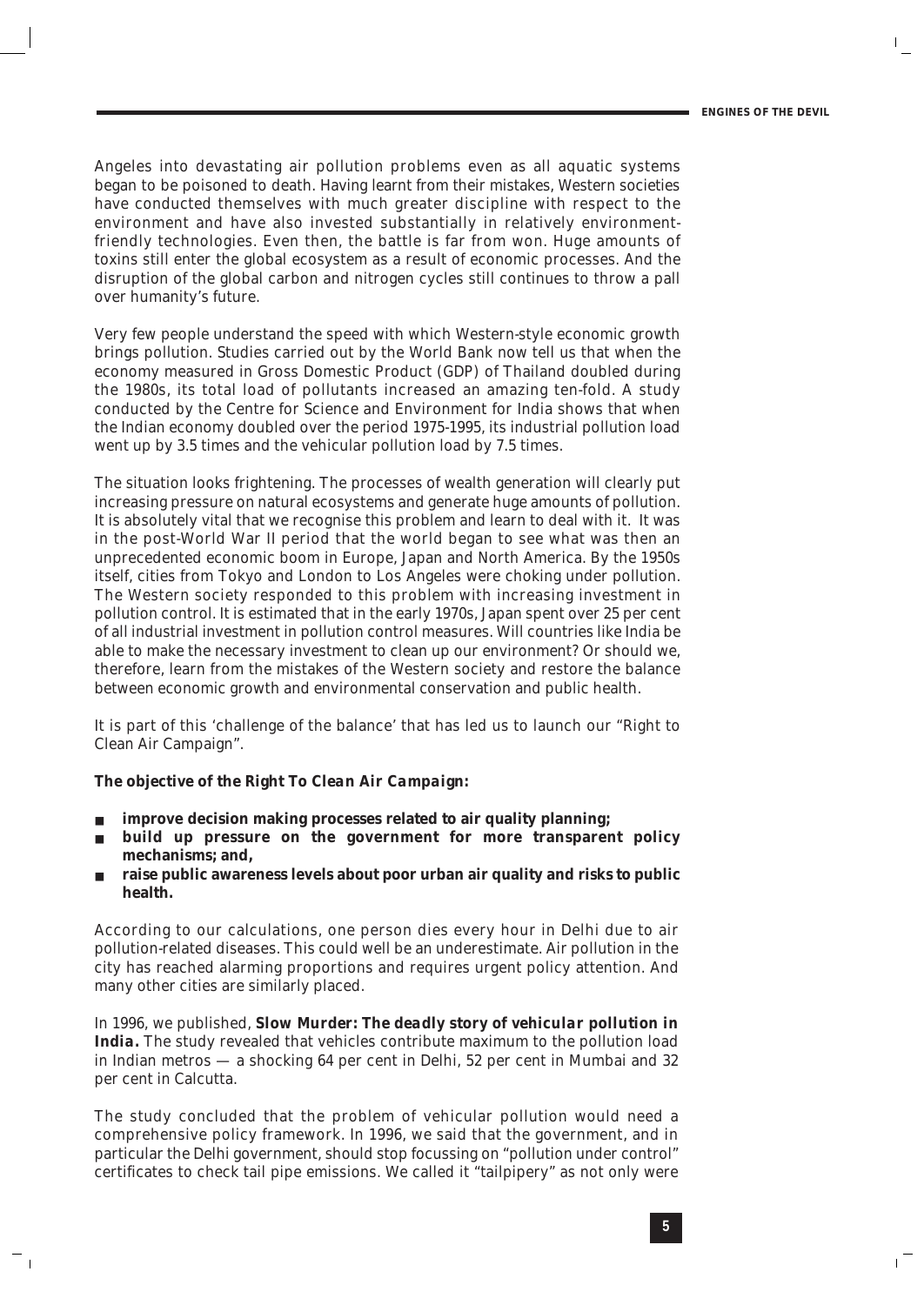pollution under control certificates available for a price but that they were also ineffective in controlling the growing pollution in the city. We suggested that the government should, instead, focus on the following issues for effective control of pollution:

- Strict monitoring of air pollutants and set stringent air quality standards for the city;
- Set stringent emission standards for vehicles and progressively tighten them to weed out outdated vehicle technology;
- Set tighter standards to improve fuel quality;
- Improve transport planning and in particular, make substantial investment in mass public transport systems;
- Improve maintenance of in-use vehicles

#### **Our efforts**

Over these past years, we have worked to build an informed public opinion about air pollution in the city. We have worked with citizens' groups, school children, teachers, doctors, technocrats and industry representatives to spread awareness about issues. Along with our volunteers we jammed the telephone lines of the former chief minister, Sahib Singh Verma to pressurise him to take action in the interest of clean air. We mobilised the prominent citizens of Delhi to condemn the misleading statements made by the Lt Governor of Delhi, Vijai Kapoor, underplaying the gravity of the air pollution in Delhi. We also protested when the former health minister of Delhi, Harsh Vardhan, denied link between air pollution and respiratory disorders in a press statement. He had to retract his statement. During the assembly elections in Delhi in November 1998, we worked with citizens of Delhi to pay for half page advertisements in *Times of India* and *Navbharat Times* to tell politicians, "If you want our votes give us clean air". We have repeatedly gone to the public through public meetings, press conferences and workshops to inform citizens about the dangers of breathing poison.

We have continued with policy research to be able to advocate solutions. This has been our strength. Our research has helped us to identify appropriate policy options and influence public policy to push for action. People working in India know, bringing change is a question of persistence that needs constant pressure and vigil.

#### **The impact of our Right to Clean Air Campaign:**

**November 1, 1996:** CSE released *Slow Murder*: *The deadly story of vehicular pollution in India* and organised the first public meeting "Public Trial" on November 5.

**On November 18, 1996**: The Supreme Court issued *suo moto* notice to the Delhi Government, to submit an action plan to control city's air pollution following the media reports on the CSE study.

**In December 1996:** In response to the Supreme Court directive, the Delhi government presented an action plan to the Supreme Court to combat air pollution in Delhi. This was the first time that such a comprehensive plan was presented by the government.

**November 1, 1997:** CSE organised its second public meeting "Slow Murder and Since..."

In this meeting CSE released the results of its study that the death count due to air pollution in Indian cities was up by almost 28 per cent between 1991-92 and 1995.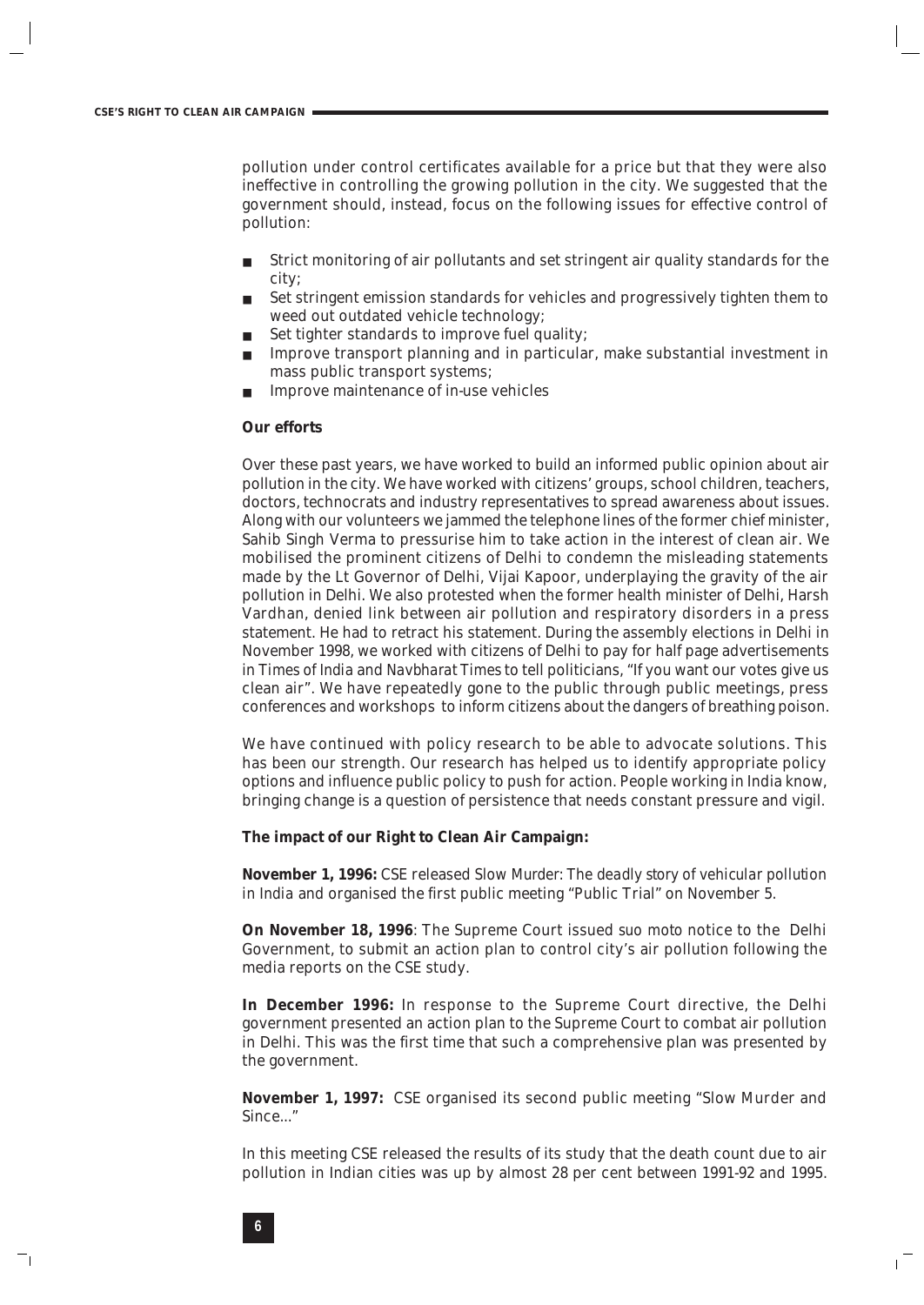CSE held government inaction responsible and pointed out that the Supreme Court's decisions were lacking in comprehensiveness and effectiveness in dealing with the matter.

**On November 4 1997:** Saifuddin Soz, the then Union environment minister, announced his plans to issue a white paper on pollution in Delhi**.** 

**On December 2 1997:** The Union environment minister issued a white paper on pollution in Delhi.

**On January 7, 1998:** Supreme Court directed the government to set up a special agency, Environment Pollution (Prevention and Control) Authority for the National Capital Region under the section 3 of the Environment Protection Act 1986, to control pollution in Delhi. CSE's director Anil Agarwal was appointed as the member of this committee.

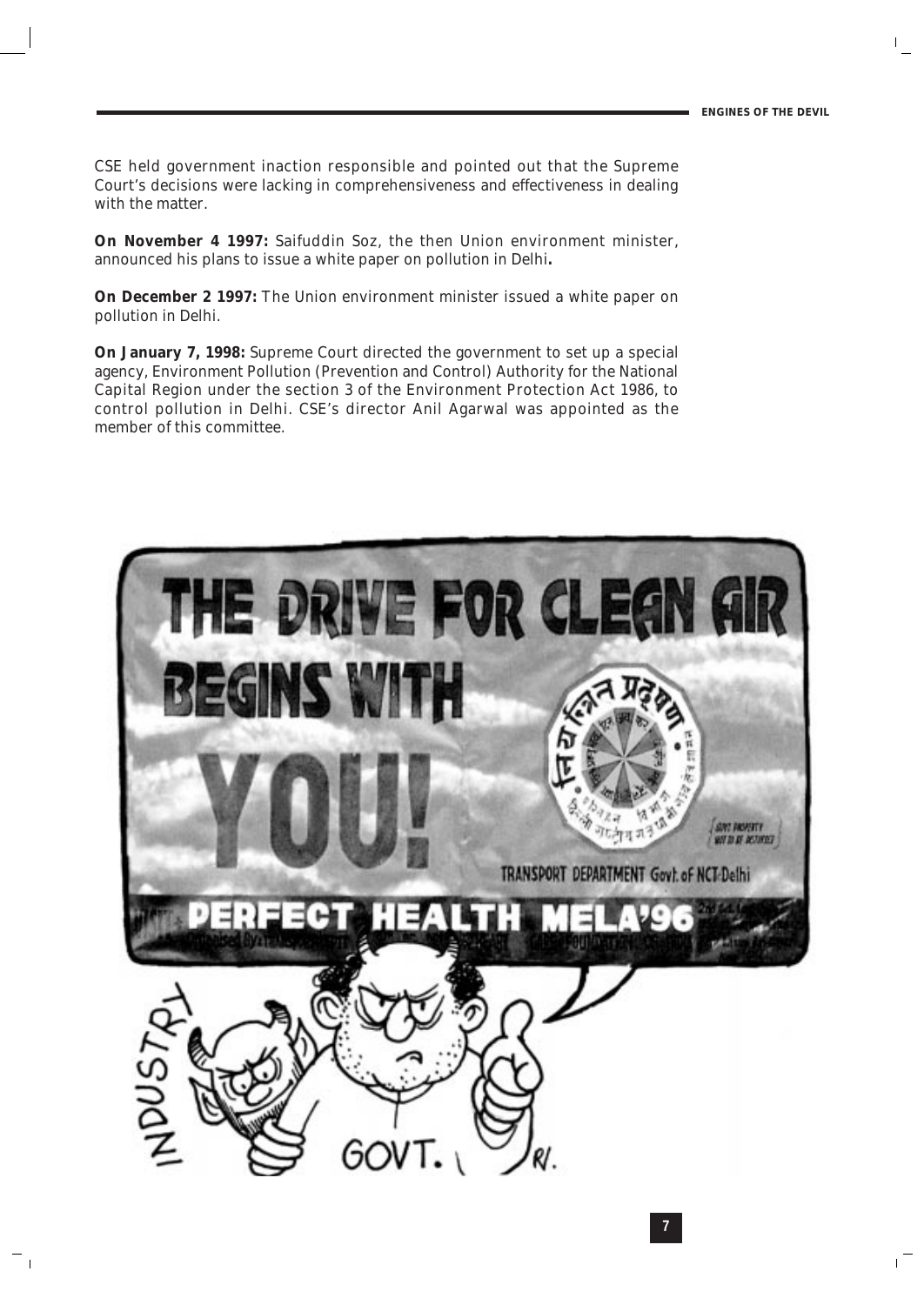**In 1998, we also further elaborated an action agenda for immediate impact on air quality.** 

- Stop dieselisation of private vehicle fleet.
- Immediate improvement in fuel quality  $-$  both diesel and petrol. If Indian refineries are not capable of producing clean fuel the government should import best quality fuel.
- Tax to improve diesel technology
- Introduce a comprehensive inspection and maintenance programme along with emission warranty system to make the industry accountable for the lifelong emission efficiency of all vehicles they produce.
- Industry must make the actual emission levels of the vehicles they produce public.
- Begin monitoring of all harmful gases and introduce smog alerts in cities.

#### **Why this paper?**

CSE has watched with great concern that the Indian automobile industry has chosen to ignore the frightening scientific evidences on toxic diesel fume to lure people to diesel cars and cash in on the wide gap in diesel and petrol prices. While the industry has failed to look beyond its immediate business interests to address the larger issue of public health, CSE has stepped in to campaign against the dieselisation of the private automobile fleet.

CSE has realised that there is very little appreciation of the problem at all levels: government, industry and even public. As we learn more about the health effects from diesel exhaust, we must reconsider the widespread use of diesel engines. So far the government and the automobile industry have accepted the diesel engine as a norm and have only tried to reduce pollution coming from these engines through emission regulations. But in view of the proven toxic effects of diesel fumes this is not enough. We need to seriously think about restricting diesel vehicles to reduce serious health risks by going for cleaner alternatives.

In this paper CSE presents the evidence to convince you why the "Engines of the Devil" should go.

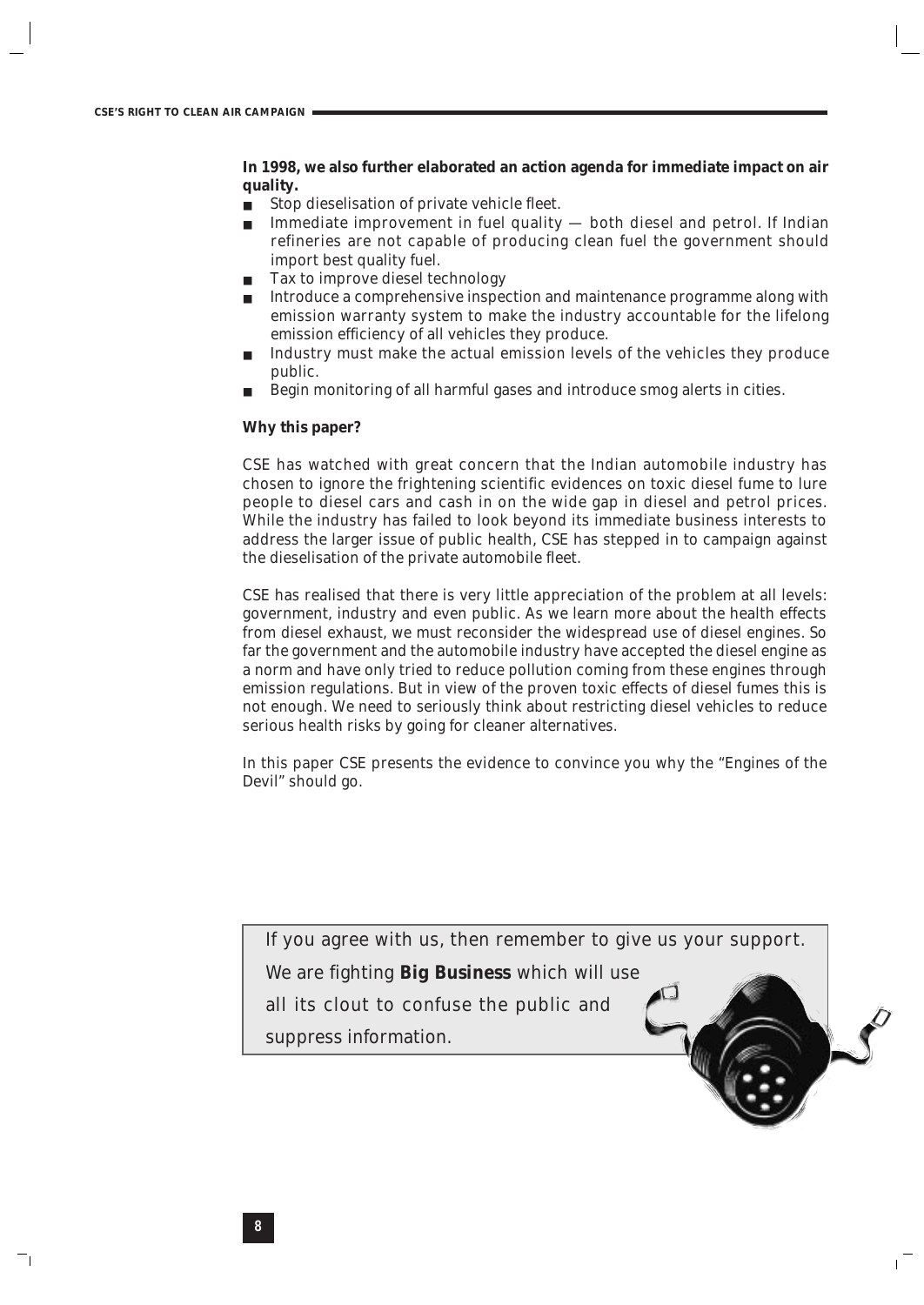## **ENGINES OF THE DEVIL**

*Why dieselisation of private automobile fleet should be banned?*

#### **A. Fatal attraction: the dangers of diesel**

A study conducted by the Centre for Science and Environment, comparing the rates of economic growth and the rates of growth in vehicular and industrial pollution, shows that during 1975-1995 the Indian economy grew by 2.63 times, but the industrial pollution load grew by 3.47 times and the vehicle pollution load by 7.50 times (See Graph 1).

It is, therefore, not surprising that almost all Indian cities are today reeling under severe air pollution and the speed with which this pollution has grown has been quite dramatic. This is not unique to India. Within 10-15 years of the post World War II economic boom all industrialised countries — from Japan to Europe and USA were suffering from severe air pollution problems. Only measures taken from 1970s onwards helped control air pollution to some extent. During the 1970s as much as 20- 25 per cent of industrial investment in Japan was directed towards pollution control, a level of investment which India will not be able to afford in the immediate future. Therefore, pollution prevention has to be the key policy component in India.

The current trend towards the dieselisation of the private vehicular fleet is extremely worrying for a variety of reasons that are cited below, including the fact that it negates the very spirit of the Supreme Court order delivered on July 28, 1998:

- Delhi uses more diesel as compared to petrol than possibly anywhere else in the Western world.
- Diesel-related pollutants are either already very high or rapidly increasing in Delhi's air.



*Source*: GDP from *Indian Economic Survey*, 1997-98 and Priti Kumar and Sujata Bhattacharya 1999, When Wealth is not Health in *Down To Earth*,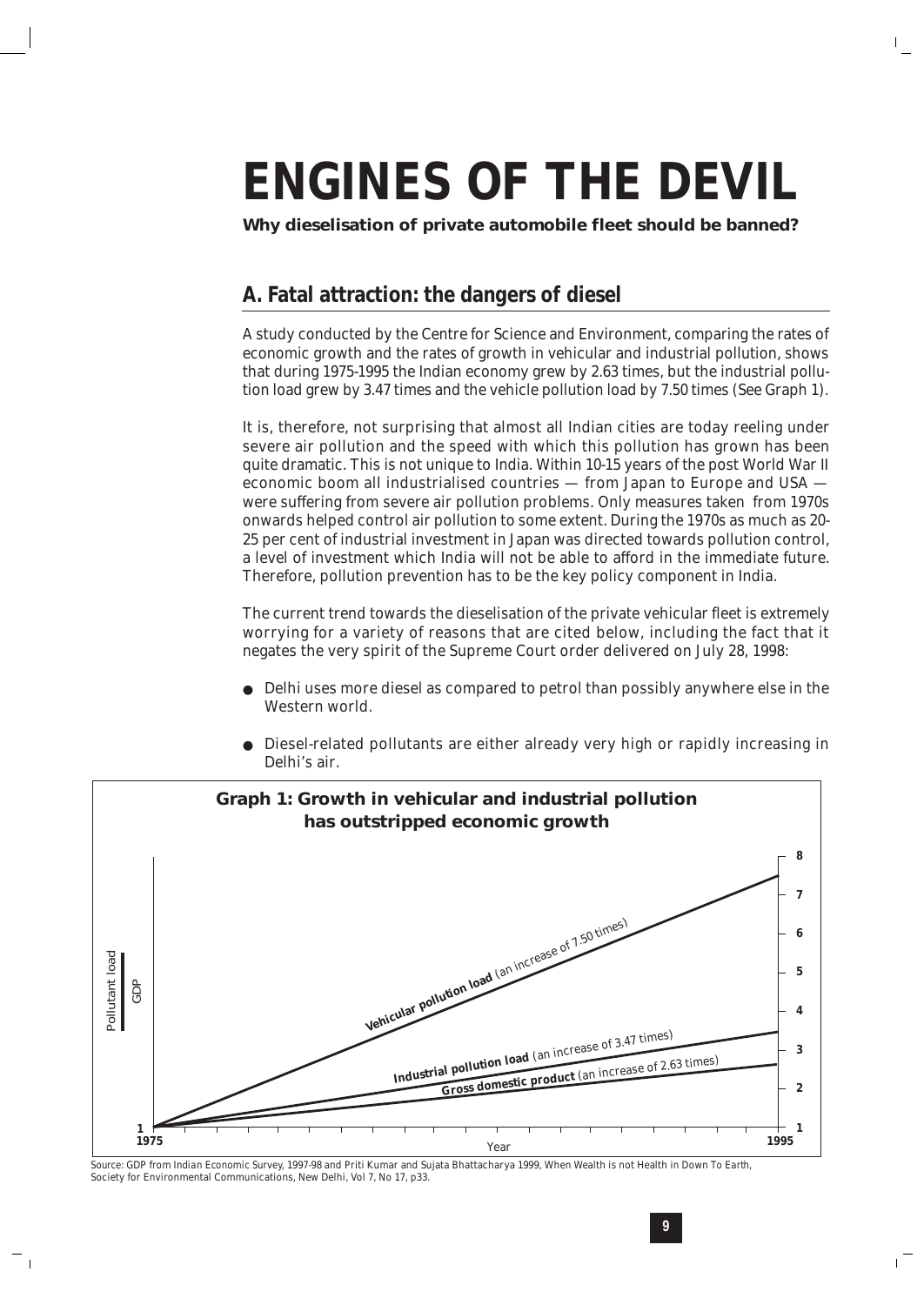Mind if I smoke?



- The health impacts of diesel pollutants are deadly.
- Diesel quality in India is extremely poor. And recent scientific evidence shows that even using clean diesel fuel or moving towards clean diesel engines can have an adverse impact on public health.
- Both existing and proposed emission standards for diesel vehicles are extremely poor. Currently there are limits to diesel technology across the world in dealing with these toxic emissions.

Diesel constitutes two-third of total fuel consumption in the transport sector in the capital. In other words, diesel use is more than twice the use of petrol. In most Western cities, diesel consumption is about one-half of petrol consumption and almost never exceeds it. Not only is the diesel-petrol consumption ratio high in Delhi, diesel consumption is also galloping at a faster pace than petrol consumption.

Between 1980-81 and 1990-91, the rate of growth of petrol consumption was higher than that of diesel but this trend was reversed in the period 1990-91 to 1996-97 during which diesel consumption grew at a much higher rate than diesel (see Table 1 and Graph 2).

● In sum, Delhi not only uses a lot of diesel, but also very poor quality diesel and which is then used in very poor quality vehicles. It is no wonder that the problem of air pollution is worsening in the city.

According to the Central Pollution Control Board (CPCB), diesel is responsible for 100 per cent of the particulate matters, 95 per cent of nitrogen oxides and 96 per cent of sulphur emissions produced by vehicles. The CPCB does not measure ozone, a harmful gas that is produced as a result of nitrogen oxides (see Table 2).





*Sources:*

- 1) Data for 1980-81 to 1989-90: Delhi Administration 1991, Delhi Statistical Handbook 1990, Delhi.
- 2) Data for 1989-90: Delhi Administration 1996, Delhi Statistical Handbook 1996, Delhi.
- 3) Data for 1990-91 to 1995-96: Delhi Administration 1997, Delhi Statistical Handbook 1997, Delhi.
- 4) Data for 1996-97: Delhi Administration 1998, *Personal Communication.*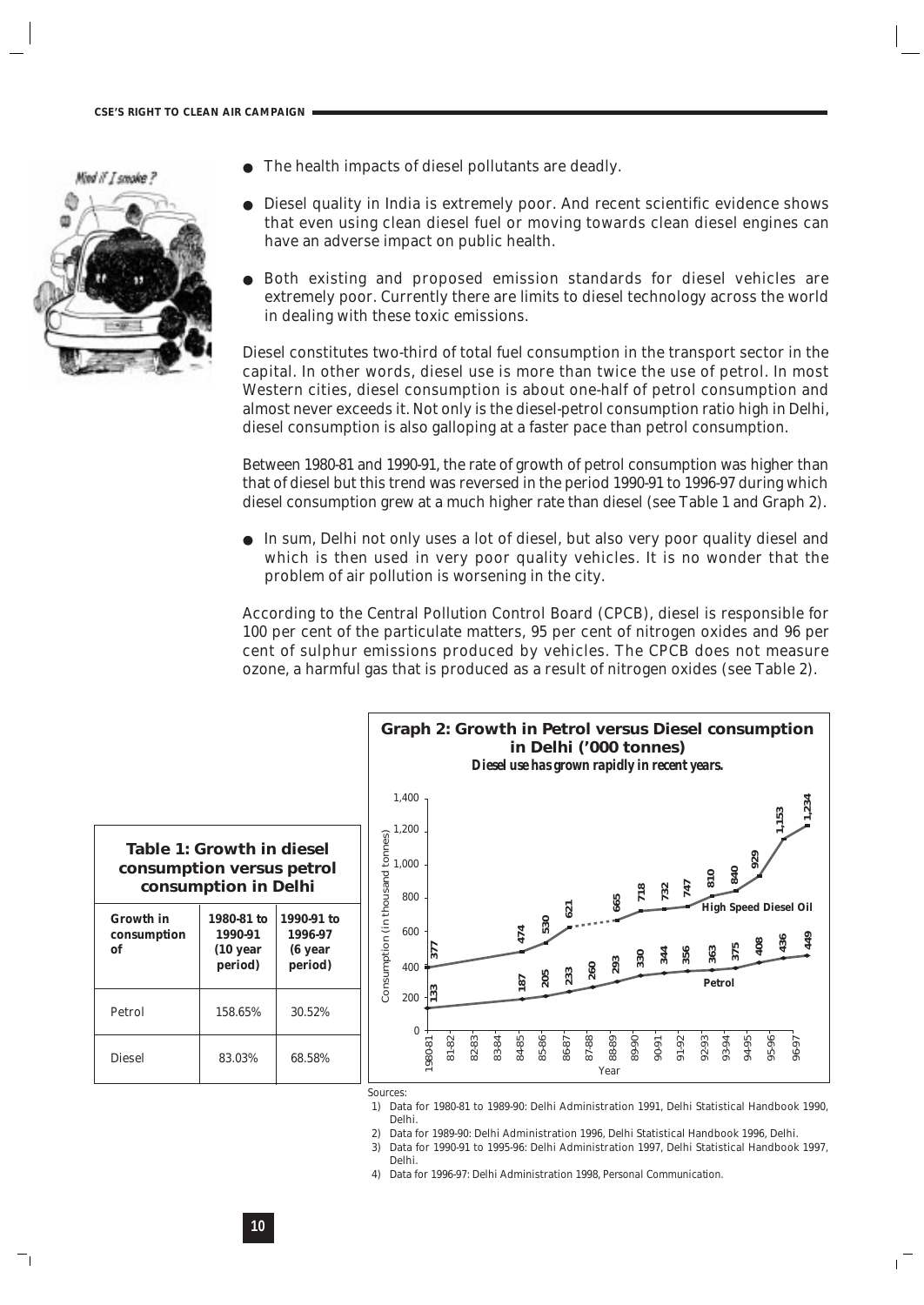| Table 2: Percentage contribution of vehicular pollution load:<br>Petrol vehicles versus diesel vehicles in Delhi |                                                      |                                                     |                                                        |  |
|------------------------------------------------------------------------------------------------------------------|------------------------------------------------------|-----------------------------------------------------|--------------------------------------------------------|--|
| <b>Category of vehicle</b>                                                                                       | <b>Contribution to nitrogen</b><br>dioxide pollution | <b>Contribution to sulphur</b><br>dioxide pollution | <b>Contribution to suspended</b><br>particulate matter |  |
| Petrol- based vehicles                                                                                           | 5%                                                   | 4%                                                  |                                                        |  |
| Diesel- based vehicles                                                                                           | 95%                                                  | 96%                                                 | 100%                                                   |  |

*Source:* Central Pollution Control Board 1998, Dieselisation of private vehicles, Note submitted to the Environment Pollution (Prevention and Control) Authority, New Delhi, *mimeo.*

#### **B. Dieselisation of private vehicle fleet**

Almost all major automobile companies have got into a race to introduce diesel versions of their vehicles to give their customers the benefit of cheap running costs (see Table 3).

TELCO has ventured into the private vehicle segment with the diesel-based Indica Mint. It has launched four Indica models — diesel standard, diesel deluxe, diesel A/C and Indica petrol.

The overwhelming response to TELCO's diesel Indica is very worrying from the standpoint of Delhi's air quality. In the first round of its booking, 60,000 orders have been booked. Of these 15,000 are in Delhi alone. The total number of orders — about 1.15 lakh — were far more than the company could even accomodate. About 95 per cent of the orders are for the diesel version — about 75 per cent for the diesel standard and 20 per cent for diesel A/C (Data obtained from Tata Concord, automobile dealer in Connaught Place, Delhi).

- Maruti has already rushed in with diesel Zen and has also announced more diesel versions of their existing car models like Esteem in future.
- Premier Automobiles Ltd (PAL) has launched diesel-based Fiat Uno 1700cc.
- Mercedes-Benz India Ltd has added in their E-class series a diesel variant of E250.
- Mahindra Ford has flagged off diesel Escort.
- General Motors India is about to launch Astra Diesel.
- Hindustan Motors and Mitsubishi joint venture is ready with diesel Lancer.

Equally dangerous is the trend in diesel-powered three wheelers:

- Greaves Ltd rolled out their diesel three wheeler, Garuda, in 1996.
- Bajaj Auto Limited, too, afraid of losing its market share, has developed a diesel model of three-wheelers.

*This trend will negate the spirit of the Supreme Court orders, which are trying to move a large part of the commercial vehicle fleet in Delhi out of the use of diesel.* The increase in the private vehicular fleet running on diesel will negate the beneficial impact of the above orders.

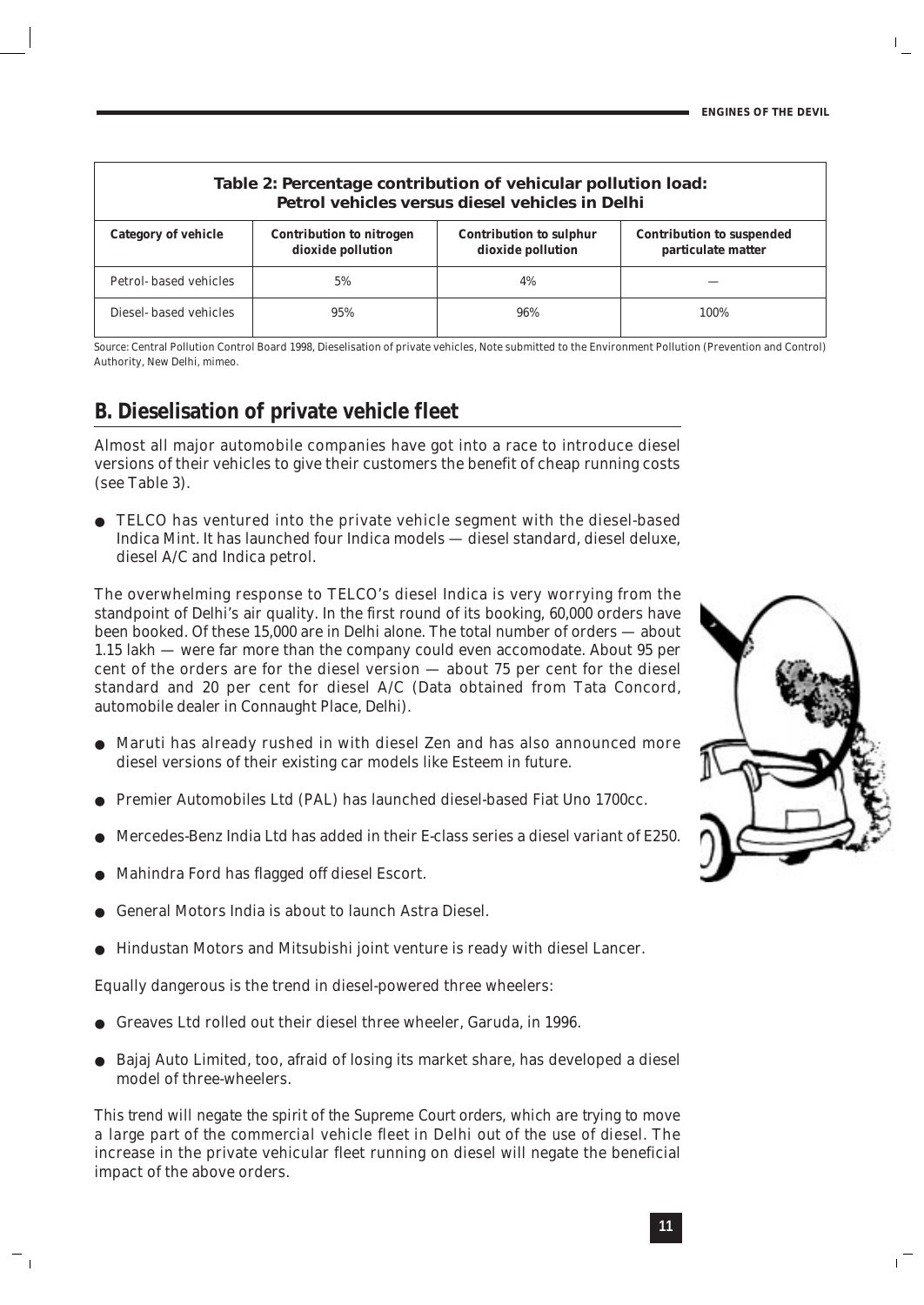#### **Table 3: The Dieselisation of the Indian Automobile Fleet**

*The price difference between petrol and diesel is pushing almost every company towards diesel.* 

| Company                                                          | <b>Diesel Model</b>                                                                         | <b>When introduced or</b><br>to be introduced                                        |
|------------------------------------------------------------------|---------------------------------------------------------------------------------------------|--------------------------------------------------------------------------------------|
| <b>Peugeot and Premier</b><br>Automobile Ltd (PAL)               | 309 GLD                                                                                     | 1997                                                                                 |
| Premier Automobile Ltd                                           | <b>138 NE</b><br><b>Premier Padmini</b><br>Fiat Uno                                         | Already existing<br>Already existing<br>1998                                         |
| Tata Engineering and<br><b>Locomotive Company</b><br>Ltd (TELCO) | Indica<br><b>Tata Estate</b><br><b>Tata Sierra</b><br><b>Tata Sumo</b><br><b>Tatamobile</b> | 1998<br>Already existing<br>Already existing<br>Already existing<br>Already existing |
| Mahindra & Mahindra Ltd with<br><b>Ford Motor Company</b>        | <b>Ford Escort</b>                                                                          | 1997                                                                                 |
| Maruti Udyog Limited                                             | Zen Diesel (Esteem and<br>Gypsy are likely to follow)                                       | 1998                                                                                 |
| General Motors India Ltd                                         | Astra                                                                                       | 1998                                                                                 |
| Mereceds-Benz India Limited                                      | Mercedes E250 Diesel                                                                        | 1998                                                                                 |
| <b>Eicher Motors Ltd</b>                                         | <b>Chatenet Stella</b>                                                                      | Not yet launched in India                                                            |
| <b>Greaves Ltd</b>                                               | Garuda, 3-wheeler (6 seater)                                                                | Already existing                                                                     |
| Bajaj Auto Ltd                                                   | 3-wheeler                                                                                   | 1998                                                                                 |
| Bajaj Tempo Ltd                                                  | 4-wheeler tempos                                                                            | Already existing                                                                     |
| Scooters India, Lucknow                                          | Vikram, 3-wheeler                                                                           | Already existing                                                                     |
| Sunku Auto, Hyderabad                                            | Sunku Auto                                                                                  | Already existing                                                                     |
| Kerala Auto, Thiruvananthapuram                                  | 6 seater Auto                                                                               | Already existing                                                                     |
| Atul Auto, Jamnagar                                              | Khushbu                                                                                     | Already existing                                                                     |
| <b>Royal Enfield Motors</b>                                      | 2-wheeler                                                                                   | Already existing                                                                     |

*Source*: Data collected from automobile dealers in 1998.

This trend is being encouraged by the enormous difference in petrol and diesel prices — a result of the government's flawed fuel pricing policy. Diesel prices are no longer subsidised and they are allowed to fluctuate according to international prices. But diesel is not taxed while petrol is heavily taxed to cross-subsidise kerosene. Also, diesel prices are the lowest in Delhi as compared to all other metros of India (see Table 4). The myth attached to government policy is that diesel prices should be kept cheap to help the agricultural sector and to support public transport. But the biggest benefactors of cheap diesel and subsidised kerosene are urban consumers. While the transport sector uses 70 per cent of the diesel produced in the country, the urban population use 70 per cent of the kerosene meant for the rural poor. And now even luxury cars are being manufactured to run on diesel. But the most worrying is the dieselisation of the small car segment which dominates the private automobile market.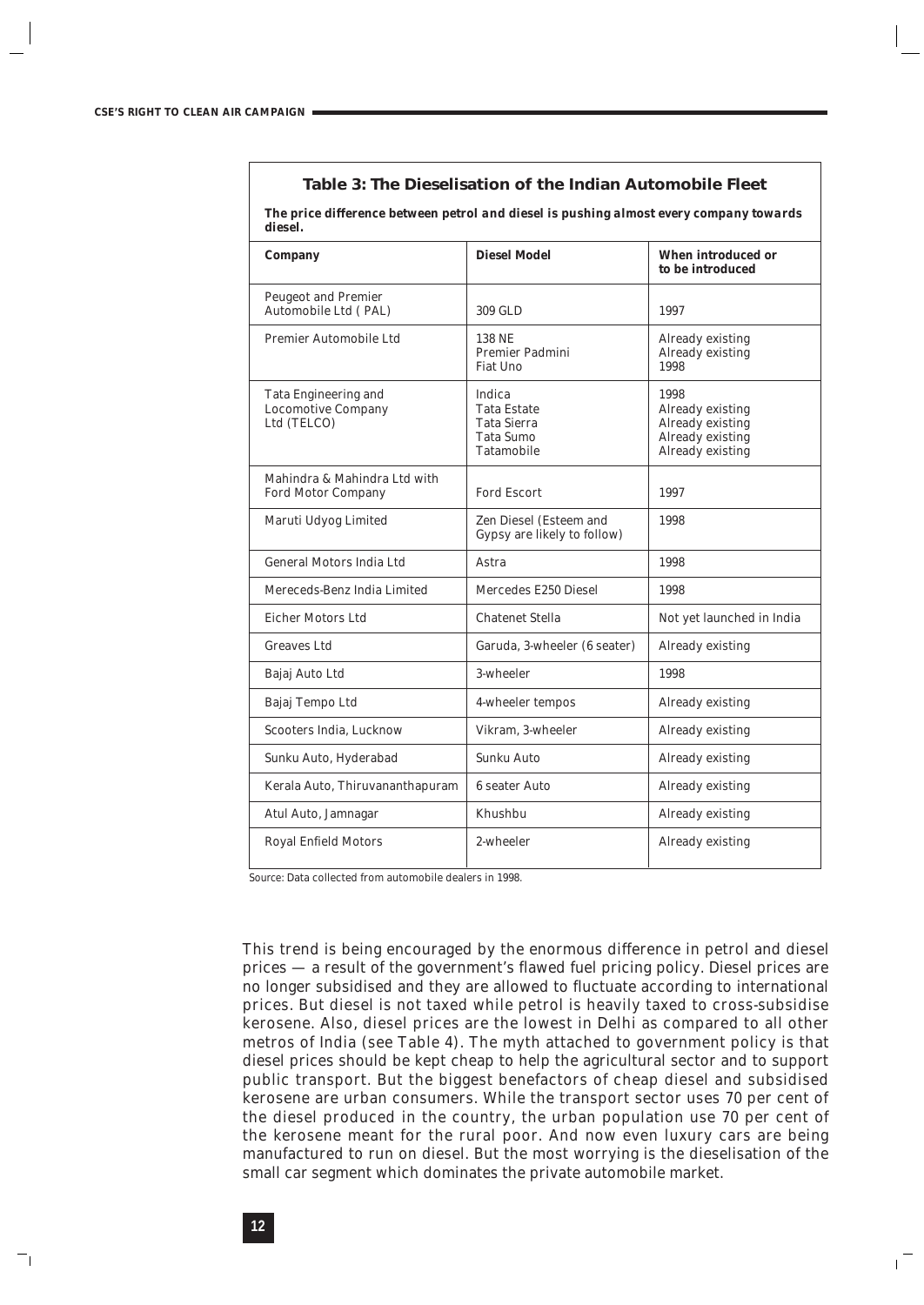#### **Table 4: Diesel prices in different Indian metros**

*Diesel prices are the lowest in Delhi. On January 8, 1999, diesel prices were reduced by about 10 per cent. This was the third downward revision since the decision to link domestic diesel prices with import parity prices taken about a year ago.*

| <b>City</b> | Existing Rates as of 7.1.97 (Rs./litre) | New Rates as of 8.1.97 (Rs./litre) |
|-------------|-----------------------------------------|------------------------------------|
| Delhi       | 9.87                                    | 8.89                               |
| Calcutta    | 10.16                                   | 9.11                               |
| Chennai     | 10.89                                   | 9.79                               |
| Mumbai      | 11.19                                   | 10.04                              |

*Source:* Anon 1999, Good news rides on reforms wave, *The Indian Express*, New Delhi, January 9.



*Car mania hits Delhi. Car population is increasing at a faster pace than that of two wheelers. Industry is luring consumers with diesel models to cash in on cheap diesel prices. Even if half of the new cars are to run on toxic diesel it is enough to choke Delhi*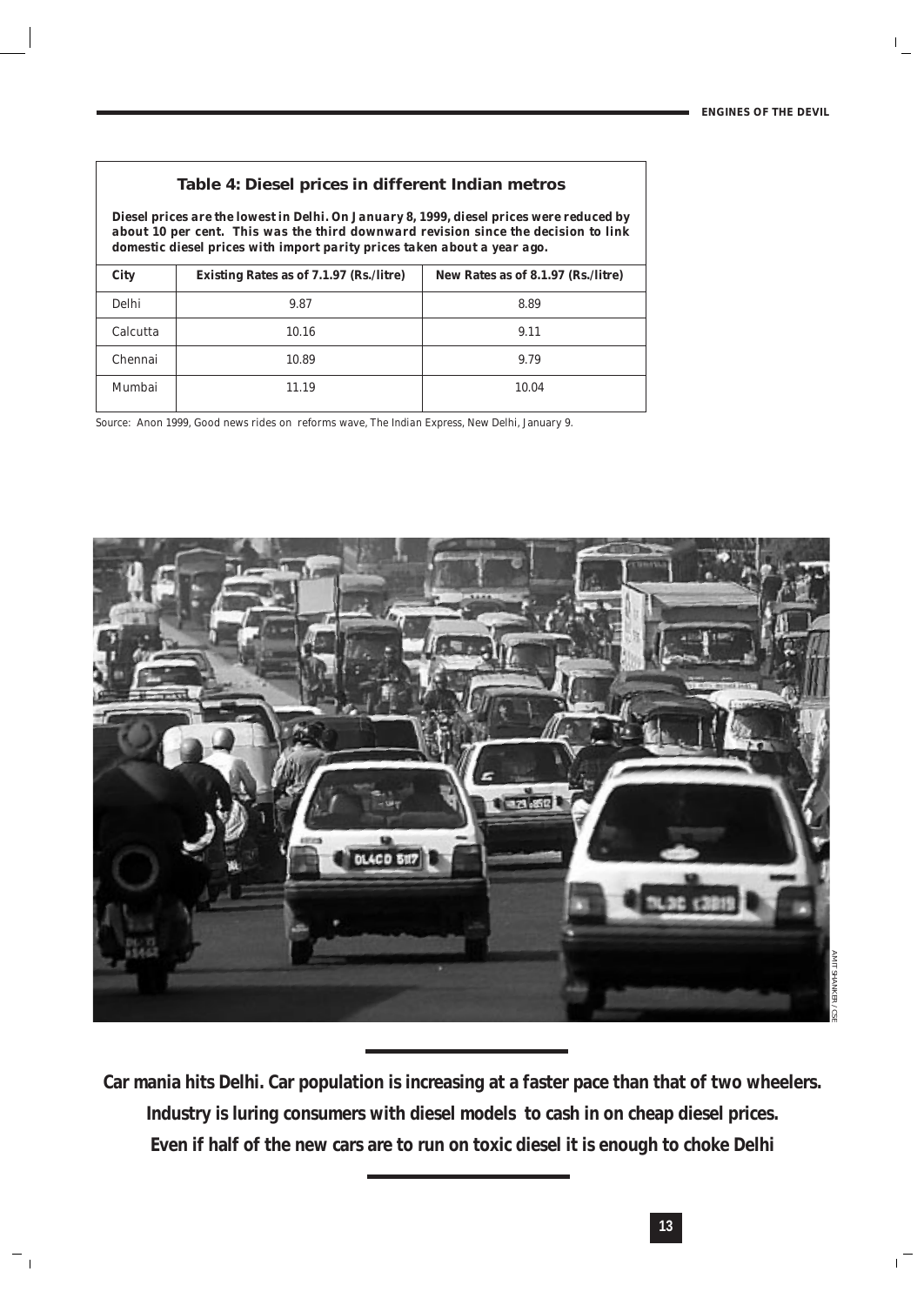| Table 5: Growth in the number of cars<br>in Delhi 1985-2010 |     |                                                                                           |  |  |  |
|-------------------------------------------------------------|-----|-------------------------------------------------------------------------------------------|--|--|--|
| Year                                                        |     | Total number of registrations of Car/Jeep/<br>Station wagon (as on March 31 of each year) |  |  |  |
| 1984-85                                                     | (A) | 1,57,743                                                                                  |  |  |  |
| 1985-86                                                     | (A) | 1,79,671                                                                                  |  |  |  |
| 1986-87                                                     | (A) | 2,11,774                                                                                  |  |  |  |
| 1987-88                                                     | (A) | 2,48,993                                                                                  |  |  |  |
| 1988-89                                                     | (A) | 2,92,853                                                                                  |  |  |  |
| 1989-90                                                     | (A) | 3,45,157                                                                                  |  |  |  |
| 1990-91                                                     | (A) | 3,98,479                                                                                  |  |  |  |
| 1991-92                                                     | (A) | 4,40,166                                                                                  |  |  |  |
| 1992-93                                                     | (A) | 4,77,783                                                                                  |  |  |  |
| 1993-94                                                     | (A) | 5,22,264                                                                                  |  |  |  |
| 1994-95                                                     | (A) | 5,75,762                                                                                  |  |  |  |
| 1995-96                                                     | (A) | 6,33,802                                                                                  |  |  |  |
| 1996-97                                                     | (A) | 7,05,923                                                                                  |  |  |  |
| 1997-98                                                     | (A) | 7,65,470                                                                                  |  |  |  |
| 1998-99                                                     | (P) | 8,41,757                                                                                  |  |  |  |
| 1999-2000                                                   | (P) | 9,25,647                                                                                  |  |  |  |
| 2000-01                                                     | (P) | 10,17,897                                                                                 |  |  |  |
| 2001-02                                                     | (P) | 11,19,340                                                                                 |  |  |  |
| 2002-03                                                     | (P) | 12,30,893                                                                                 |  |  |  |
| 2003-04                                                     | (P) | 13,53,564                                                                                 |  |  |  |
| 2004-05                                                     | (P) | 14,88,460                                                                                 |  |  |  |
| 2005-06                                                     | (P) | 16,36,800                                                                                 |  |  |  |
| 2006-07                                                     | (P) | 17,99,923                                                                                 |  |  |  |
| 2007-08                                                     | (P) | 19,79,304                                                                                 |  |  |  |
| 2008-09                                                     | (P) | 21,76,561                                                                                 |  |  |  |
| 2009-10                                                     | (P) | 23,93,477                                                                                 |  |  |  |

Note: (A): Actual number (P): Projection

*Source:* Projections calculated on the basis of the 'Statement showing the registered population of vehicles in Delhi 1985-1999,' provided by the Office of the State Transport Authority, Delhi.

The annual rate of increase of cars in Delhi has outpaced two-and three-wheelers since 1987. This is in contrast to the national trend. *The average annual rate of increase for cars during the three-year period, 1995-96 to 1997-98 was about 10 per cent as opposed to about 7 per cent in the case of two-wheelers.* As the city becomes richer, it is only to be expected that people will turn more to cars than two-wheelers. Using these average annual growth rates to project the future car population, we get a total car population of 23.93 lakh by 2009-10. This is over three times the car registrations on March 31, 1998 (see Table 5).

We should expect a large proportion of this car population to be diesel-fueled if current fuel pricing policies continue. Assuming that 25-50 per cent of the increase in this category of vehicles is going to be diesel-driven — these figures may turn out to be low given the response to diesel Indica indicated above — by March 31, 2010, Delhi could see a diesel car population equal to its entire population of cars registered today (see Table 6). *In other words, above 8 lakh new diesel vehicles could be on the roads of this city by 2010.* If the economic growth rate of the city is higher than that of the period 1995-1996 to 1997-1998, then the car population as a whole, and the diesel driven car population as its subset, could rise even further than estimated above. These calculations, even though rough and tentative, provide a cause for considerable concern.

| Table 6: Projected diesel car population in Delhi |                                                |                                    |                                                     |                                                            |  |
|---------------------------------------------------|------------------------------------------------|------------------------------------|-----------------------------------------------------|------------------------------------------------------------|--|
| <b>Date</b>                                       | Projected car/jeep/station<br>wagon population | <b>Additions over</b><br>31.3.1998 | <b>Diesel car population</b>                        |                                                            |  |
|                                                   |                                                |                                    | Assuming that 25% of<br>additions are diesel driven | <b>Assuming that 50% of</b><br>additions are diesel driven |  |
| 31.3.1998(A)                                      | 7.65.470                                       |                                    |                                                     |                                                            |  |
| $31.3.2003$ (P)                                   | 12.30.893                                      | 4,65,423                           | 1,16,356                                            | 2.32.712                                                   |  |
| $31.3.2008$ (P)                                   | 19.79.304                                      | 12,13,834                          | 3,03,459                                            | 6.06.917                                                   |  |
| 31.3.2010(P)                                      | 23.93.477                                      | 16,28,007                          | 4,07,002                                            | 8,14,004                                                   |  |

A: Actual P: Projection

*Source:* Projections calculated on the basis of the 'Statement showing the registered population of vehicles in Delhi 1985-1999,' provided by the Office of the State Transport Authority, Delhi.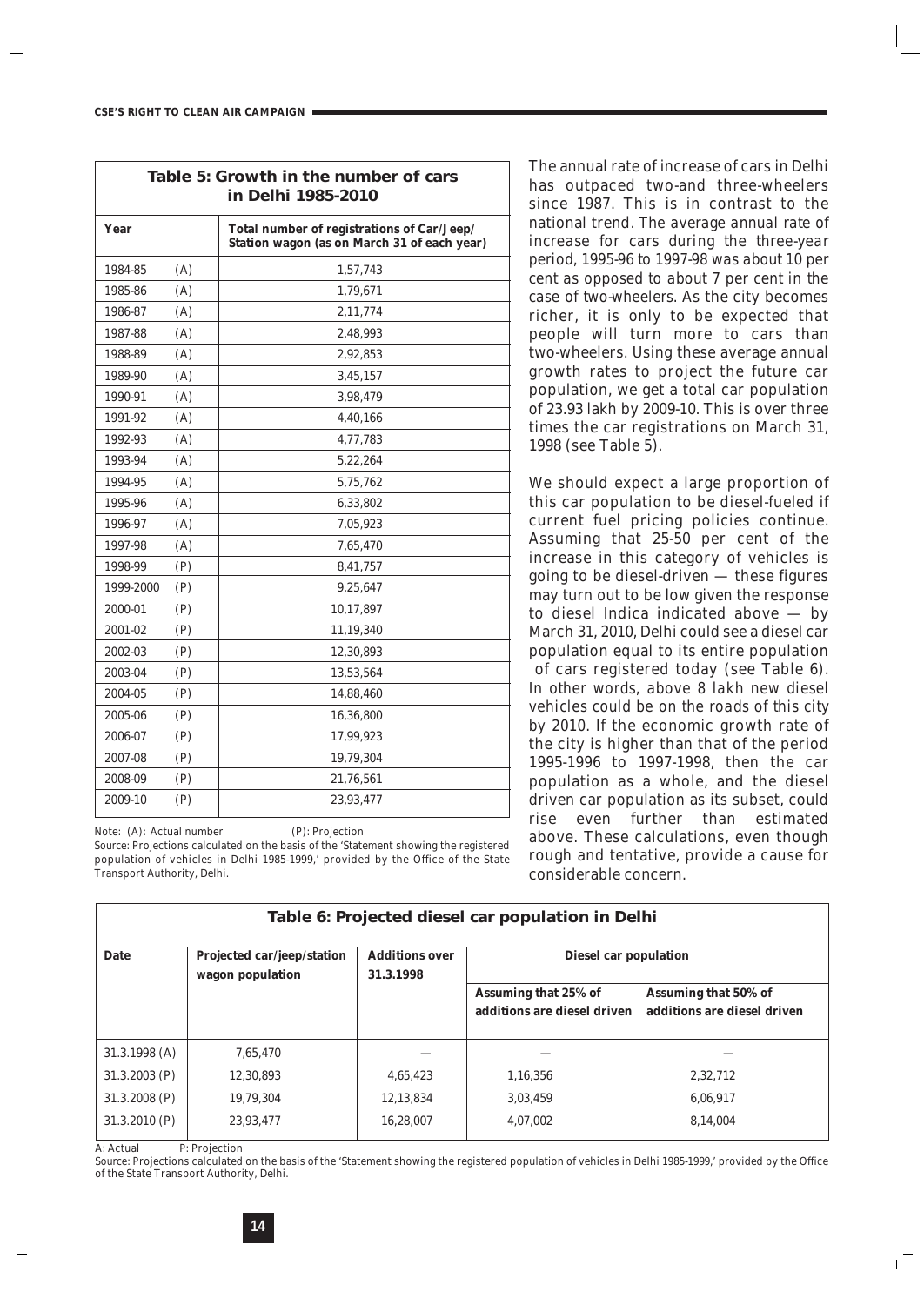#### **C. Supreme Court actions on vehicular pollution**

The Supreme Court order dated July 28, 1998, on control of vehicular pollution in national capital region including Delhi, calls for the following steps to be taken with respect to automotive fuels:

- i) Elimination of leaded petrol from NCT Delhi as proposed by the Environment Pollution (Prevention and Control) Authority and agreed to by the Ministry of Petroleum and Natural Gas (*Deadline: September 1, 1998*);
- ii) Supply of only pre-mix petrol in all petrol filling stations to two stroke engine vehicles (*Deadline: December 31, 1998*);
- iii) Replacement of all pre-1990 autos and taxis with new vehicles on clean fuel (*Deadline: March 31, 2000*);
- iv) Financial incentives for replacement of all post-1990 autos and taxis with new vehicles on clean fuels (*Deadline: March 31, 2000*);
- v) No 8-year old buses to ply except on CNG or other clean fuels, (*Deadline: April 1, 2000*); and
- vi) Entire city fleet (DTC and private) to be steadily converted to single fuel mode on CNG (*Deadline: March 31, 2001*).

The Supreme Court-appointed Environment Pollution (Prevention and Control) Authority for the National Capital Region has also asked the Delhi government not to register any diesel taxi in Delhi;

Several of these above directions relate to substitution of diesel by cleaner fuels. These orders will force a large part of the commercial vehicular fleet to move from diesel to cleaner fuels.

However, diesel will continue to be an important source of air pollution in Delhi because:

- i) Diesel use will continue to grow because of the large number of diesel vehicles, especially trucks, which will continue to enter and/or ply in Delhi;
- ii) Diesel use will inevitably increase because of the predictable exponential growth of vehicles in the public goods and private vehicles fleet;
- iii) On March 31, 1998, Delhi had over 30 lakh vehicles registered and they were growing at a rate of about 2 lakh a year. By 2011, that is, in about a decade from now, Delhi will have an estimated total of 60 lakh vehicles (Virendra Sharma and N. Nagarajan 1998, Recommended Actions to Reduce Vehicular Pollution in Delhi by 50 per cent by 2005: Technological Improvements in Road Engineering, Paper presented at the Workshop on Integrated Approach to Vehicular Pollution Control in Delhi, Sub-Group 1, April 16-18, 1998, New Delhi, *mimeo*);
- iv) Diesel consumption is also growing because of non-vehicular factors, which don't appear to be easily controllable in the near future. Because of regular power blackouts, there has been an enormous increase in diesel generator sets — in Delhi and across India. India today is the world's biggest market for these sets. Many of these sets are produced in the informal market with discarded engines and have a very poor quality and high emissions. This problem will get

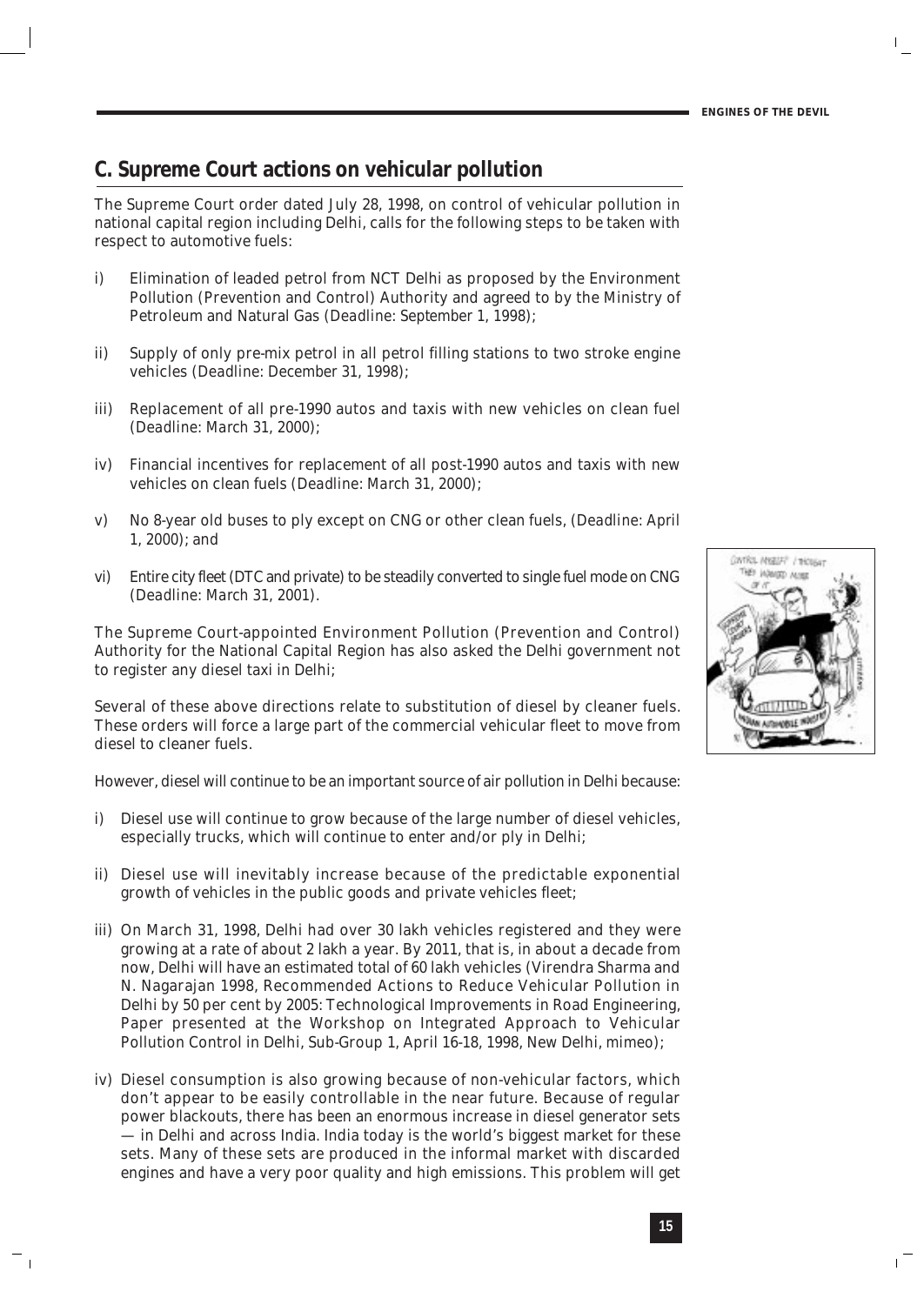controlled only when the Delhi government improves the power supply and distribution situation. And nobody knows when this will happen; and,

v) Standards have been set for generator sets in India. These standards are such that they will force the industry to phase-out gensets based on the highly polluting two-stroke engines and those based on kerosene. Thus, when these standards get applied, the market will mainly consist of diesel gensets.

#### **D. High levels of diesel-related pollutants in Delhi's air**

Diesel vehicles are primarily responsible for harmful emissions of:

- i) Sulphur dioxide;
- ii) Extremely tiny small particles which are not only respirable and go deep into the lungs but are also extremely toxic;
- iii) Nitrogen dioxide; and,
- iv) Ozone.

We present below an analysis of the levels of diesel-related air pollutants in Delhi carried out by the Centre for Science and Environment. Data published by the Central Pollution Control Board (CPCB) is restricted only to three pollutants — sulphur dioxide, nitrogen dioxide and total suspended particulate matter — and is available only for the years 1987 to 1995. This data shows the following situation:

#### **D.1. SUSPENDED PARTICULATE MATTER**

- a) The consistently high levels of total suspended particulate matter (SPM) in Delhi's ambience is extremely worrying. The annual average SPM level has remained consistently high and much above the national standards (see Graph 3). The data on annual maximum and annual average air quality provided by the Central Pollution Control Board clearly show that a pollutant like Total Suspended Particulate Matter is constantly above the standard at all the stations on any day (see Graph 3).
- b) The annual average levels have fluctuated over the years but they have consistently remained well above the permissible limits — from 3.85 times the limits in 1987 to 2.15 times in 1988. In other words, the total suspended particulate matter levels are above the permissible limit almost every day of the year.
- c) The annual maximum levels have reached even more frightening levels ranging from a low of 7.6 times the permissible limit in 1988 to a high of 16.7 times the limit in 1992.

*A haze of toxic dust shrouds Delhi. The level of killer dust always remains several times higher than the permissible limit. Small particles are not even monitored separately on a routine basis in Delhi*

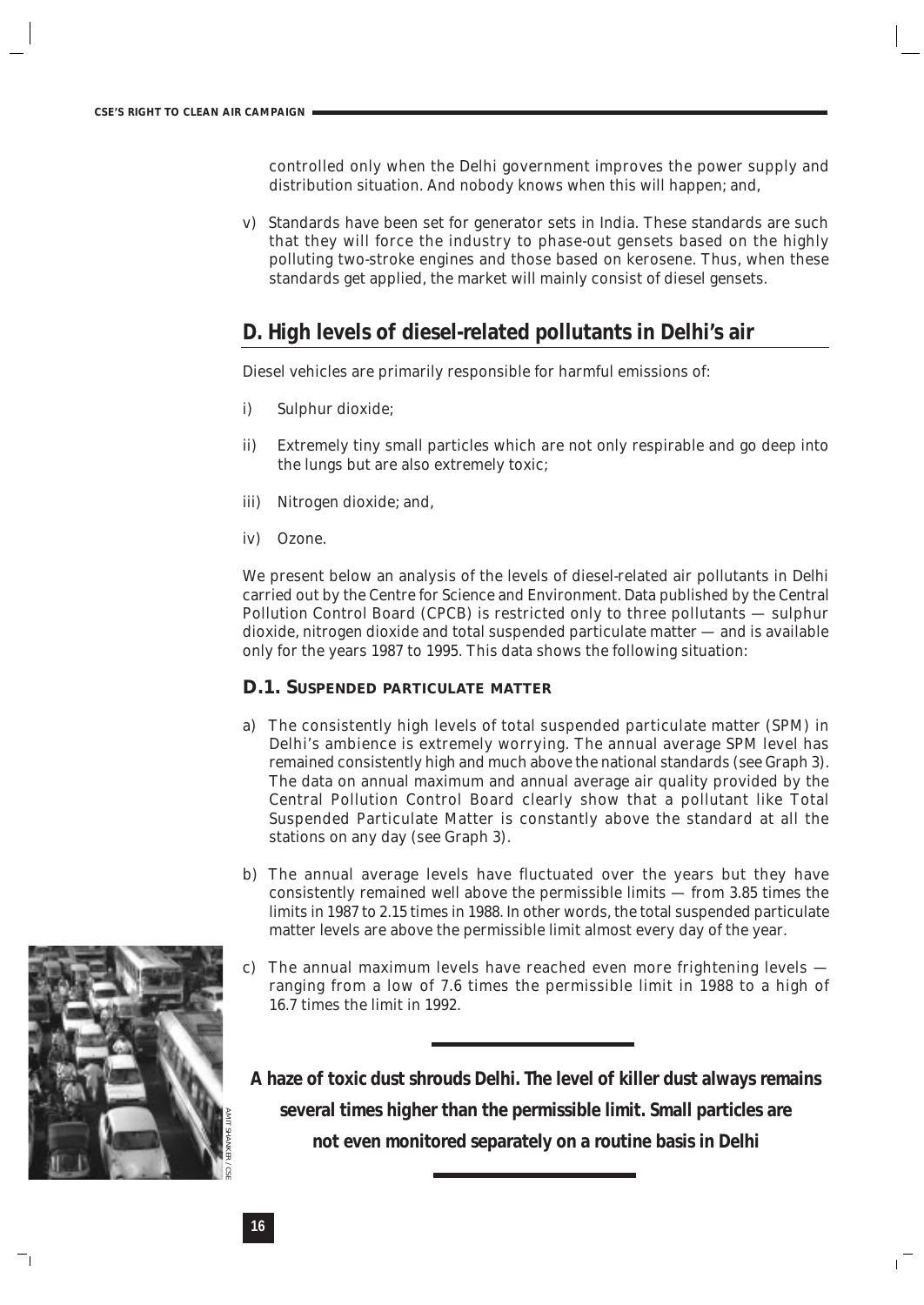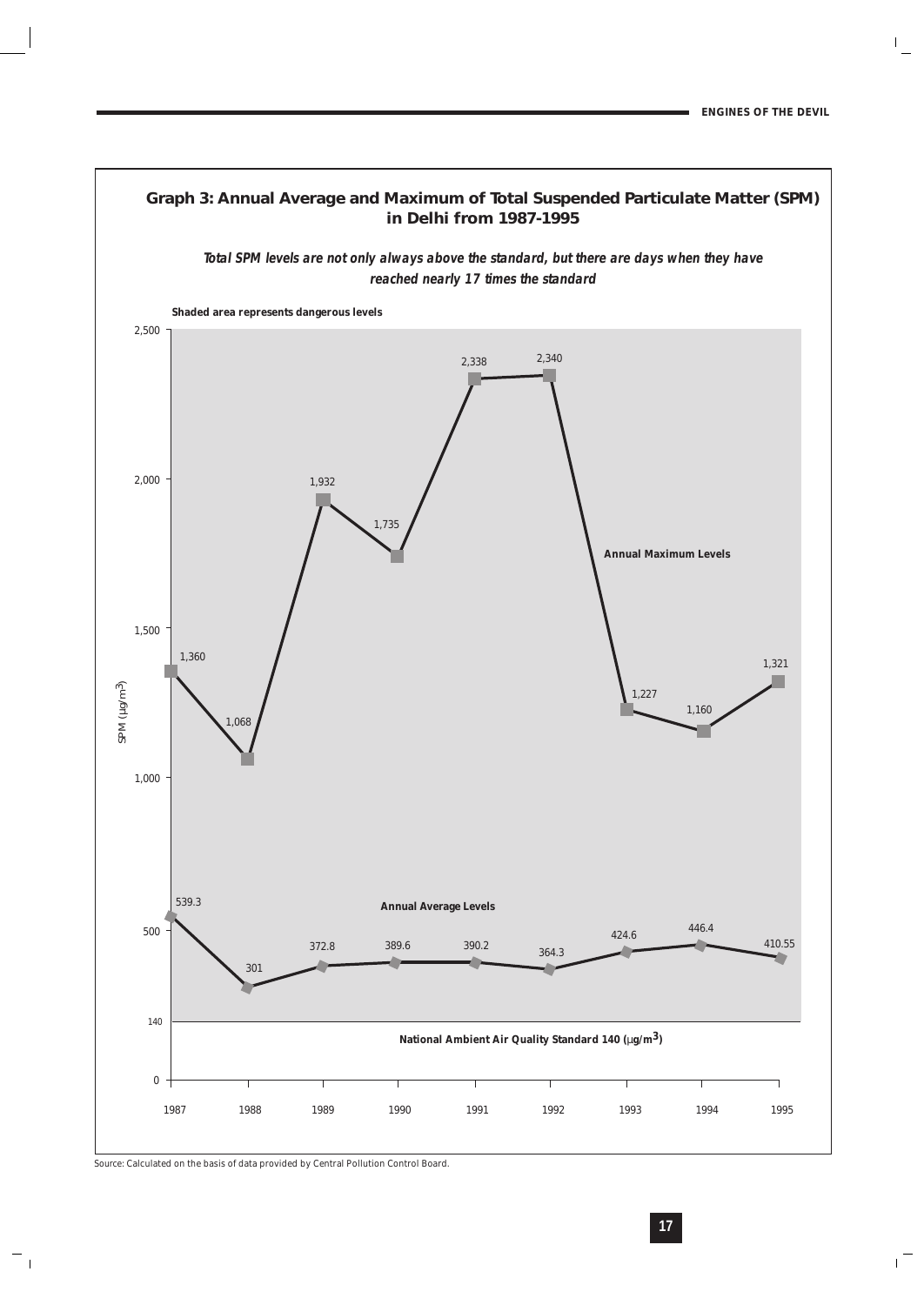

d) But it is not enough to look at annual and monthly averages and maxima to understand the severity of the air pollution. For human beings what matters most is what is the air quality today? Should I venture out of my house or not? To make such a judgement, it is important to have the latest information day-by-day and monitoring station by station. The CPCB does not publish daily data of its various monitoring stations in Delhi. But the CPCB was kind enough to provide the Centre for Science and Environment (CSE) daily air quality data for 1997 and 1998 (excluding December) of the Income Tax Office (ITO) monitoring station and our analysis revealed a horrifying daily pollution picture. This data presented in Graph 4 shows that at the ITO Crossing there were days in 1998 when total suspended particulate matter went 4 times above the standard.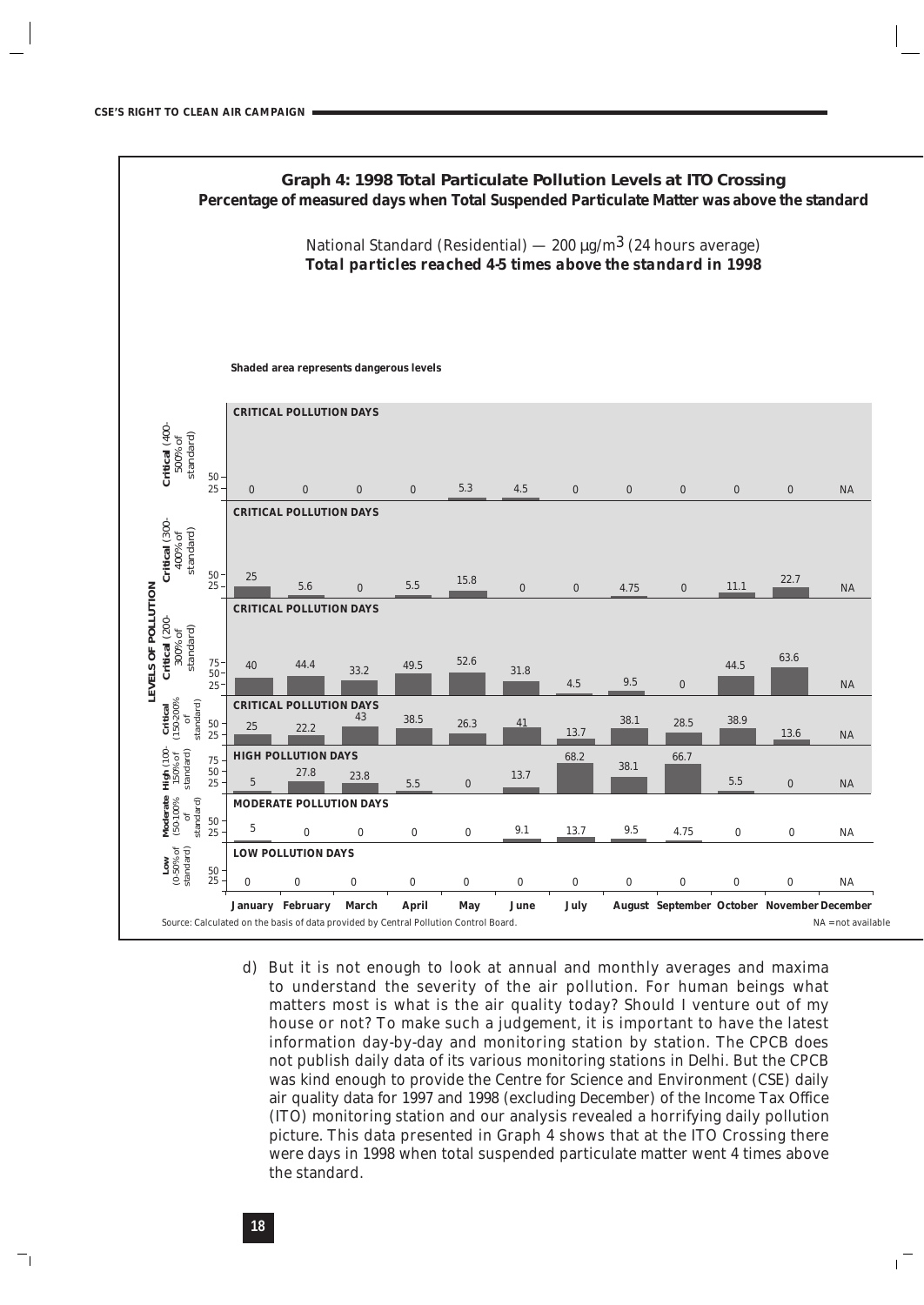#### **Graph 5: 1998 Respirable Particulate Pollution Levels at ITO Crossing Percentage of measured days when Respirable Suspended Particulate Matter (PM10) was above the standard**

National Standard (Residential) — 100  $\mu$ g/m<sup>3</sup> (24 hours average)

*The first survey of respirable particles shows that they reached extremely dangerous levels — as much as 5-6 times above the standard — in 1998*



- e) Small particulates which go straight into the lungs (that is, particles with a size of less than 10 microns or PM10) are not monitored separately on a routine basis in Delhi. The Central Pollution Control Board only monitors total suspended particulate matter, in other words, the quantity of all particles in the air. But short term monitoring of PM10 levels by CPCB shows that on an average nearly 40 per cent of the total SPM in Delhi is PM10. It is these particles which are the most dangerous.
- f) In 1998, CPCB monitored small particles (PM10) regularly at the ITO crossing. This data shows that respirable particles were also well above the standards. The situation is worse than that of total particles. In November they were as high as five times above the standard (see Graph 5). In fact, Graph 4 shows that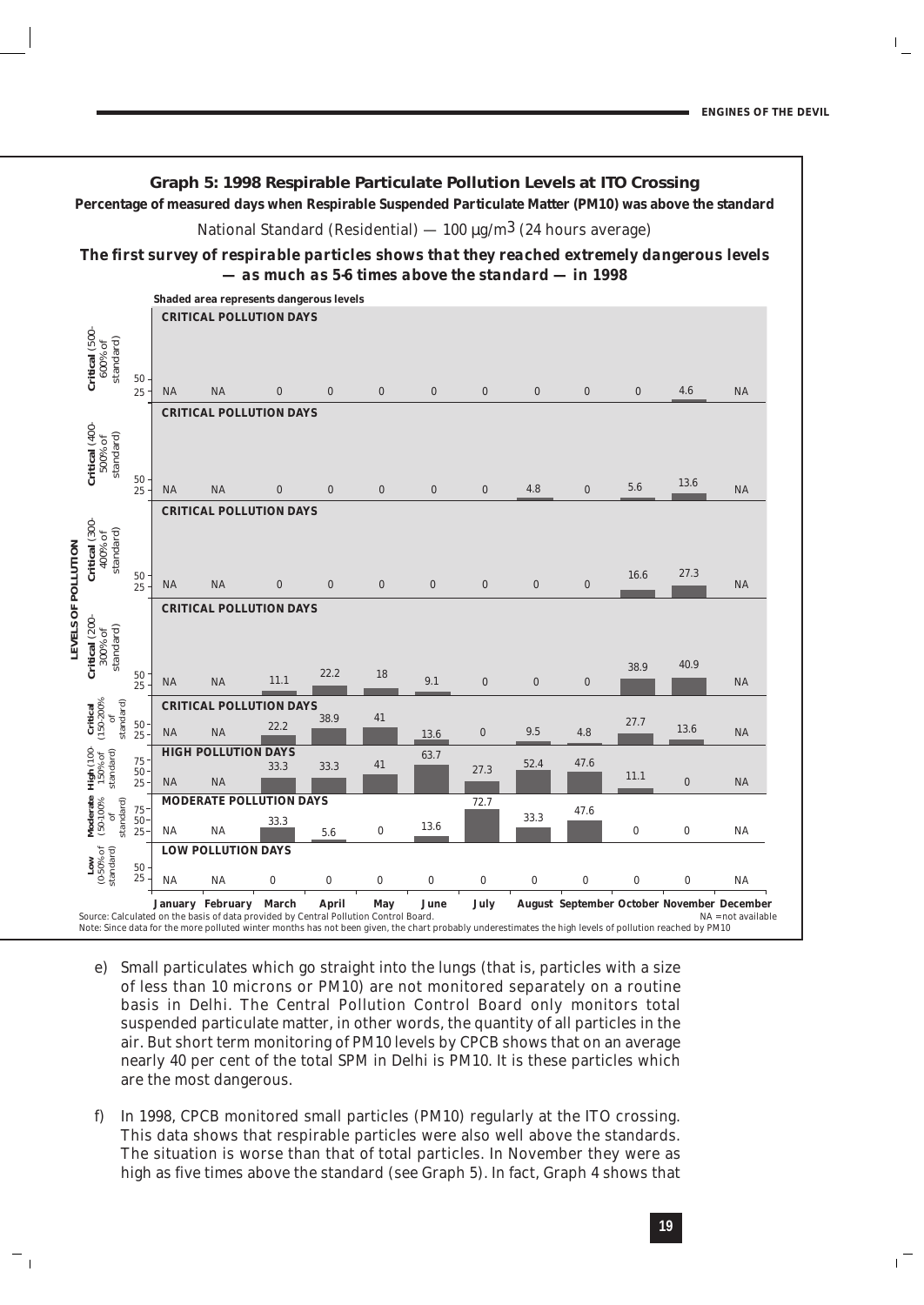

Source: Calculated on the basis of data provided by Central Pollution Control Board.

total suspended particulate matter levels at ITO never went five times above the standard in 1998. In other words, the concentrations of respirable particles in 1998 reached higher levels than all tiny particles combined at ITO Crossing. A large portion of these particles come from diesel vehicles.

#### **D.2. NITROGEN DIOXIDE**

The peak levels of nitrogen dioxide recorded in Delhi have been rising rapidly and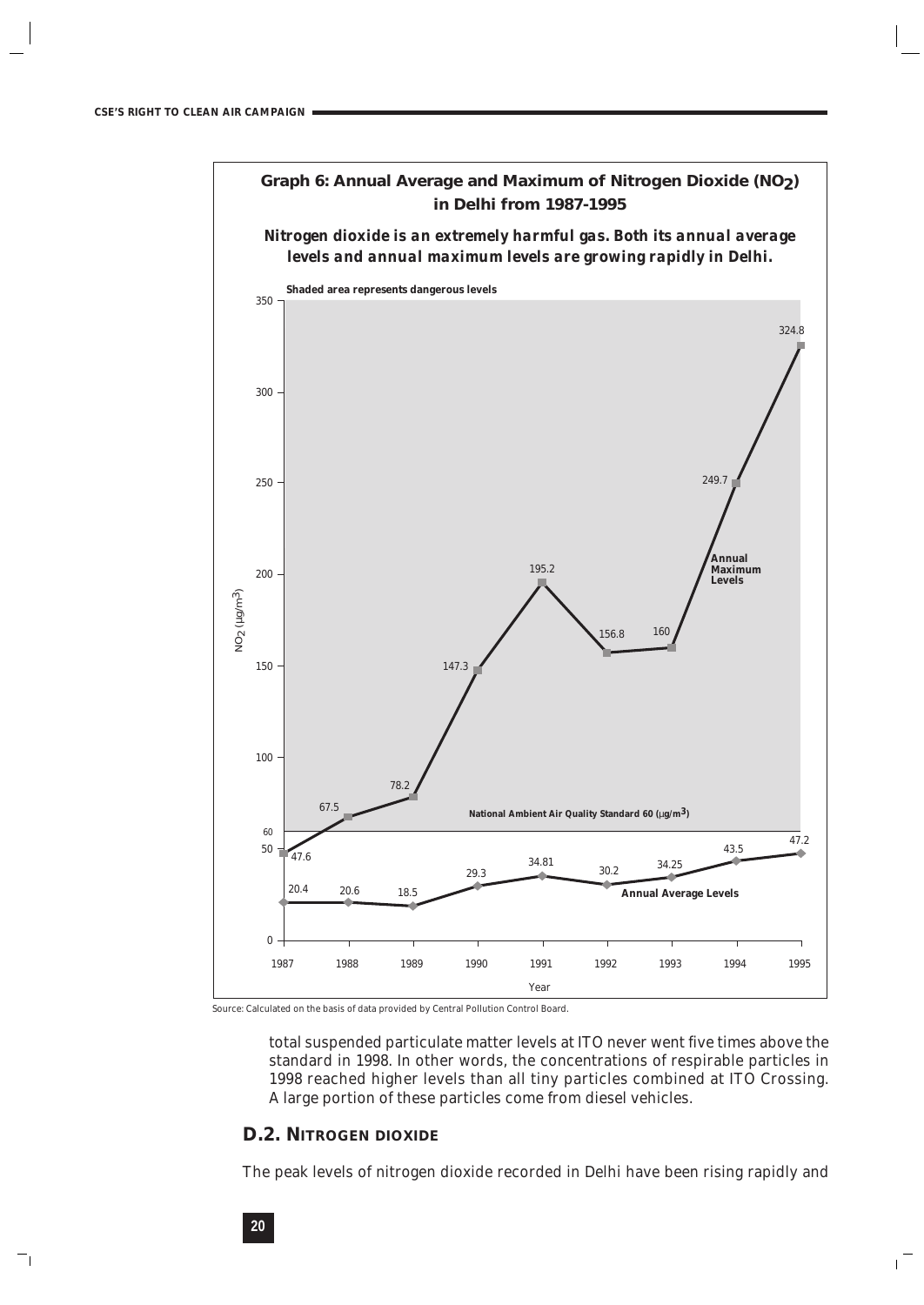

so has the annual average level (see Graph 6). Nitrogen dioxide is a highly toxic gas which attacks the lungs.

- a) The annual average level of nitrogen dioxide has remained below the permissible limit but it has been increasing rapidly — in the nine years from 1987 to 1995, it increased by 2.3 times and, in 1995, it had reached 79 per cent of the permissible limit as compared to 34 per cent in 1987. If the annual average level were to equal the standard, it would mean that the pollutant was going upto permissible limits all round the year.
- b) Graph 7 shows that there are several days one out of every five days, in fact — at the ITO Crossing, when this pollutant goes well above the standards.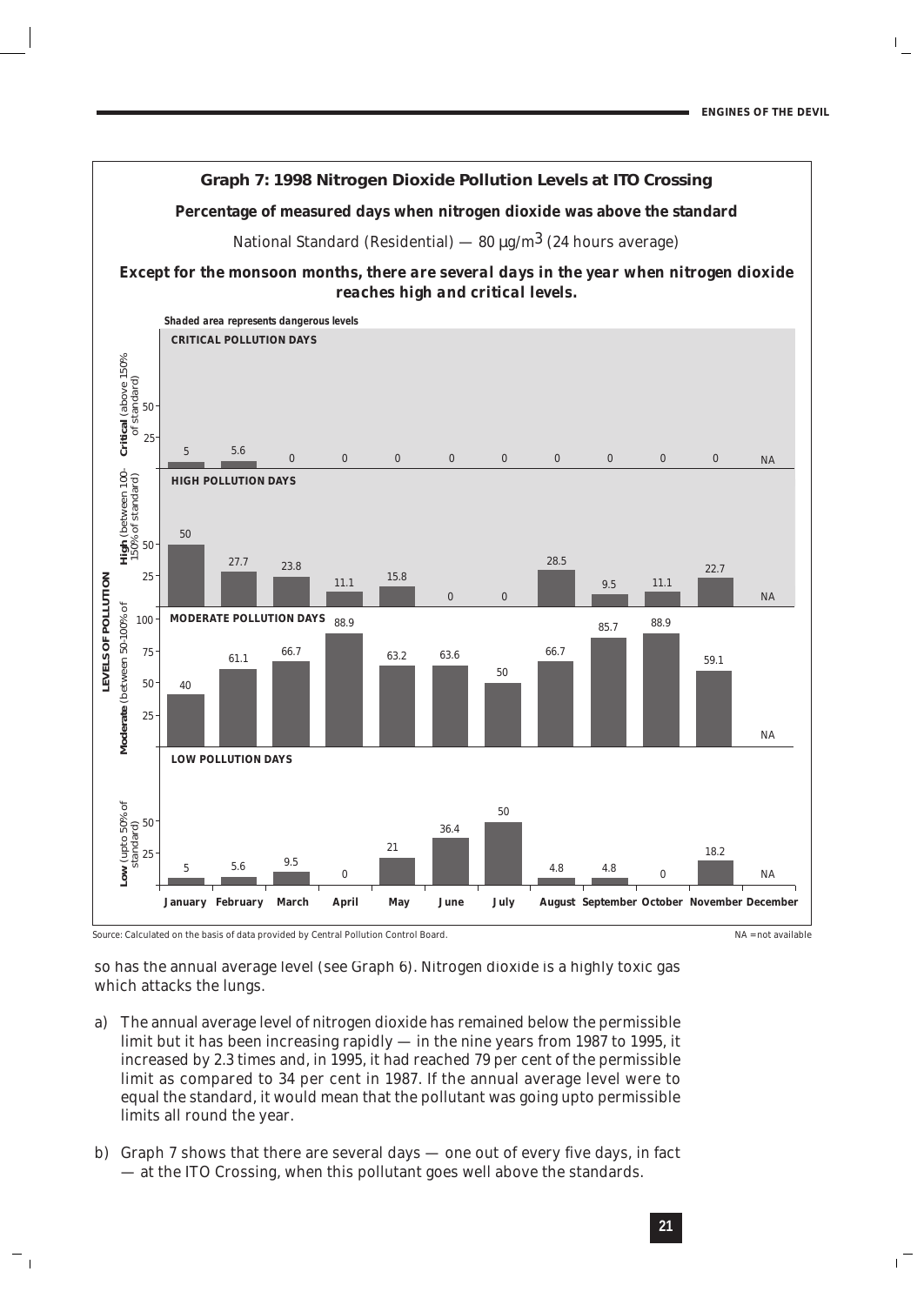#### Graph 8: Annual Average and Maximum levels of Sulphur Dioxide (SO<sub>2</sub>) in Delhi **from 1987-1995**

*Though the annual average levels of sulphur dioxide remain below the standards, peak levels are reaching as much as 4 times the standards. Sulphur dioxide generally remains low because it gets converted into highly dangerous acidic particles in the air.*



*Source*: Calculated on the basis of data provided by Central Pollution Control Board.



#### **D.3. SULPHUR DIOXIDE**

The annual average level of sulphur dioxide for the entire city has generally remained below the permissible air quality standard but it has been showing a slow rise. On the other hand, the maximum levels reached in a year have been showing a rapidly rising trend reaching 4.4 times the permissible limit in 1995 (see Graphs 8 and 9).

Levels of sulphur dioxide gas are apparently low because it can get attached to particles in the atmosphere and also form highly acidic, and therefore highly dangerous particles, in the atmosphere.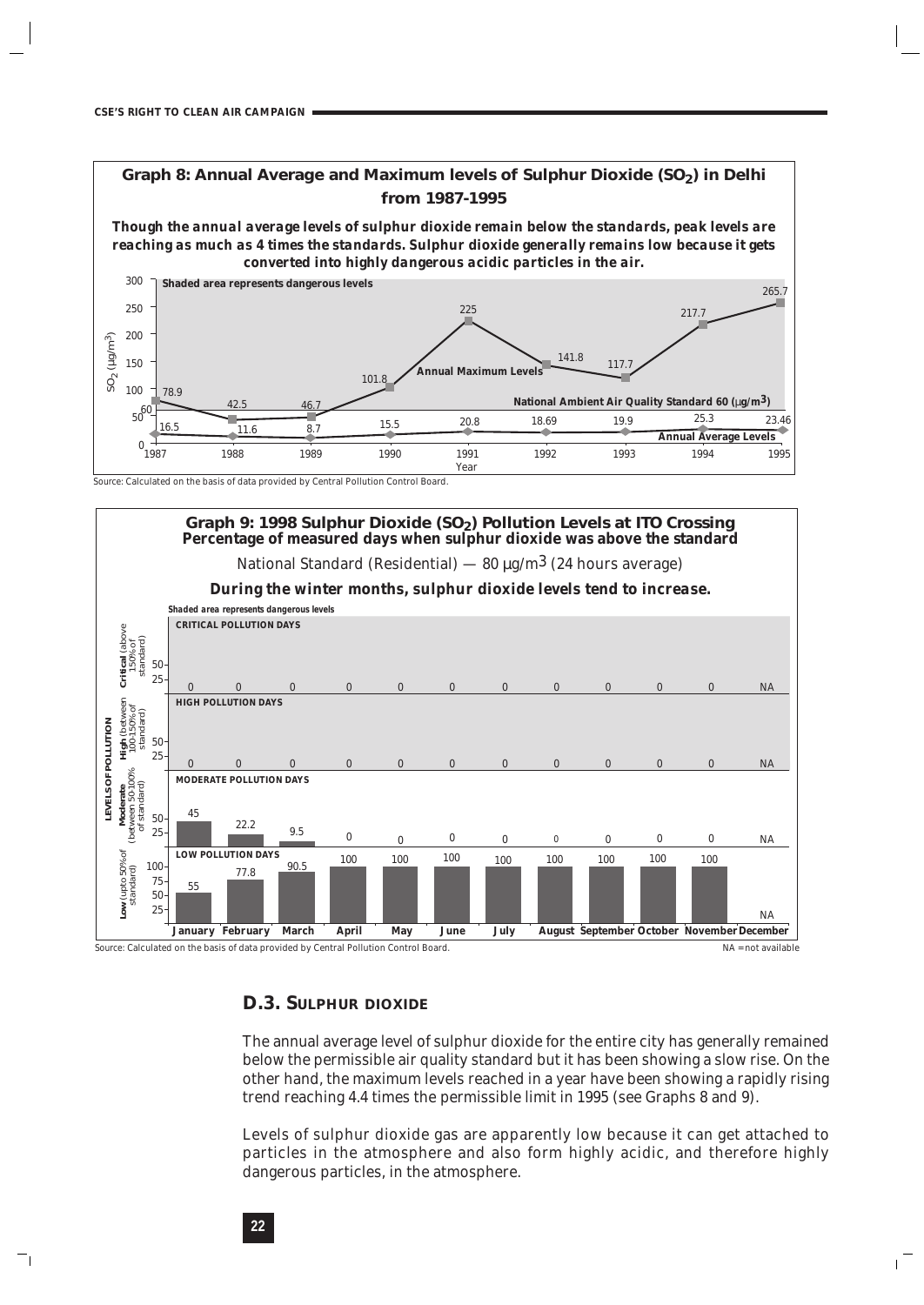**23**

#### **D.4. DAYS WITH CRITICAL POLLUTION**

One way of understanding pollution levels in Delhi would be to ask ourselves how many days were there in a month when a particular pollutant reached critical levels. The CPCB has classified the levels of pollution as follows:

| Table 7: Levels of pollution |                                         |  |
|------------------------------|-----------------------------------------|--|
| <b>Level of pollution</b>    | <b>Concentration of pollutant</b>       |  |
| Low                          | Less than 50 per cent of the standard   |  |
| Moderate                     | 50-99 per cent of the standard          |  |
| High                         | 100-149 per cent of the standard        |  |
| Critical                     | 150 per cent or more above the standard |  |

Using this classification, when CSE analysed the Central Pollution Control Board data the pollution picture at ITO during 1998 looked as follows:

**Table 8: Percentage of measured days when a particular pollutant reached high and critical levels at ITO Crossing Month Sulphur dioxide Nitrogen dioxide Total suspended Respirable levels 1998 levels 1998 particles levels particles levels 1998 1998 High Critical High Critical High Critical High Critical** Jan | 0 0 | 50 5 | 5 90 | NA NA Feb 0 0 27.7 5.6 27.8 72.2 NA NA Mar | 0 0 | 23.8 0 | 23.8 76.2 | 33.3 33.3  $\text{Apr} \quad | \quad 0 \qquad \quad 0 \quad | \quad 11.1 \qquad \quad 0 \qquad | \quad 5.5 \qquad 93.5 \quad | \quad 33.3 \qquad 61.1$ May | 0 0 | 15.8 0 | 0 100 | 41 | 59 June 0 0 0 0 13.7 77.3 63.7 22.7 July 0 0 0 0 68.2 18.2 27.3 0 Aug | 0 0 | 28.5 0 | 38.1 | 38.1 | 52.4 | 14.3 Sept 0 0 9.5 0 66.7 28.5 47.6 4.8 Oct | 0 0 | 11.1 0 | 5.5 94.5 | 11.1 88.9 Nov | 0 0 | 22.7 0 | 0 100 | 0 100 Dec NA NA NA NA NA NA NA NA Total 0 0 19 2 23.9 72 34.3 42

NA: Not Available

*Note:* It is to be noted that December is one of the worst months for which unfortunately data was not available to us for 1998. As a result the above table probably understates the air pollution problem. *Source:* Calulation based on the air quality data for 1998 from Central Pollution Control Board.

The above table shows clearly that the two pollutants mostly caused by diesel nitrogen dioxide and suspended particles, including respirable particles — were reaching high pollution levels and critical pollution levels, respectively.

*Delhiites gasp on a deadly cocktail of poison. There are days when the levels of all pollutants reach dangerous levels posing serious health risk*

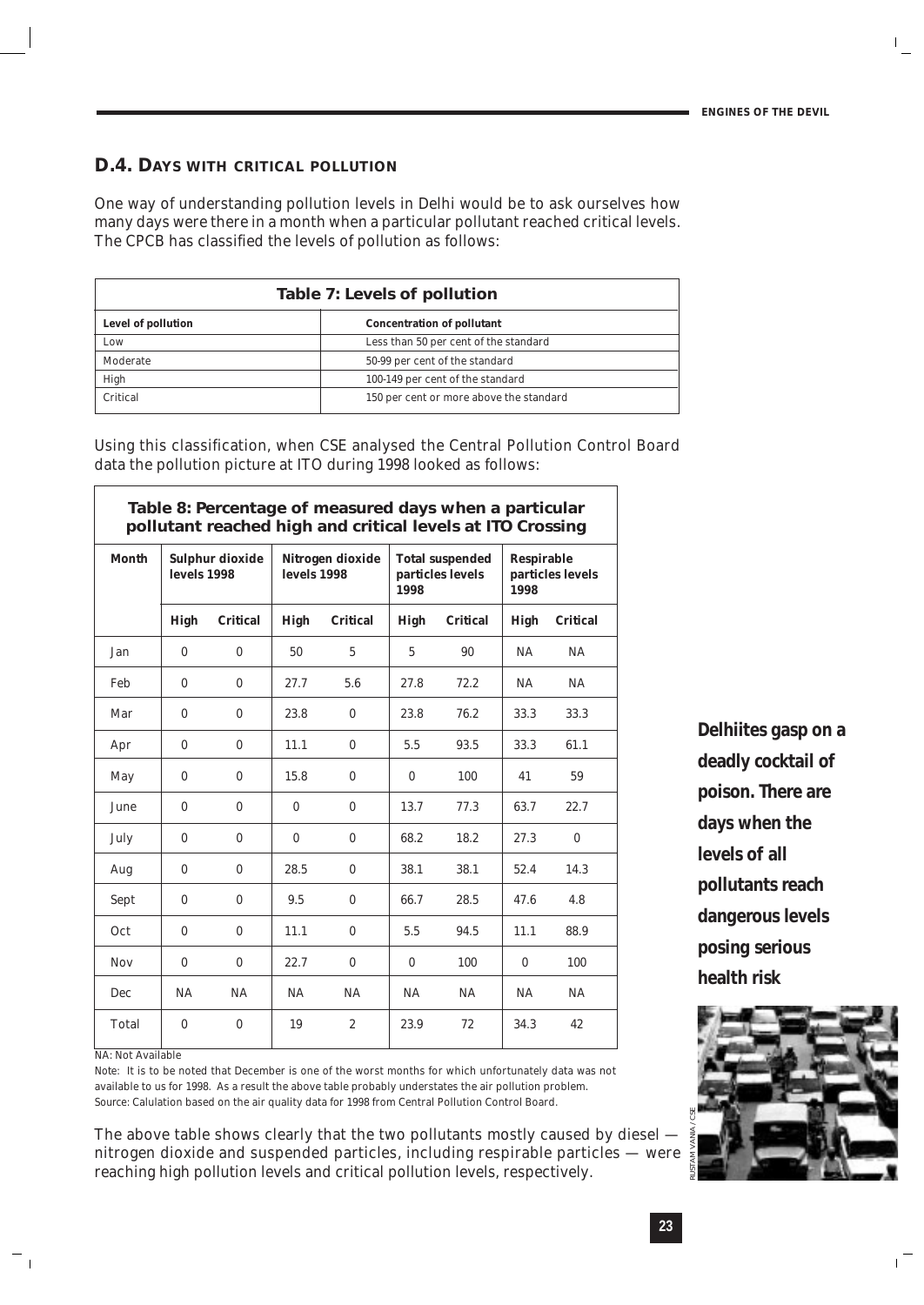#### **D.5. DEADLY COCKTAIL OF POLLUTANTS FROM DIESEL EXHAUST**

Extremely worrying is the high concentrations that several on pollutants that these gases reach on certain days.

Suspended particulate matter levels crossed four times the standard in 1998. Respirable particles crossed 5 times the standard. Nitrogen dioxide levels crossed 1.5 times the standard.

It is clear from the above data that at the ITO Crossing, air pollution is high or critical almost every day of the year from the point of view of suspended particulate matter. One out of every five days it becomes high or critical also from the point of view of nitrogen oxides.

*The ITO Crossing data also shows that it is not just one gas that crosses the standard on a particular day. In 1997 and 1998, almost every single day suspended particulate matter was above the standard. One out of every five days, nitrogen dioxide levels went above the standard, and on almost all those days, both the pollutants — suspended particulate matter and nitrogen dioxide — went above the standard. It is hard to think of a more deadly cocktail of air (see Graph 10).*



Note: These figures may understate the problem as pollution levels were not available for December, when high pollution levels are expected. *Source*: Calculated on the basis of data provided by Central Pollution Control Board.

#### **D.6. SEASONAL VARIATIONS**

The various pollutants also show seasonal variations.

i) Total Suspended Particulates show a marked rise initially in the summer months of May and June with a sharp decline in the rainy months of July, August and September and then a sharp rise again in October. The winter levels from October to February are generally high but not as high as in the summer months of May and June. But even in the cleanest months, the particle levels stay well above the permissible limits (see Graph 4).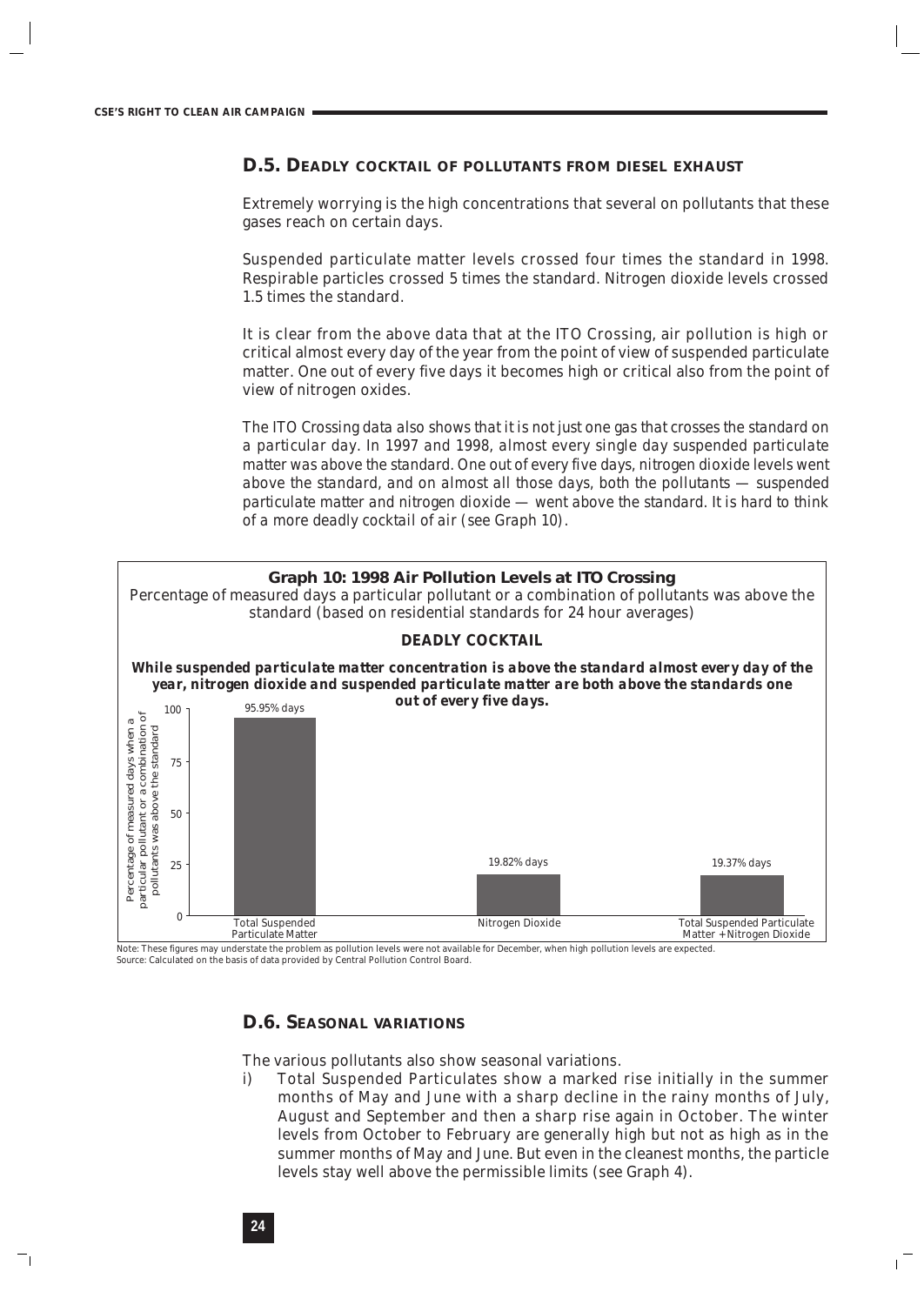- ii) Respirable particles also show a similar trend (see Graph 5).
- iii) Nitrogen dioxide levels are also at their lowest during the monsoon months and show a rise in the winter months of January and February (see Graph 7).

*It is obvious that the winter months are the worst in Delhi when all pollutants tend to reach high levels, presumably because of the temperature inversion that takes place.* 

#### **D.7. LEVELS OF POLLUTANTS THAT CPCB DOES NOT MEASURE**

The above is an analysis of the pollution in Delhi based on the levels of pollutants monitored by the CPCB. But what CPCB does not monitor could be even deadlier. This is because the air pollution monitoring exercise in Delhi is extremely inadequate. All over the world, monitoring agencies measure all those pollutants that are called criteria pollutants, which include respirable particles less than 10 micron in size (PM10), non-methane hydrocarbons and ozone. None of these are regularly measured in India. Diesel is an important source of hydrocarbons and respirable particles and also contributes to ozone production.

The few studies that are available on ozone levels in Delhi's air show frightening levels. Ozone is an extremely powerful irritant to the lungs. Studies done by the Central Road Research Institute (CRRI) and School of Environmental Sciences of Jawaharlal Nehru University (JNU) show very high ozone concentrations in Delhi. In many cases, the maximum concentration of ozone has exceeded the upper limit of WHO guideline by two times (see Graph 11).

Ozone is considered a secondary pollutant because it is produced as a result of the interaction of other air pollutants, particularly nitrogen oxides, which are largely produced by diesel vehicles, and hydrocarbons, which are produced both by petrol and diesel vehicles. Because of two-stroke engines, Delhi's air has high levels of hydrocarbons. Sunlight accelerates the chemical reactions in the atmosphere.

Let us present the information available on ozone. Studies carried out by the JNU during 1989-90 showed that ozone levels were high during the summer months (June-August), especially around noon, and were low during the winter months (November-January), which is in keeping with trends noted worldwide. The maximum concentration was observed during August 1990. On many occasions, the ozone levels approached or exceeded the air quality standards for ozone set by WHO (C K Varshney 1998, VOC and Ozone Pollution: Health Implication, *mimeo*).

Subsequent studies conducted by the CRRI and the JNU have revealed some unusual results about ozone levels in Delhi. The CRRI study carried out in 1991 showed high ozone levels even during winter, when "ground-based temperature inversion" is common. It appears that the pollutants which lead to the formation of ozone get trapped in the inversion conditions which lead to high ozone levels even during the early hours of the day though traffic levels are low. As the day progresses, the pollutants get dispersed leading to reduced levels of ozone, which begin to build up again in the evening because of the inversion effect.

The JNU-CRRI study also found high levels of ozone even in a suburban area like Vasant Kunj, where the levels did not tend to go down even at noon. Once ozone gets produced in the city centre and gets dispersed to the suburban areas, it tends to have a long lifetime in these areas because of the absence of other pollutants to destroy it (A Singh *et al* 1997, Ozone distribution in the urban environment of Delhi during winter months, *Atmospheric Environment*, Vol. 31, No. 20, p.3421-3427).

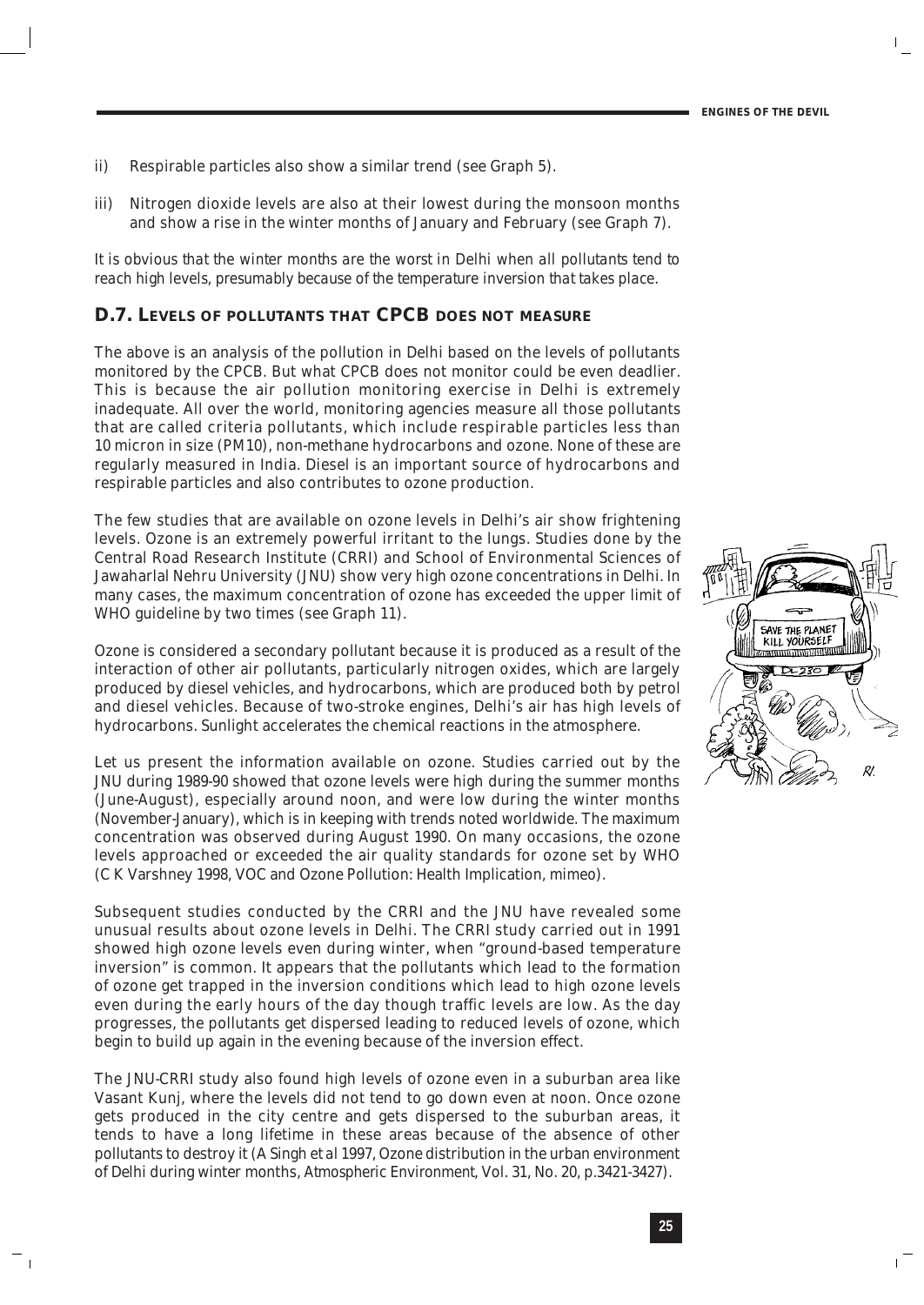

*Source*: A Singh, *et al.* 1997, Ozone distribution in the urban environment of Delhi during winter months, *Atmospheric Environment, Vol. 31, No. 20, p.3421-3427.*

Ozone also plays an important role in creating the extremely foggy conditions and the poor visibility of winters. The hydroxyl radical (OH), ozone and oxides of nitrogen react to form Peroxy Acetyl Nitrate (PAN) which has a tremendous ability to absorb moisture and create fog-like conditions. PAN hangs around for a long time without dispersing and allows very little light to pass through. Ozone also gets trapped in the fog and poses a serious threat to human health (Arun Kumar Attri 1999, School of Environmental Sciences, JNU, *personal communication,* Kazimuddin Ahmed).

Sporadic studies have also been carried out by the Central Pollution Control Board at the ITO Crossing and Sirifort and both show high levels of ozone (see Table 9).

|       | Table 9: Ozone levels in Delhi                                                      |  |                                                |  |  |
|-------|-------------------------------------------------------------------------------------|--|------------------------------------------------|--|--|
|       | Measured Value 1996 ITO Crossing   Measured Value 1995 Sirifort   Permissible Limit |  |                                                |  |  |
| Ozone | 250 μg/cum, Range: 100-400 μg/cum   100 μg/cum (January 1998)                       |  | 100-120 $\mu$ g/cum                            |  |  |
|       | <i>Note:</i> ug/cum: microgrammes per cubic metres                                  |  | <b>Source: Central Pollution Control Board</b> |  |  |

With 2-stroke scooters and, therefore, levels of hydrocarbons growing in Delhi's air and rapidly increasing concentrations of nitrogen dioxide because of the growing use of diesel, the threat of ozone, an extremely harmful gas for asthmatics and all those who suffer from respiratory diseases, becomes worse with every growing day.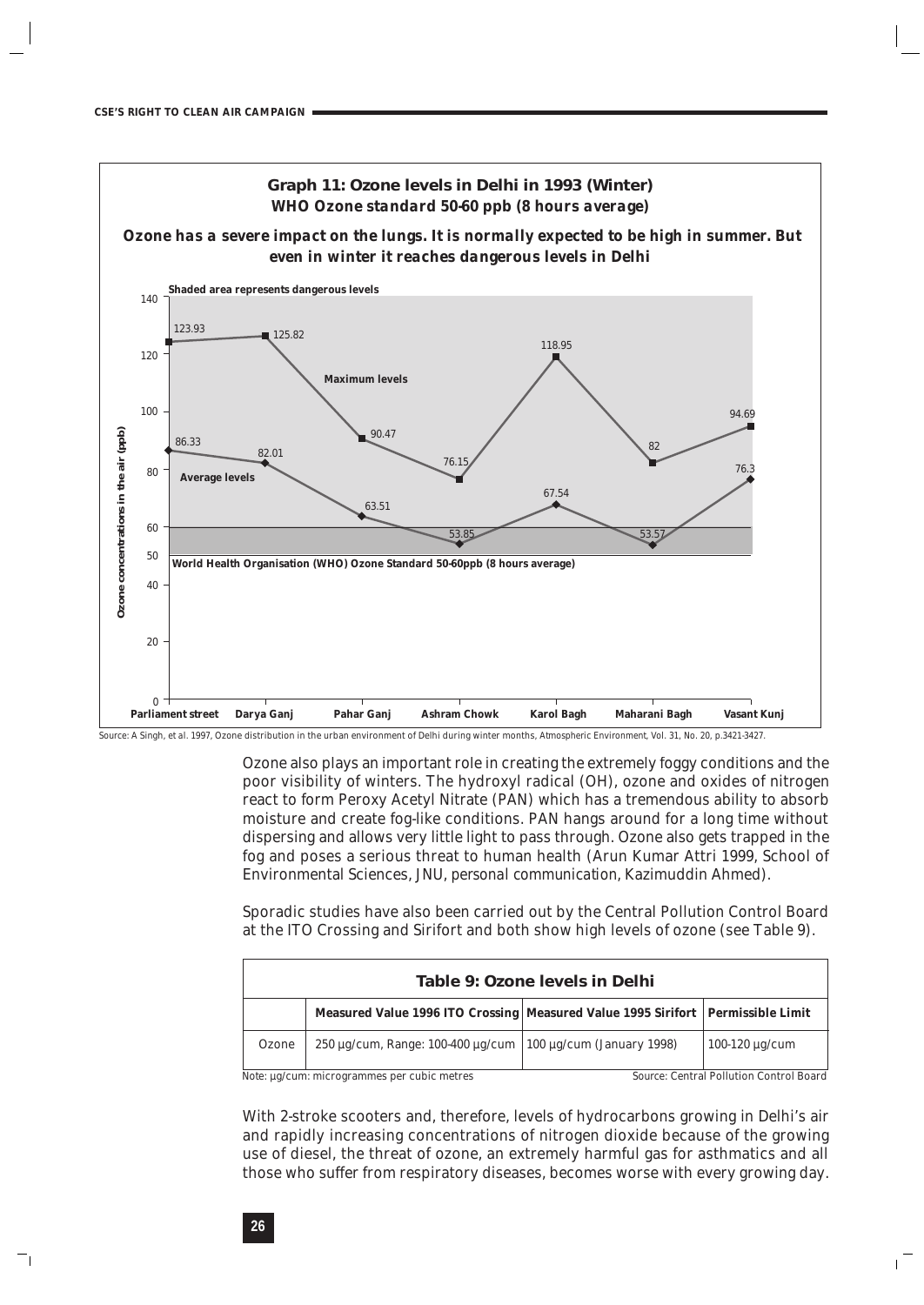#### **E. Toxic effects of diesel pollutants**

In 1994, the World Bank had published a study on the health effects of air pollution in 36 Indian cities entitled *The Costs of Inaction: Valuing the economy-wide cost of environmental degradation in India*. This study revealed that the 1991-92 levels of suspended particulate matter in Delhi alone lead to the premature death of 7,491 every year.

This study was repeated for the year 1995 by the Centre for Science and Environment and it showed that the number of deaths had increased to 9,859 in just three years, which means a death rate of one per hour due to air pollution, and this too only because of one pollutant (Priti Kumar *et al* 1997, Death is in the Air in *Down To Earth*, Society for Environment Communication, New Delhi, Vol 6, No 12, p29-43).

There is growing scientific evidence worldwide that diesel produces extremely toxic pollutants. Let us look at the health effects of air pollutants produced by diesel vehicles.

It is now well recognised that diesel vehicles are a major source of extremely tiny particles that are highly carcinogenic. Michael Walsh, editor of *Car Lines* and a former air pollution control specialist at the US Environment Protection Agency (USEPA) reports that according to a study conducted to assess which sources were contributing to airborne particulate matter in the United Kingdom in 1996, it was found that smaller the size of the particulates, the higher was the share of diesel emissions. While only 17 per cent of PM10 and less size particles came from diesel vehicles, as much as 52 per cent of PM 0.1 and lesser size particles came from diesel vehicles (see Graph 12) (Michael P Walsh, 1999, Global Trends in Diesel Particulate Control — 1999: Update, 1999 SAE International Congress and Exposition, in *Car Lines*, USA, Issue 99-2, March).



*Source*: Anon 1999, *Source Apportionment of Airborne Particulate Matter in the United Kingdom,* Report of the Airborne Particles Expert Group, January, quoted in Michael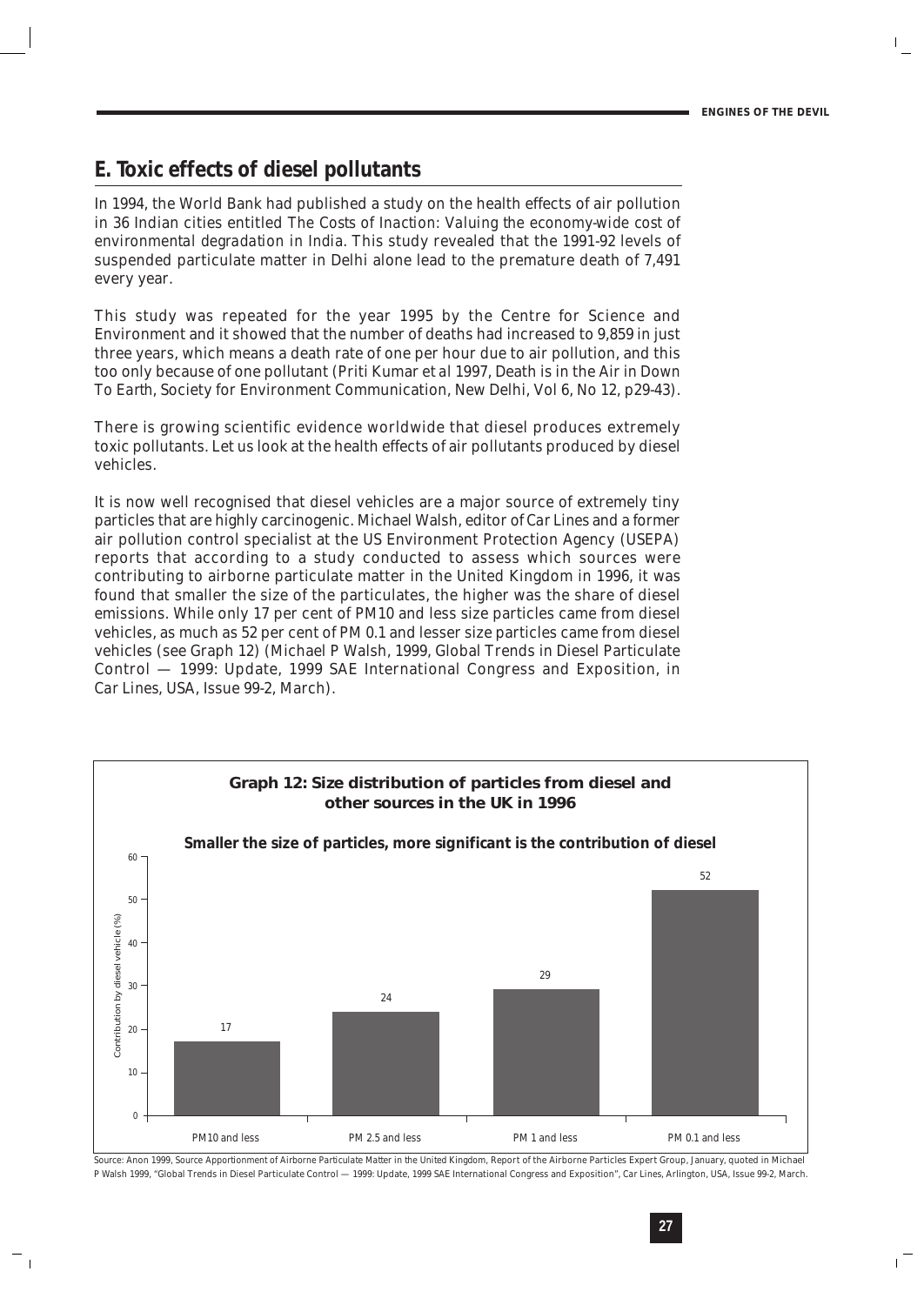

*Scientific evidence mounts that diesel produces extremely toxic pollutants exposing citizens to serious health risks*

#### **E.1. SUSPENDED PARTICULATE MATTER**

- i) The World Health Organisation has concluded that, on a worldwide basis, suspended particulate matter (SPM) is the most serious air pollutant which is resulting in a total excess mortality per year of about 4,60,000 additional deaths, of which 1,35,000 are because of chronic obstructive pulmonay disease (COPD) or chronic asthma and about 90,000 due to cardiovascular diseases (CVD) (Dieter Schwela 1996, Health Effects of and Population Exposure to Air Pollutants: Global Aspects, Keynote Speech, World Congress on Air Pollution in Developing Countries, San Jose, 21-26 October 1996, *mimeo*).
- ii) Scientists also point out that it is not all particles that are equally dangerous. It is particles that are respirable (that is, less than 10 microns in size or PM10) that are much more dangerous. And the most dangerous are really fine particles which are less than 2.5 microns in size. One micron is one-millionth of a metre.

| Acetaldehyde                         | Inorganic lead                                                                                           |
|--------------------------------------|----------------------------------------------------------------------------------------------------------|
| Acrolein                             | Manganese compounds                                                                                      |
| Aniline                              | Methanol                                                                                                 |
| <b>Benzene</b>                       | Naphthalene                                                                                              |
| Beryllium compounds                  | <b>Nickel</b>                                                                                            |
| Bis[2-ethylhexyl]phthalate           | Phenol                                                                                                   |
| 1.3-butadiene                        | Phosphorus                                                                                               |
| Cadmium<br>Chlorine<br>Chlorobenzene | Polycyclic organic matter, including<br>Polycyclic aromatic hydrocarbons (PAHs)<br>and their derivatives |
| Chromium compounds                   | Propionaldehyde                                                                                          |
| Cobalt compounds                     | Selenium Compounds                                                                                       |
| <b>Creosol</b> isomers               | <b>Styrene</b>                                                                                           |
| Cyanide compounds                    | Toluene                                                                                                  |
| Dibutylphthalate                     | Xylene isomers and mixtures                                                                              |
| Dioxins and dibenzofurans            | O-xylenes                                                                                                |
| Ethyl benzene                        | M-xylenes                                                                                                |
| Formaldehyde                         | P-xylenes                                                                                                |

**Table 10: Substances in diesel exhaust listed by California EPA as Toxic Air Contaminants**

*Note:* Toxic air contaminant, as defined by California Health and Safety Code, Section *39655(a)*, is an air pollutant which may cause or contribute to increase in mortality or in serious illness, or which may pose a present or potential hazard to human health.

*Source:* Gina M Solomon *et al* 1998, *Exhausted by Diesel: How America's Dependence on Diesel Engines Threatens our Health*, California, Natural Resources Defense Council, Inc., California p6.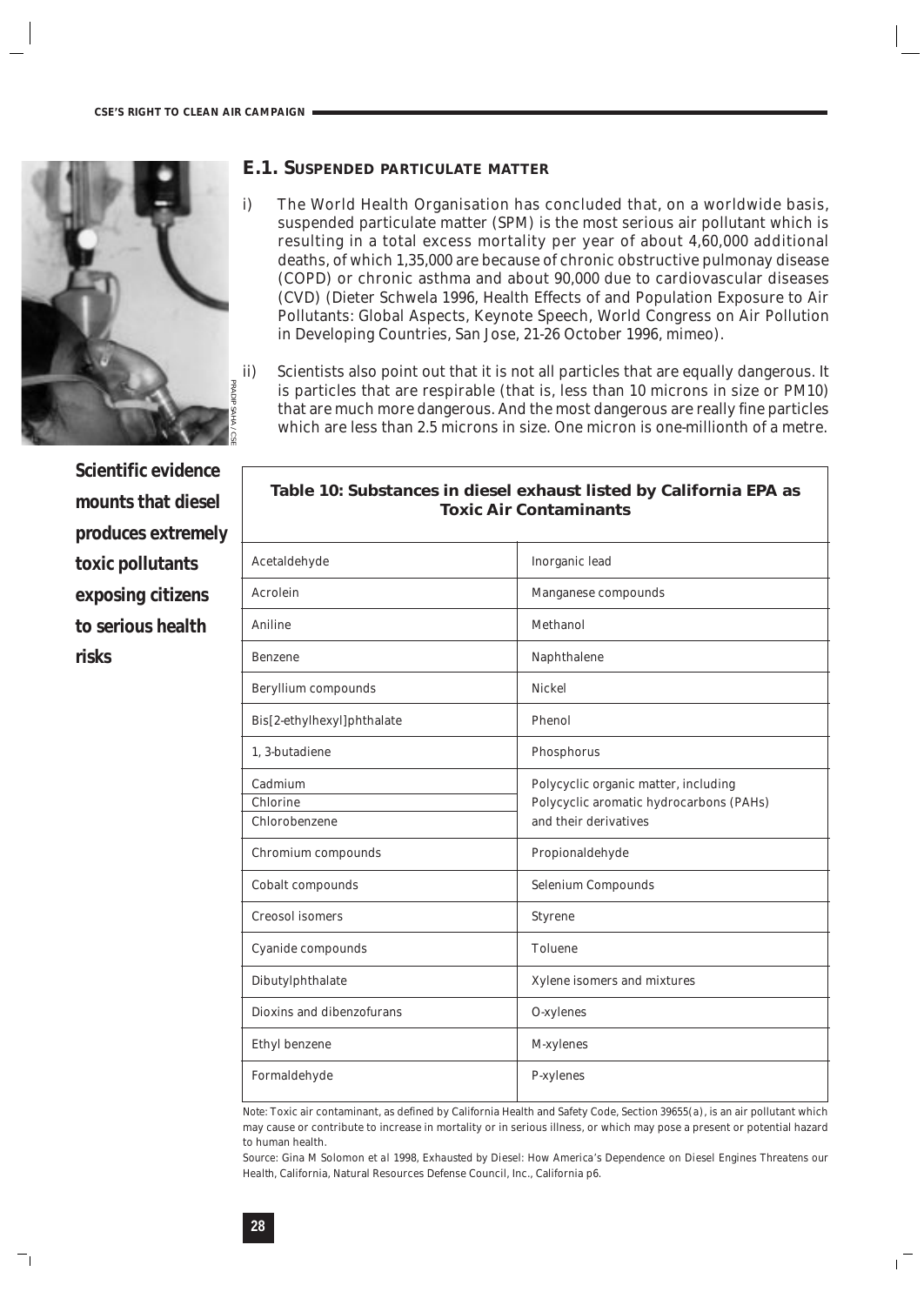- iii) Equally, acid particulates, especially sulphuric acid particulates, are extremely dangerous. Sulphur dioxide gas can attach to particles or moisture droplets to become acidic particulates (Richard Wilson and John D. Spengler 1996, *Particles in Our Air: Concentrations and Health Effects*, Harvard University Press, USA).
- iv) Particulate matter in diesel exhaust is extremely tiny which makes them even more harmful because they penetrate deep into the respiratory tract. A recent study in the UK has found that 90 per cent of the particles emitted by diesel vehicles are particles of 1 micron size or less. In other words, almost all particles produced in diesel are so fine that they penetrate deep into the lungs (Michael Walsh, December 1997, *Personal Communication*). Another study shows that in terms of mass, more than 85% of Diesel particulate emissions are less than 1µm. This corresponds to over 99% by number (D E Hall *et al,* 1998, SAE International, San Francisco, California, October 19-22, page 37, *mimeo*).

#### **E.1.1. CANCER-CAUSING POTENTIAL OF DIESEL PARTICULATES**

Not only do diesel particles go deep into the lungs, they are coated with polycyclic aromatic hydrocarbons (PAH), which are highly carcinogenic. The California Air Resources Board formally designated diesel particulate as a Toxic Air Contaminant on August 27, 1998, which means that it has the potential to cause serious health damage and should be controlled, following the submission of a report by a scientific panel.

The decision to declare diesel particulates as carcinogenic and not diesel exhaust was a political decision and reached after protacted discussion with the automobile industry because declaring all of diesel exhaust as carcinogenic would have meant that diesel vehicles would simply have to go off the road. Now if diesel engine manufacturers can control diesel particulates in diesel exhaust then they can still sell diesel engines, though even doing this is going to be technically very difficult.

The Scientific Review Panel of the California Air Resources Board points out that a chronic exposure to 1 µg/cum of diesel exhaust will lead to 300 additional cases of lung cancer per million people (Anon, 1998, Findings of the Scientific Review Panel on the Report on Diesel Exhaust as adopted at the Panel's April 22, 1998 Meeting, California Air Resources Board, *mimeo*) (see Table 11). For a population of ten million in Delhi, this means 3000 extra cases of lung cancer for a chronic exposure to one µg/cum of diesel exhaust. If the chronic exposure is, say, to 50 µg/cum of diesel exhaust, then we can expect an additional 150,000 cases of lung cancer. Lung cancer remains even today a largely incurable cancer. Diesel exhaust has a higher potency for cancer than even benzene, a potent carcinogen produced in petrol exhaust which is implicated in blood cancers. Unfortunately, we have no data on exposure to either diesel exhaust or benzene in Delhi.

This decision in California ended a near-decade long investigation into the health effects of exposure to diesel exhaust and discussions between environmentalists, Air Resources Board and the diesel engine industry. The decision came in the wake of a unanimous report by the state's Scientific Review Panel consisting of nine scientists that diesel exhaust should be identified as a Toxic Air Contaminant. Calling it the "most important" public health issue it has dealt with since it was formed, the panel urged the California Air Resources Board to take action (Anon 1998, Diesel emissions in California called toxic, *Car Lines*, Arlington, May).

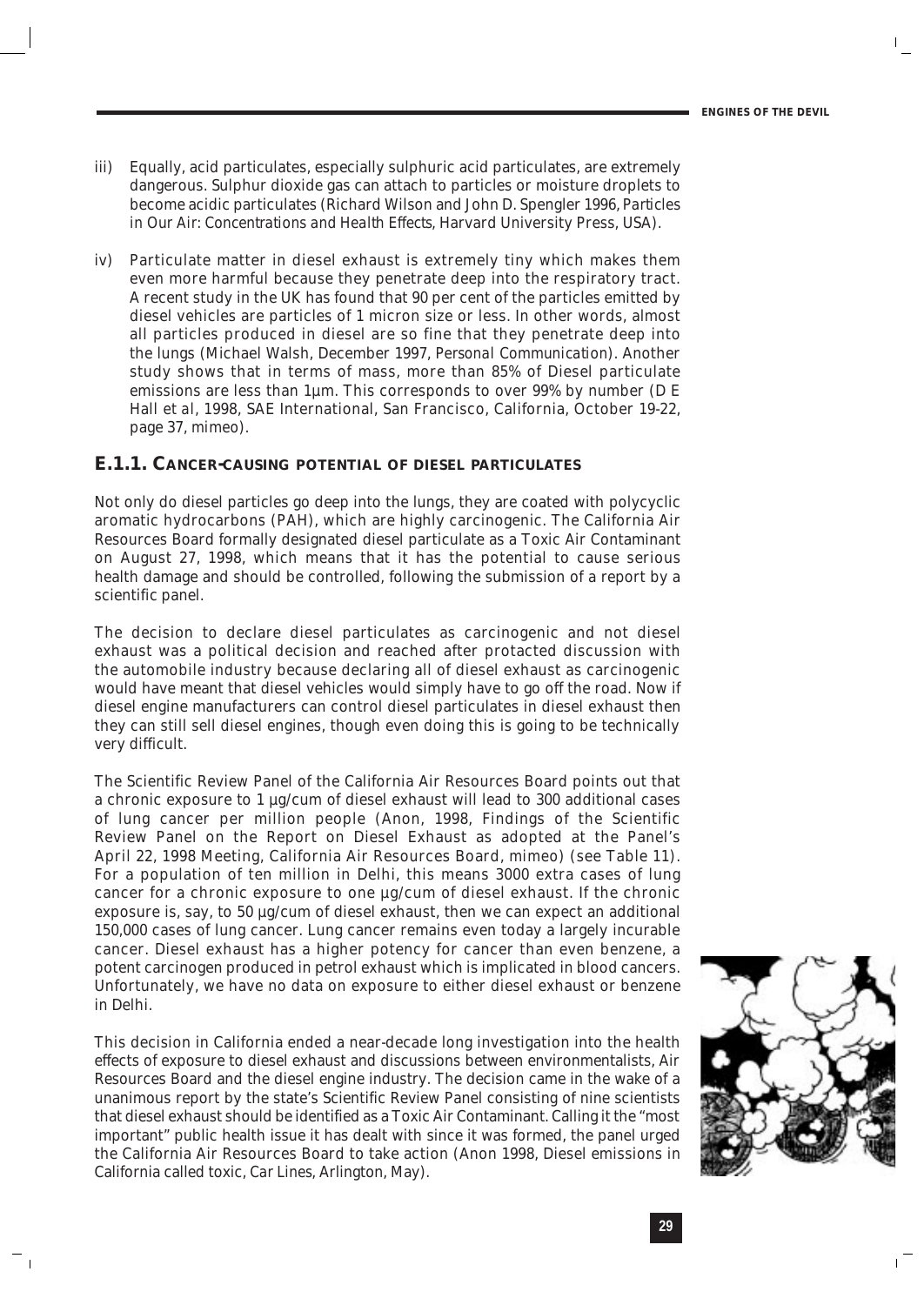#### **Table 11: Cancer potencies of various chemical compounds present in diesel exhaust approved by the scientific review panel of the California Air Resources Board, from 1984-98 (in order of cancer potency)**

| <b>Compound</b>            | Unit Risk $(\mu g/m^3)^{-1}$                    | <b>Expected Incidence of</b><br><b>Cancer</b> (per million<br>population) | Range $(\mu g/m^3)^{-1}$                                                                                                             | <b>Range of expected</b><br><b>Cancer Incidence (per</b><br>million population)                           |
|----------------------------|-------------------------------------------------|---------------------------------------------------------------------------|--------------------------------------------------------------------------------------------------------------------------------------|-----------------------------------------------------------------------------------------------------------|
| Chromium VI                | $1.5 \times 10^{.1}$                            | 150,000                                                                   | $1.2\times10^{\text{-}2}$ to $1.5\times10^{\text{-}1}$                                                                               | 12,000-150,000                                                                                            |
| Cadmium                    | $4.2 \times 10^{-3}$                            | 4.200                                                                     | $2.0\times10^{\text{-}3}$ to $1.2\times10^{\text{-}2}$                                                                               | $2000 - 12,000$                                                                                           |
| <b>Inorganic Arsenic</b>   | $3.3\times10^{\text{-}3}$                       | 3,300                                                                     | $6.3\times10^{\text{-}4}$ to $1.3\times10^{\text{-}2}$                                                                               | $630 - 13,000$                                                                                            |
| Benzo[a]pyrene             | $1.1 \times 10^{-3}$                            | 1,100                                                                     | $1.1\times10^{\text{-}3}$ to $3.3\times10^{\text{-}3}$                                                                               | $1,100 - 3,300$                                                                                           |
| Diesel Exhaust             | $3\times10^{\text{-}4}$                         | 300                                                                       | $1.3\times10^4$ to $2.4\times10^3$                                                                                                   | $130 - 2,400$                                                                                             |
| Nickel                     | $2.6 \times 10^{-4}$                            | 260                                                                       | $2.1 \times 10^{-4}$ to $3.7 \times 10^{-3}$                                                                                         | $210 - 3,700$                                                                                             |
| 1,3- Butadiene             | $1.7 \times 10^{-4}$                            | 170                                                                       | $4.4 \times 10^{6}$ to $3.6 \times 10^{4}$                                                                                           | $4.4 - 360$                                                                                               |
| Ethylene Oxide             | $8.8\times10^{-5}$                              | 88                                                                        | $6.1\times10^{\text{-}5}$ to $8.8\times10^{\text{-}5}$                                                                               | $61 - 88$                                                                                                 |
| Vinyl Chloride             | $7.8\times10^{-5}$                              | 78                                                                        | $9.8 \times 10^{6}$ to $7.8 \times 10^{5}$                                                                                           | $9.8 - 78$                                                                                                |
| <b>Ethylene Dibromide</b>  | $7.1\times10^{\text{-}5}$                       | 71                                                                        | $1.3\times10^{\text{-}5}$ to $7.1\times10^{\text{-}5}$                                                                               | $13 - 71$                                                                                                 |
| Carbon Tetrachloride       | $4.2 \times 10^{-5}$                            | 42                                                                        | $1.0 \times 10^{5}$ to $4.2 \times 10^{5}$                                                                                           | $10 - 42$                                                                                                 |
| <b>Benzene</b>             | $2.9 \times 10^{-5}$                            | 29                                                                        | $7.5\times10^{\text{-}6}$ to $5.3\times10^{\text{-}5}$                                                                               | $7.5 - 53$                                                                                                |
| <b>Ethylene Dichloride</b> | $2.2 \times 10^{-5}$                            | $22\,$                                                                    | $1.3 \times 10^{-5}$ to $2.2 \times 10^{-5}$                                                                                         | $13 - 22$                                                                                                 |
| <b>Inorganic Lead</b>      | $1.2\times10^{\text{-}5}$                       | 12                                                                        | $1.2\times10^{\text{-}5}$ to $6.5\times10^{\text{-}5}$                                                                               | $12 - 65$                                                                                                 |
| Perchloroethylene          | $5.9 \times 10^{-6}$                            | 5.9                                                                       | $3.0 \times 10^{7}$ to $1.1 \times 10^{5}$                                                                                           | $0.3 - 11$                                                                                                |
| Formaldehyde               | $6.0\times10^{\text{-}6}$                       | 6.0                                                                       | $2.5\times10^{\text{-}7}$ to $3.3\times10^{\text{-}5}$                                                                               | $0.25 - 33$                                                                                               |
| Chloroform                 | $5.3\times10^{.6}$                              | 5.3                                                                       | $6.0\times10^{\text{-}7}$ to $2.0\times10^{\text{-}5}$                                                                               | $0.6 - 20$                                                                                                |
| Acetaldehyde               | $2.7 \times 10^{-6}$                            | 2.7                                                                       | $9.7 \times 10^{3}$ to $2.7 \times 10^{-5}$                                                                                          | $0.97 - 27$                                                                                               |
| Trichloroethylene          | $2.0\times10^{\text{-}6}$                       | 2.0                                                                       | $8.0 \times 10^{7}$ to $1.0 \times 10^{5}$                                                                                           | $0.8 - 10$                                                                                                |
| Methylene Choride          | $1.0 \times 10^{-6}$                            | 1.0                                                                       | $3.0 \times 10^{7}$ to $3.0 \times 10^{6}$                                                                                           | $0.3 - 3$                                                                                                 |
| <b>Asbestos</b>            | $1.9 \times 10^{-4}$<br>(per 100 fibre/ $m^3$ ) | 190<br>(per 100 fibre/ $m^3$ )                                            | Lung: $11 - 110 \times 10^{-6}$<br>(per 100 fibres/ $m^3$ )<br>Mesothelioma:<br>$38 - 190 \times 10^{-6}$<br>(per 100 fibre/ $m^3$ ) | Lung $11 - 110$ (per<br>$100$ fibre/m <sup>3</sup> )<br>Mesothelioma:<br>38 - 190 (per 100<br>$fibre/m^3$ |

*Note:* 1. µg/m<sup>3</sup>: microgramme/cubic metre 2. Unit risk is defined as an increase in the risk of developing cancer by a life-time exposure of a population to a chemical at an ambient concentration of  $\mu$ g/m<sup>3</sup>.

*Source:* Anon 1998, Findings of the Scientific Review Panel on The Report on Diesel Exhaust as adopted at the Panel's April 22, 1998, *mimeo*.

As a result of this formal identification of diesel particles as a Toxic Air Contaminant (TAC), California's state law requires that a review be undertaken to determine potential control strategies. An advisory group is being formed, comprised of state and local air quality officials, environmentalists, business and industry representatives. The law also requires the government to make the public aware of significant toxic exposures and measures for reducing risk (Anon 1998, CARB designates diesel PM as toxic, *Car Lines*, Arlington, October). A process to assess the health risks of and future controls for diesel engines and fuels has already started. The draft risk management guidelines are expected be ready by April 1999 and a draft needs assessment by December 1999.

The California decision is expected to have serious repercussions worldwide. According to a report in a publication called the *World*, "If past trends hold true, the decision by the ARB to classify particulate emissions from diesel exhaust as toxic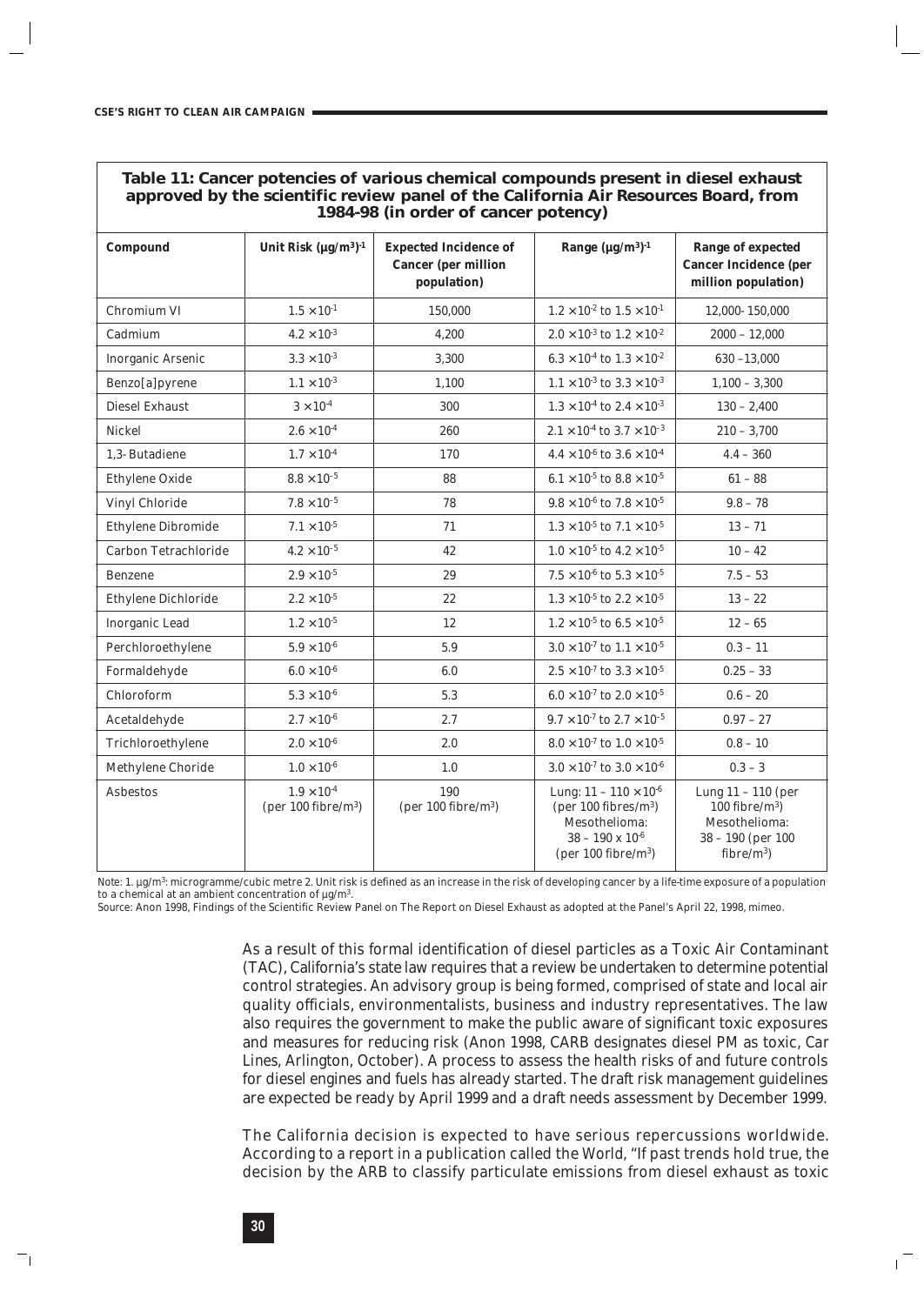air contaminants (TAC) and the strategies it ultimately adopts to reduce those emissions could have broad implications on global pollution policy. History has shown that air quality policies launched in California tend to catch on not only in the US but also in countries outside North America" (Anon 1998, Diesel Fuel on the Defensive, *World*, October).

On the eastern coast of USA, too, a "Dump Dirty Diesel" campaign by a coalition of health, environment, transportation and public interest groups has forced the New York City to start replacing its diesel-powered buses with models running on cleaner fuels, including natural gas.

#### **E.1.2. THERE IS NO SAFE LEVEL FOR PARTICULATE POLLUTION**

Equally disturbing information is coming out of the World Health Organisation about the health effects of particulate matter. There is a growing argument that there is no safe level of particulate pollution. In other words, even if particulate levels are well below the standards, they remain dangerous to human health.

In June 1996, environmental researchers across Europe released results from the first major European study linking air pollution with health problems and early deaths. This research will help Europe to draw up new standards to monitor toxic pollutants in cities, whereas until now they were relying on US research for setting such standards. The project sponsored by the European Commission's Science and Research Directorate is known as APHEA (Air Pollution and Health — a European Approach). Eleven research groups have analysed data in 15 large cities in eastern and western Europe making the study unique because all the groups used the same statistical techniques. Results of the APHEA project indicate that increases in suspended particulate matter, sulphur dioxide or ozone can significantly increase respiratory deaths and hospital admissions for respiratory illnesses.

The APHEA project results demonstrate that ambient air pollution has an adverse health effect, even at fairly low pollution levels that are below what are usually considered safe concentrations. This information makes the high levels of particles in Delhi's air look even more deadly.

For this reason, the health community is coming up with a new concept called Air Quality Guidelines. According to Dieter Schwela of WHO, "Air Quality Guidelines (AQG) should be clearly distinguished from Air Quality Standards (AQS). AQG are derived from purely epidemiological/toxicological (that is health-related) data while AQS are AQG promulgated through legislation in a country or community, and in the process of promulgation issues of technological feasibility, costs of compliance, prevailing exposure levels, social, economic and cultural conditions are possibly taken into consideration" (Dieter Schwela 1998, Air Quality Guidelines/Standards, WHO/UEH, Geneva, *mimeo*).

The air quality standards of a nation are therefore more political numbers and may, therefore, not fully take into account the health effects of a pollutant. With respect to suspended particulate matter, Schwela says, "a threshold for this compound, including the size-dependent fractions PM10 and PM2.5 could not be established and consequently no guideline (can) be given." In other words, scientists cannot yet find any level of particulate pollution at which it is safe (see Table 12).

Several studies across the world also confirm this contention. In Cleveland, USA, average PM10 levels were only 43  $\mu$ g/m<sup>3</sup>, which is only a fraction of Delhi's level. But even at such low PM10 levels, a Cleveland study estimated that an increase of 100  $\mu$ g/m<sup>3</sup> led to an additional 12 per cent of the population suffering from respiratory

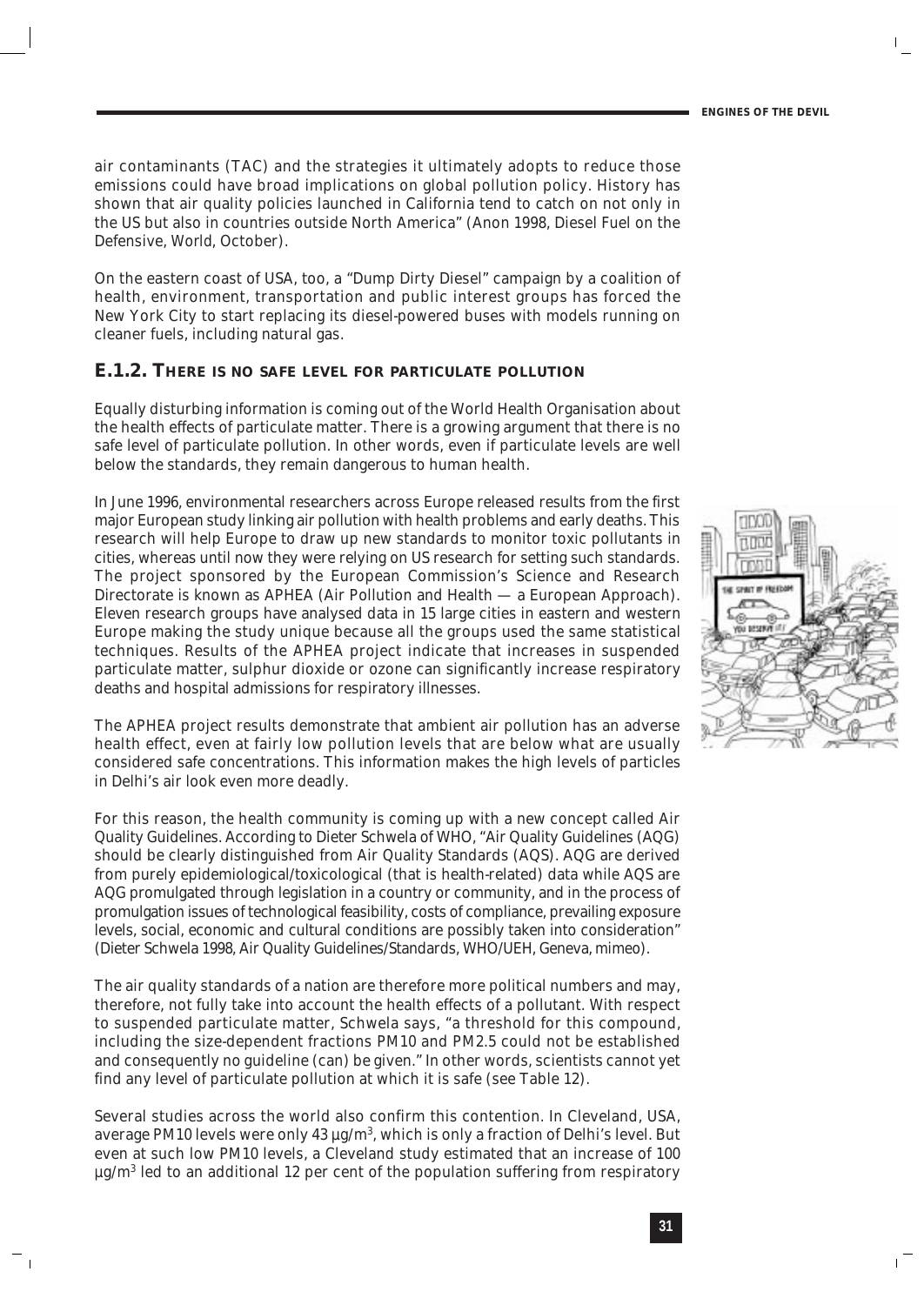| Table 12: WHO recommended air quality<br>guidelines for Europe |                        |                       |  |  |
|----------------------------------------------------------------|------------------------|-----------------------|--|--|
| <b>Compound</b>                                                | <b>Guideline value</b> | <b>Averaging time</b> |  |  |
| Ozone                                                          | $120 \mu g/m^3$        | 8 hours               |  |  |
| Nitrogen Dioxide                                               | $200 \mu g/m^3$        | 1 hours               |  |  |
| Nitrogen Dioxide                                               | $40-50 \mu g/m^3$      | Annual                |  |  |
| <b>Sulfur Dioxide</b>                                          | $500 \mu g/m^3$        | $10 \text{ min}$      |  |  |
| Carbon Monoxide                                                | $100 \text{ mg/m}^3$   | $15 \text{ min}$      |  |  |
| Carbon Monoxide                                                | $60 \text{ mg/m}^3$    | $30 \text{ min}$      |  |  |
| Carbon monoxide                                                | $30 \text{ mg/m}^3$    | 1 hour                |  |  |
| Carbon monoxide                                                | $10 \text{ mg/m}^3$    | 8 hours               |  |  |
| Particulate                                                    | No threshold           |                       |  |  |

*Note:* mg/m3: milligramme/cubic metre µg/m3: microgramme/cubic metre *Source:* Michael P Walsh 1999, "Global Trends in Diesel Particulate Control – A 1999 Update SAE International Congress and Exposition", *Car Lines,* Arlington, USA, Issue 99- 2, March, p26.

illness (J Schwartz *et al* 1996, Methodological issues in studies of air pollution and daily counts of deaths or hospital admissions, *Journal of Epidemiology and Community Health*, 50 (Suppl 1): S3-S11). In Delhi, PM10 levels were going above 500 µg/cum at the ITO Crossing in 1998.

Another study carried out in Lyon, France from 1985 to 1990 showed that respiratory and cardiovascular deaths increased by 4 per cent when PM13 levels increased by 50  $\mu$ g/ m<sup>3</sup>. PM13 levels in Lyon were only 38  $\mu$ g/ m<sup>3</sup> when the above estimation was made, which is again only a fraction of Delhi's levels (D Zmirou *et al*, 1996, Short term effects of air pollution on mortality in the city of Lyon, France, 1985-1990, *Journal of Epidemiology and Community Health*, 50 (Suppl 1): S30-S35).

#### **E.2. POLYCYCLIC AROMATIC HYDROCARBONS (PAH)**

- i) The hydrocarbons in diesel exhaust are extremely toxic because they can cause cancer and affect the genetic make-up of human beings. Disturbing news has recently come from Japan. One new PAH called 3-nitrobenzathrone has been discovered in diesel exhaust by Japanese scientists and they have found it to be the strongest carcinogen analysed till date. Another powerful mutagen known to exist in the diesel exhaust is 1,8 dinitropyrene (Fred Pearce 1997, Devil in the Diesel, *New Scientist*, IPC Magazines Ltd, London, October 25, p4).
- ii) These carcinogenic hydrocarbons coat the particles in diesel exhaust.

#### **E.3. NITROGEN DIOXIDE**

- i) Oxides of nitrogen are formed chiefly during combustion of fuel in motor vehicles. Of the oxides of nitrogen  $(NO<sub>x</sub>)$  occurring in ambient air, nitrogen dioxide  $(NO<sub>y</sub>)$  is the most toxic. Nitrogen dioxide  $(NO<sub>2</sub>)$  is not only a toxic gas by itself but it is also a precursor to the production of ozone, which is also an extremely harmful gas.
- ii) Haemoglobin has much greater affinity for absorbing NO<sub>2</sub> than Oxygen. About 80 to 90 per cent NO<sub>2</sub> inhaled is easily absorbed, which then reduces the oxygen carrying capacity of the blood. NO<sub>2</sub> causes lung tissues to become leathery and brittle and can cause lung cancer and emphysema (severe breathing problems). Emphysema occurs due to the breakdown of the alveolar air sacs in the lungs, which then progressively diminishes the ability of the lungs to exchange oxygen and carbon dioxide in the blood stream.  $NO<sub>2</sub>$ , thus, causes bronchitis and bronchopneumonia (B S N Raju 1997, *Fundamentals of air pollution*, Oxford and IBH Publishing Company Private Limited, New Delhi).

#### **E.4. OZONE**

i) Nitrogen dioxide reacts with hydrocarbons in the air in the presence of sunlight to form ozone. Ozone is a powerful lung irritant. A great deal of research has been conducted on the health effects of ozone which shows that it causes



... and the Government and Automobile industry don't care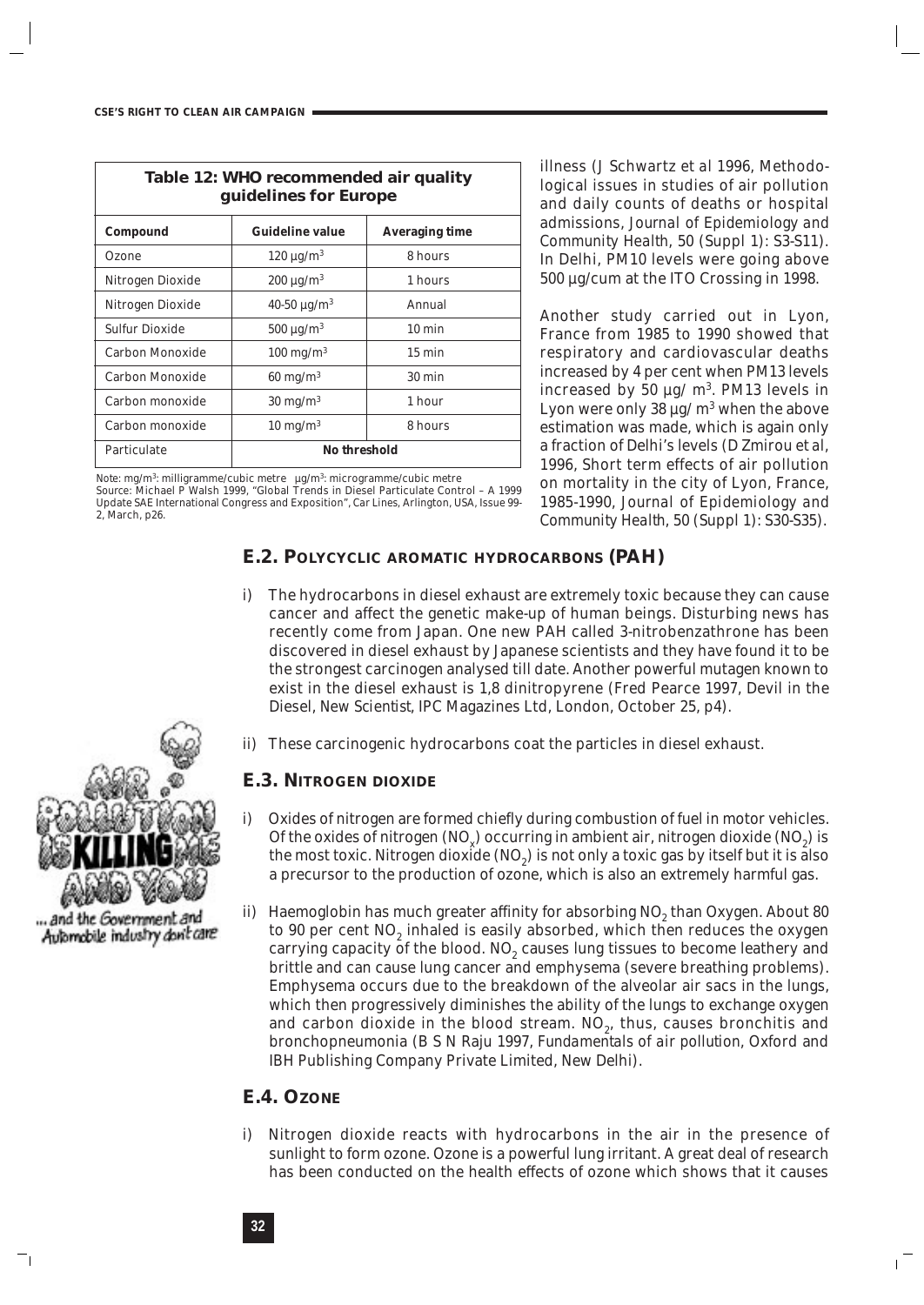impairment of the lung function, inflammation of the deep lung, respiratory symptoms, and limitation on activity. Ozone is absorbed by mucous membranes in the lungs by a process of dissolution in water. Since ozone is a powerful oxidant, it damages the nasal cavity and throat as well as sensitive parts of the lungs that are responsible for gas exchanges between air and the blood circulation.

- ii) Children and young adults show greater responses on exposure to ozone than older adults. Asthmatic children appear to be at special risk from ozone exposure. Ozone impairs lung function and induces respiratory and other effects.
- iii) Field studies suggest eye, nose and throat irritation, chest discomfort, cough and headache may be associated with hourly average concentrations of 200  $\mu$ g/m<sup>3</sup> or more. Similar and higher concentrations resulted in lung function impairment in children with a 1-4% decrease in pulmonary function for each 100 µg/m3 of ozone (WHO 1992, *Acute Effects on Health of Smog Episodes*, WHO Regional Office for Europe, Copenhagen, 1992) and a 6-8% decline in people aged 6-24 years for each 100  $\mu$ g/m<sup>3</sup> above 90  $\mu$ g/m<sup>3</sup> (J Schwartz 1989, Lung function and chronic exposure to air pollution: A cross-sectional analysis of National Health and Nutrition Examination Survey (NHANES II), *Environmental Research*, 50, 309-321). Field studies also show decreased athletic performance, and increased incidence of asthma attack and respiratory symptoms in asthmatics. Nasal inflammation and other respiratory inflammatory responses in children living in Mexico City have been reported to be associated with ozone exposure.
- iv) Ozone is suspected of having synergistic effects with other substances linked to the appearance of allergies, asthma and other diseases that are related to lung function. This means that when humans are exposed to ozone with other specific substances, its effects become even deadlier. Ozone pollution is also known to cause coughing, shortness of breath, breathing disorders, chest pain, eye, nose and throat irritation, nausea and related health problems. It may also worsen bronchitis, heart disease, emphysema and asthma.

It is clear from the above that the health effects of diesel exhaust are extremely serious and, therefore, the growing use of diesel in Delhi poses a serious threat to public health.

#### **F. Diesel fuel quality**

Not only does Delhi use a lot of diesel but also very poor quality diesel. Variables which determine the levels of various harmful constituents in diesel fumes are sulphur content, the fraction of aromatic hydrocarbons in the fuel, fuel additives and the volatility of the diesel fuel. Moreover, studies are throwing up disturbing evidence that even using clean diesel fuel may not help to solve the problem of toxic particulate emissions. It appears that the total quantity of particles goes down only slightly while the size of particles gets reduced significantly making them even more dangerous.

#### **F.1. SULPHUR CONTENT**

The level of sulphur in the diesel has a direct and linear relationship with particulate emissions in diesel exhaust. Therefore, it is very important to eliminate or reduce sulphur to the maximum possible level. Though the diesel available in Delhi is the best in the country in terms of its sulphur content, it is still extremely poor compared to international standards. Compared to the best diesel available in the world, that is, Swedish diesel which has 0.001 per cent sulphur, the diesel with 0.25 per cent sulphur now available in Delhi, has 250 times more sulphur and 5 times

*Delhi takes pride in pumping out the country's best quality diesel which is 250 times dirtier and deadlier than the world's best*

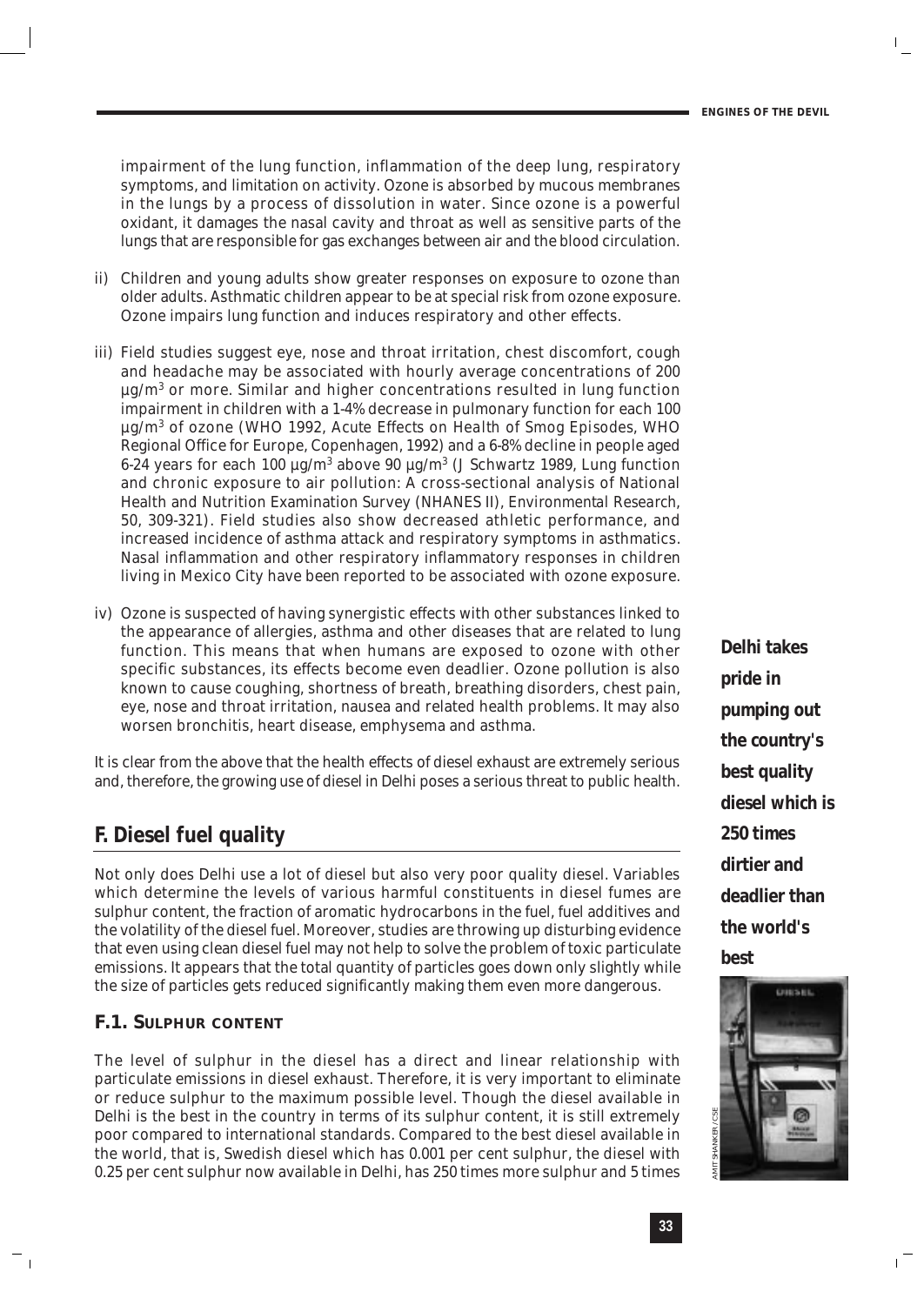more than the 0.05 per cent sulphur diesel currently used in Europe. Very soon, Europe as a whole will be moving towards even lower sulphur diesel.

We can ask ourselves the question: why do Western countries which use much less diesel compared to petrol have such high standards for diesel fuel quality? Rationality would argue that since we use so much diesel, our standards should be the strictest.

Yet, fuel standards in India are extremely lax (see Table 13).

| Table 13: Comparison of Swedish and Indian diesel standards |        |           |                                                                    |  |
|-------------------------------------------------------------|--------|-----------|--------------------------------------------------------------------|--|
| <b>Swedish Diesel Standards</b><br><b>Diesel Parameters</b> |        |           | <b>Indian Diesel Standards proposed for 2000</b>                   |  |
|                                                             | ECI    | EC2       |                                                                    |  |
| Sulphur content (maximum)                                   | 0.001% | $0.005\%$ | 0.25% (that is, 250 times worse than Environmental Class I diesel) |  |
| Aromatics (volume content)                                  | 5%     | 20%       | No limit specified                                                 |  |
| PAH (volume content)<br>$0.02\%$                            |        | 0.1%      | No limit specified                                                 |  |

*Source*: Svensk Standard SS 15 54 35, December 1993: Diesel fuel oil of environmental class 1 and 2 for high speed diesel engines, SIS Stockholm.

#### **F.2. AROMATICS AND PAH CONTENT**

Some significant parameters which make diesel fumes extremely toxic like the aromatics and PAH content are not even proposed to be regulated in India (see Table 13 and Graph 13).

Studies carried out in Sweden show that when Swedish Class 1 diesel was used on Swedish buses as compared to Swedish class 3 diesel, which was somewhat close to the quality of diesel being currently used in Delhi, nitrogen oxides emissions

**Graph 13: Indian diesel standards versus European diesel standards** The quality of diesel used in Delhi is extremely poor. It is very high in sulphur, total aromatics and polycyclic aromatic hydrocarbons as compared to international standards

*Compared to the best diesel available in the world, that is, Swedish diesel, the 2500 ppm diesel now available in Delhi has 250 times more sulphur and nearly 8 times more than the diesel used widely in Europe. European and Swedish standards for diesel quality are far stricter than that of India even though the use of diesel in comparison to petrol is far higher in Indian cities like Delhi.*



*Source*: Walter Knecht, European Engine Technology for Commercial Vehicles.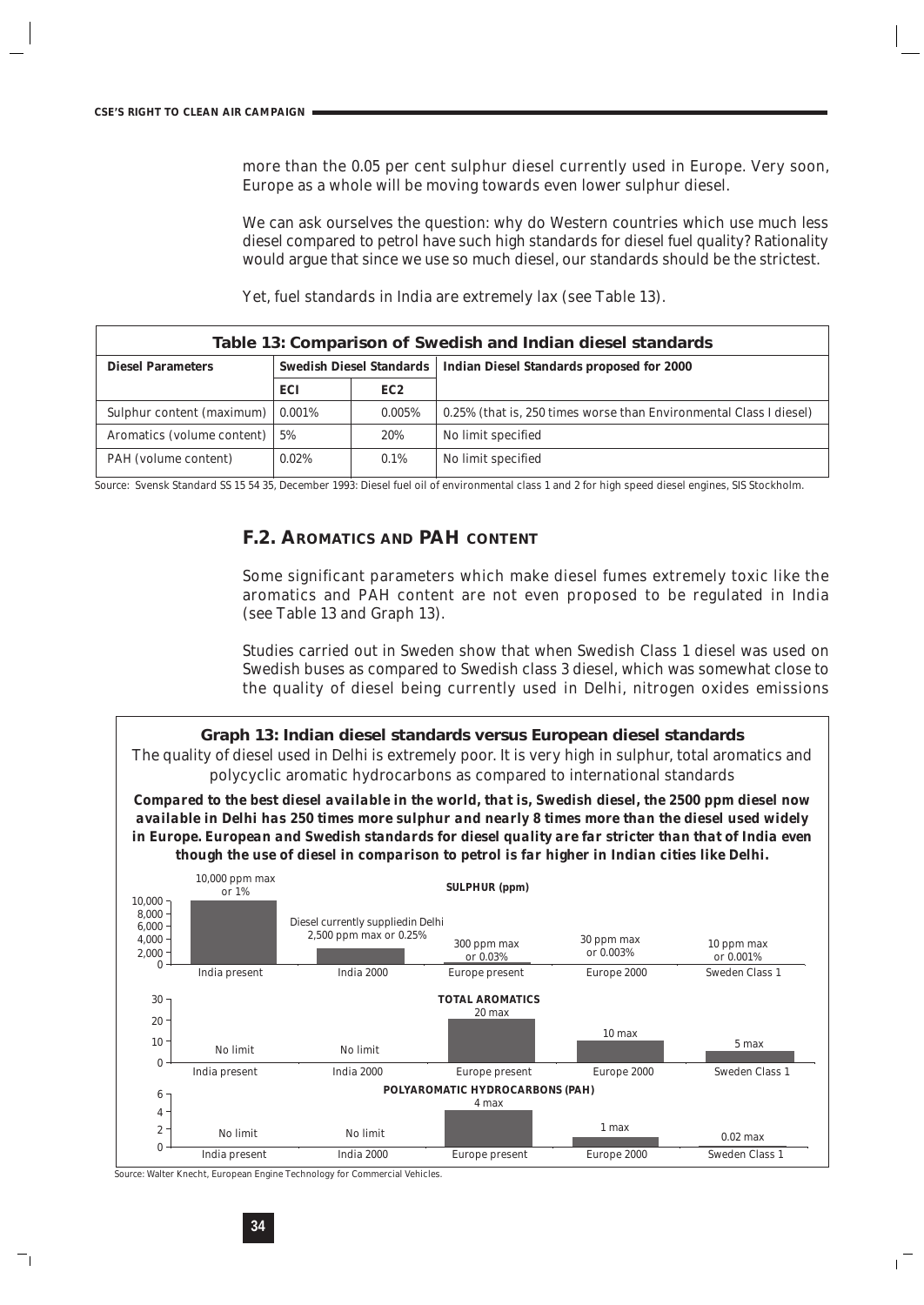dropped by 11 per cent, particulate emissions by 15 per cent, but because of the limits specified for aromatics and PAH in the diesel, PAH levels fell by 54 per cent. And, as a result, the cancer-causing potential of the diesel exhaust, as determined by the Ames test and the TCDD-activity test, dropped by 87-88 per cent (see Graph 14).

This shows the importance of using high quality fuels and setting appropriate standards. In simple words, this means that the diesel exhaust in Delhi has a 8-9 times higher potential to cause cancer than the best diesel available in the world (see Graph 14).

The auto industry is reported to having told a meeting organised by the Association of Indian Automobile Manufacturers that it cannot meet the year 2000 norms set by the government of India unless better quality diesel is made available than the one proposed by the Ministry of Petroleum. Petroleum Secretary T S Vijayaraghavan, however, told the meeting that he cannot make any allocation of financial resources in the next 5-10 years for upgradation of refineries to produce low sulphur fuel. It was pointed out that Rs. 5,700 crore was required to reduce the sulphur content to 0.25 per cent in all refineries in India. Another Rs. 10,000 crore will be required to bring it further down to 0.05 per cent.



EC1 = Environmental Class 1 diesel EC3 = Environmental Class 3 (0.3% sulphur) diesel (which is slightly worse than the diesel used in Delhi today)

NOTE: Tests done on Braunschweig cycle tests. *Source*: Ecotraffic, Stockholm.

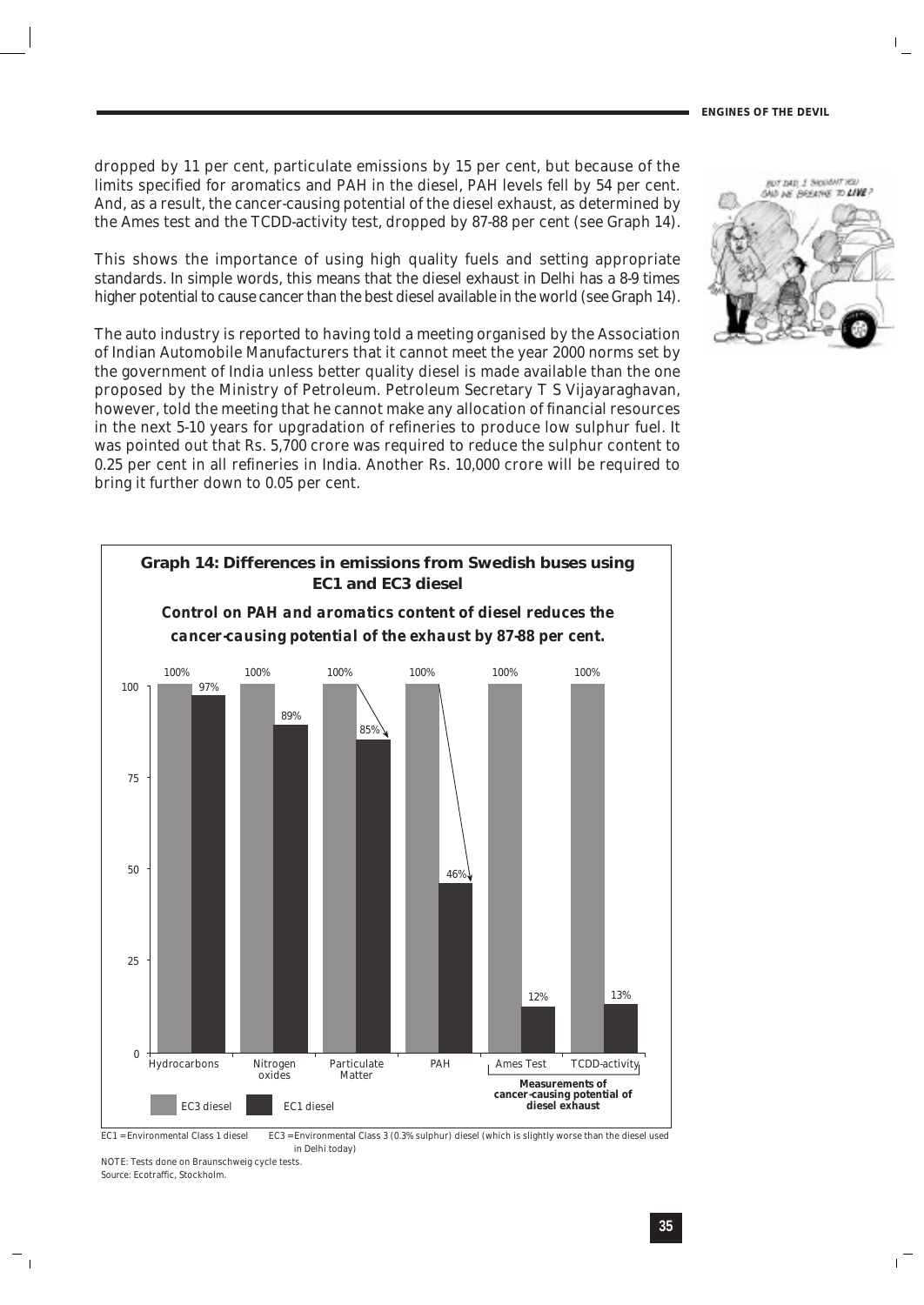#### **F.3 CLEAN DIESEL IS NEITHER GOOD NOR GOOD ENOUGH**

Unfortunately, even if India were to move towards cleaner diesel, there is new and disturbing information that particulate pollution does not go down much and, in fact, the threat to public health may even increase.

Studies in Sweden show that there is limited reduction of particles by using the world's best diesel fuel, that is, EC1 diesel with 0.001% sulphur. Studies conducted on an advanced city bus in Sweden showed that moving from EC3 diesel (0.03% sulphur which is about equal to the diesel used in Delhi) to EC1 diesel (with 0.001% sulphur diesel), the total quantity of particle emissions went down only by 15 per cent (see Graph 14). Even with clean diesel fuel the total quantity of particles do not seem to go down much. It is doubtful that even this reduction will take place with antiquated Indian technology (Peter Ahlvik 1999, Ecotraffic R&D AB, Sweden, *personal communication*).

A recent study conducted in California comparing emissions from a new diesel engine running on older diesel fuel, and on an improved, reformulated diesel fuel (required in California since 1993), revealed that the newer fuel only slightly reduced emissions of nitrogen oxides and particulates (Gina M Solomon *et al,* 1998, *Exhausted by Diesel: How America's Dependence on Diesel Engines Threatens Our Health*, Natural Resources Defense Council Inc., California p12).

But the most worrying is a recent report published in 1999 in a leading monthly review of worldwide developments in automobile technology, *Automotive Environment Analyst*; which states that "*Contrary to most current thinking, switching to ultra-low sulphur, the so-called 'city diesel' fuel might affect exhaust emissions in such a way as to worsen rather than ease respiratory health problems.*" The conclusion was put forward at an Institution of Mechanical Engineers seminar held in London on "Diesel engines — Particulate control" by Dr Omar Hayat, managing director of ChemEcol (UK) Ltd who has conducted studies on diesel engines.

He said that even when the total quantity of particles may go down, the number of

*There are limits to diesel technology. Industry has yet to resolve the problem of lowering both nitrogen oxide and particulate matter emissions at the same time*

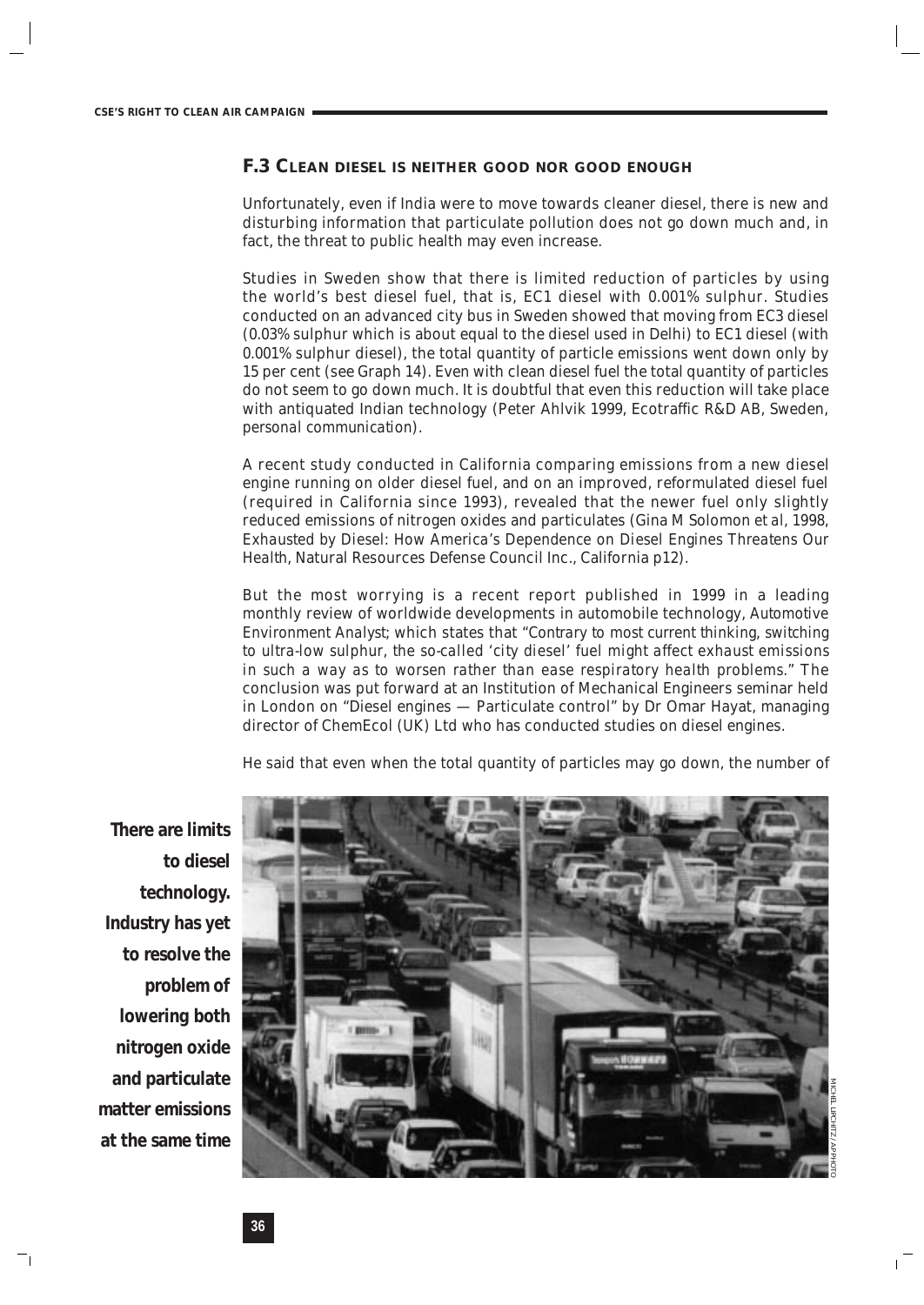particles can go up. The greater the number of particles in the emissions, the smaller will be their average size and more deeply will they be able to penetrate the respiratory tract. He concluded, "On aggregate, switching from regular to ultra-low sulphur fuel reduced average particle size significantly" (Anon 1999, Diesel Particulates — Controversies Grow, in *Financial Times Automotive Environment Analyst*, UK, February, p17-18).



#### **G. Diesel engine quality**

Automobile manufacturers may fuss over poor diesel quality but the fact of the matter is that, due to extremely lax mass emission standards in force, diesel engines currently produced and proposed to be produced in India are extremely outdated and highly polluting. The mass emission norms orginally scheduled to be enforced in India in 2000 are the Euro I norms which were enforced in Europe way back in 1992. Since then Europe has moved on to Euro II norms in 1996 and will be enforcing Euro III norms in 2000 (see Table 14). Thus, it is clear that even the diesel engines which are to be introduced in 2000 are going to be very poor by international standards.

**Table 14: Comparison of Indian and European norms for diesel passenger cars**

| The norms proposed for 2000 for diesel engines are the same as those which were imposed in |  |
|--------------------------------------------------------------------------------------------|--|
| <b>Europe 6-7 years ago.</b>                                                               |  |

|                                                               | <b>Indian</b><br>1996<br>norms <sup>1</sup> | <b>Indian</b><br>2000<br>norms <sup>1</sup> | <b>European</b><br>1994<br>norms<br>(Euro I) $^2$ | <b>European</b><br>1997<br>norms<br>(Euro II) <sup>2</sup> | <b>Proposed</b><br><b>European</b><br>norms<br>for 2000<br>$(Func \text{ III})^1$ | <b>Proposed</b><br><b>European</b><br>norms<br>for 2005<br>(Euro IV) <sup>1</sup> |
|---------------------------------------------------------------|---------------------------------------------|---------------------------------------------|---------------------------------------------------|------------------------------------------------------------|-----------------------------------------------------------------------------------|-----------------------------------------------------------------------------------|
| Gross vehicle<br>weight (kg)                                  | 1470-1700                                   | 1251-1700                                   | 1251-1700                                         | 1251-1700                                                  | 1251-1700                                                                         | 1251-1700                                                                         |
| Carbon<br>monoxide<br>(gm/km)                                 | $6.27 - 7.7$                                | 6.00                                        | 6.00                                              | 1.25                                                       | 0.64                                                                              | 0.53                                                                              |
| Hydro-<br>$carbons +$<br><b>Nitrogen</b><br>oxides<br>(gm/km) | 2.42-2.97                                   | 1.60                                        | 1.60                                              | 1.00                                                       | 0.56                                                                              | 0.30                                                                              |
| Particulate<br>matter $(gm/km)$                               | No norms                                    | 0.22                                        | 0.22                                              | 0.12                                                       | 0.05                                                                              | 0.025                                                                             |

Note: Norms are for Conformity of Production

*Source:* 1) Central Pollution Control Board 1998, Dieselisation of Private Vehicles, *mimeo*.

2) CONCAWE Report No. 6/97

We have to also see the Euro norms in the international context. The strictest standards for diesel engines in the world are California standards which are even stricter than the standards applied in the rest of USA. US standards, in turn, are far stricter than European standards (see Table 15).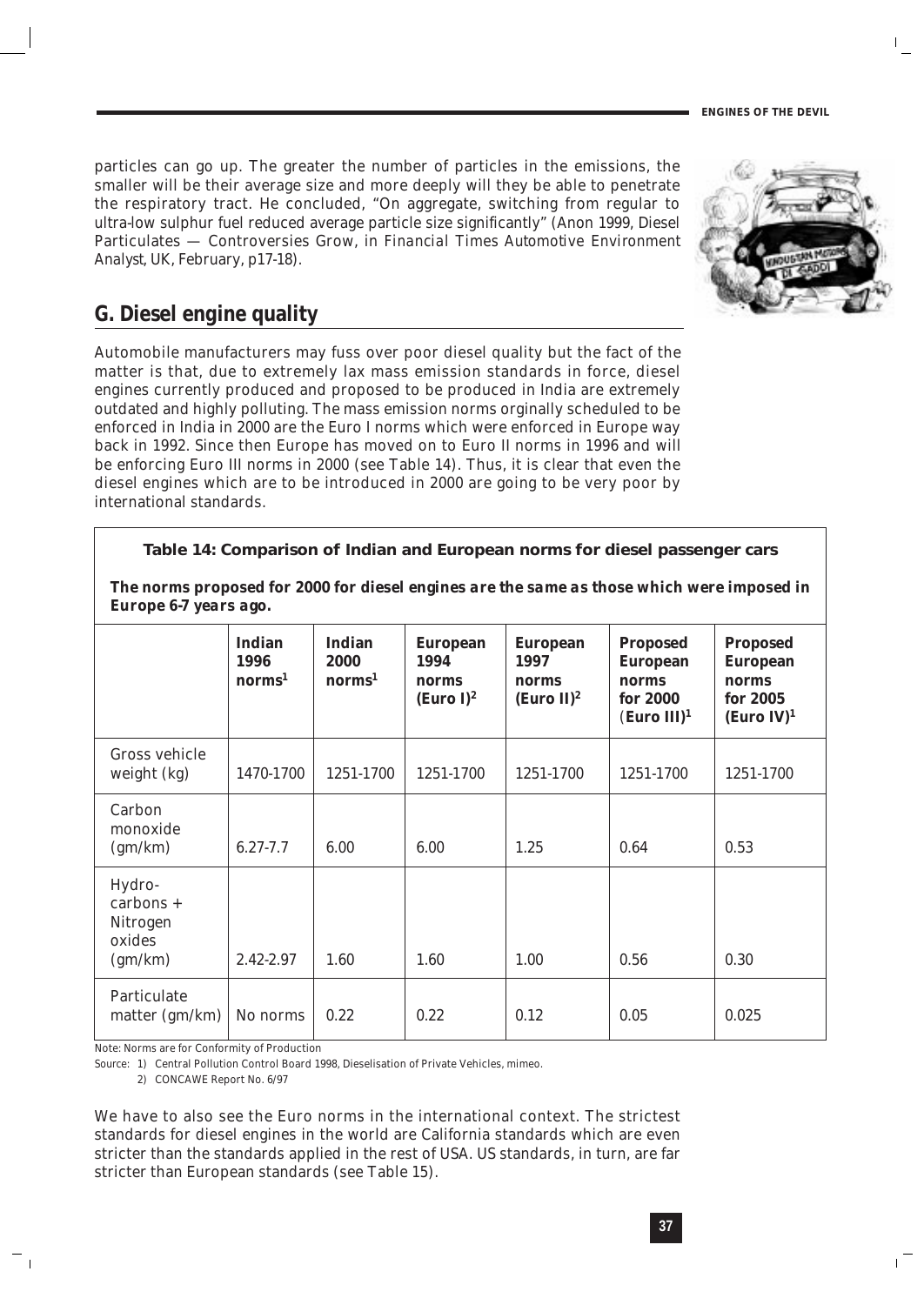| Table 15: Strictness of different international standards for diesel vehicles |                                                            |                                    |  |  |
|-------------------------------------------------------------------------------|------------------------------------------------------------|------------------------------------|--|--|
| <b>Place</b>                                                                  | <b>Strictness of standards</b>                             | <b>Possible reasons</b>            |  |  |
| California                                                                    | Strictest in the world/Stricter than even the US standards | Suffers from smog                  |  |  |
| <b>USA</b>                                                                    | Less strict than California but stricter than elsewhere    |                                    |  |  |
| European Union                                                                | Less strict than USA                                       | Strong diesel manufacturers' lobby |  |  |
| India                                                                         | Lagging behind 7 years even in comparison to EU standards  |                                    |  |  |

European standards are lower than that of USA presumably because one of the world's biggest manufacturers of diesel engines, Puegeot, is a French conglomerate. Many Indian manufacturers who are going in for diesel versions of their cars in India are collaborating with Puegeot for diesel engine technology.

A CPCB analysis points out, "........the present Indian norms for diesel cars are very much relaxed than European norms…… There is no limit for PM in current Indian norms whereas European norms specify 0.1 gm/km. ...In India, the 2000 CO norms for diesel passenger cars are more relaxed than gasoline passenger cars whereas in Europe the diesel passenger car norms are more stringent than gasoline passenger cars." The analysis concludes that "existing diesel vehicles are more hazardous than petrol vehicles in the Indian context." (Dieselisation of Private Vehicles, November 1998, Central Pollution Control Board, *mimeo*).

While it is true that diesel vehicles are 10-20 per cent more fuel efficient than petrol vehicles, they are far more polluting, especially of particulate matter and nitrogen oxides, both of which are serious air pollutants in Delhi.

Will diesel engines become cleaner in the future? If we compare the standards that are being set in Europe for the years 2000 and 2005 for diesel and petrol cars, we find that even Europe, with the best of technology, has not come to grips with the problem of particulate matter and nitrogen oxides emissions from diesel vehicles effectively. This is evident from the fact that the limits set for these emissions from diesel vehicles are several times more than the levels allowed for petrol vehicles (see Graph 15). European proposals applicable from the years 2000 show that even in Europe, with the best of technology, diesel vehicles will emit 3.3 times more nitrogen oxides than petrol vehicles. At the same time, diesel vehicles have been set a particulate matter standard for 2000 of 0.05 gm/km whereas no standard has been set for petrol cars because petrol cars have very small particulate emissions. Generally, diesel cars emit one to two orders of magnitude more particulates than petrol cars, which means 10-100 times more than petrol cars (see Graph 15).



Moreover, diesel vehicle manufacturers have still not been able to resolve the problem of lowering both nitrogen dioxide and particulate matter emissions from diesel engines at the same time. Changes needed in engine parameters to reduce nitrogen dioxide emissions tend to increase particulate emissions and vice versa. Therefore, a manufacturer who designs diesel engines has to choose between high nitrogen dioxide emissions or high particulate matter emissions (see Table 16) (Michael Walsh and Jitendra J. Shah 1996, *Clean Fuels for Asia: Technical Options for Moving toward Unleaded Gasoline and Low-Sulphur Diesel*, The World Bank, Washington DC).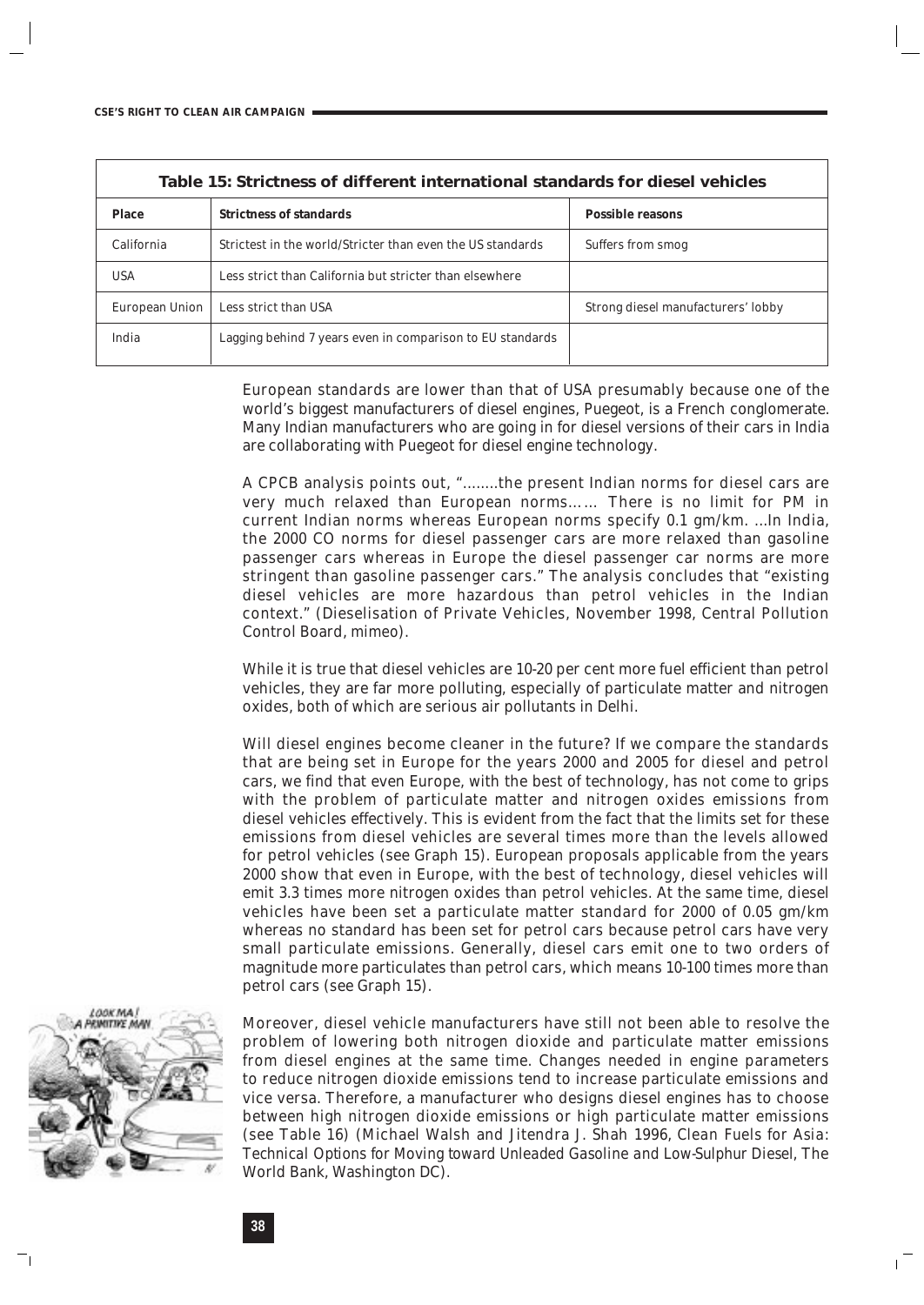

**Graph 15: Comparison of European norms for diesel and petrol vehicles**

*Source*: Decision of the joint European Parliament and Council meeting on June 30, 1998.

#### Table 16: The NO<sub>v</sub> - Particulate trade off

**Most of the techniques for reducing Particulate Matter (PM) and Hydocarbon (HC) emissions result in higher Nitrogen Oxide (NO<sub>v</sub>) emissions** 

| Changes in engine design to improve emissions                             | Affect on NO <sub>v</sub> and particulate emissions                           |
|---------------------------------------------------------------------------|-------------------------------------------------------------------------------|
| Turbocharging                                                             | Increases NO <sub>x</sub> emissions but reduces particulates                  |
| Fuel injection retard is an effective way of<br>reducing $NO_x$ emissions | Increases fuel consumption, smoke and hydrocarbon emissions                   |
| Exhaust gas recirculation technique                                       | Can significantly reduce NO <sub>v</sub> but may double particulate emissions |

*Source:* Michael Walsh and Jitendra Shah 1997, *Clean Fuel for Asia*, World Bank, USA.

#### **G.1 EVEN CLEAN DIESEL ENGINES ARE DIRTY**

*Even more worrying is the information that when efforts are made to design diesel engines to reduce the total quantity of particulate matter in diesel exhaust, the particles become smaller and their number goes up dramatically which poses a serious health hazard because then the particles can go even deeper into the lungs.* According to the Health Effects Institute based in Cambridge USA, despite a substantial reduction in the weight of the total particulate matter, the total number of particles from a 1991 model diesel engine was 15 to 35 times greater than the number of particles from a 1988 diesel engine when both engines were operated without emission control devices (Gina M Solomon *et al* 1998, *Exhausted by Diesel, How America's Dependence on Diesel Threaten Our Health*, Natural Resources Defence Council Inc., California,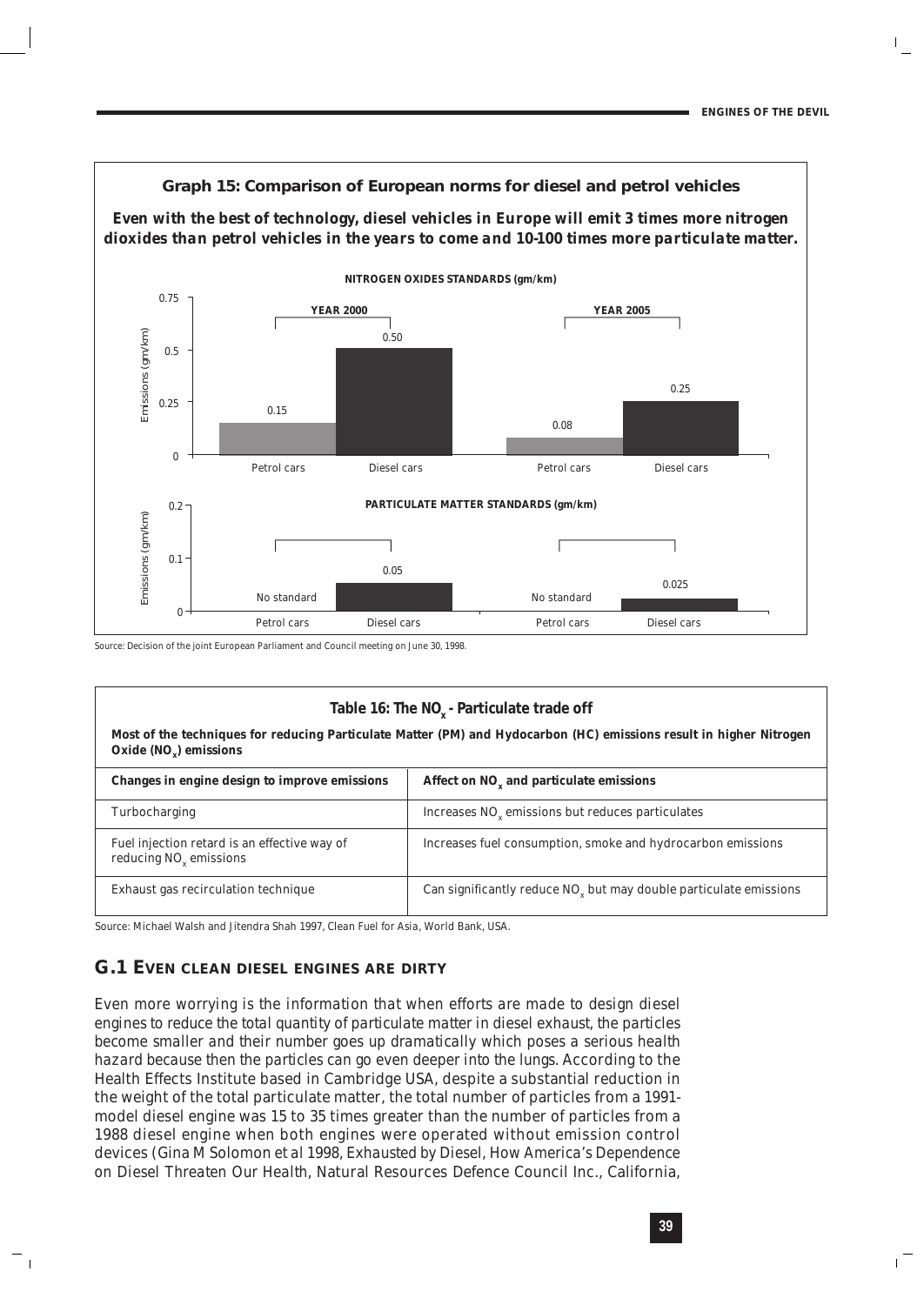May 1998). Thus, newer diesel engines may be emitting a smaller quantity of particles but not fewer particles.

After recognising diesel particles as a toxic air contaminant and a carcinogen in August 1998, the California government in November 5, adopted a plan to require gasoline and diesel-fueled light duty vehicles to meet tighter emission standards beginning in 2004. Most notably, for CO, HC and NOx, vehicles will be required to meet identical standards regardless of the fuel used. According to Michael P Walsh, former director of the US Environment Protection Agency, "these requirements will effectively eliminate light duty diesel sales in California unless there is a significant technological breakthrough."

The particulate emission standard for diesel cars in California in 2004 will be 0.01 gm/mile or 0.00625 gm/km (Michael P Walsh, March 1999, Global Trend in Diesel Emissions Control — A 1999 Update, SAE Technical Papers Series, Society of Automotive Engineers, USA, *mimeo*). Even though different countries specify different driving cycles to measure vehicular emissions, the enormous strictness of the California standard can be understood by simply comparing it with the Indian 2000 standard of 0.18 gm/km for diesel cars. This standard is 29 times than what California will achieve in 2004. And this is when Californian cities use much less diesel in comparison to petrol than Delhi. In other words, one new diesel car in India will be almost equal to 29 new diesel cars in California in 2004.

Moreover, California standards state that manufacturers will have to certify that these emissions will be met for at least 80,000- 2,40,000 km running of the vehicle, depending on the type of vehicle. India has no 'emission warranty' provided by manufacturers, unlike the US, and, therefore, diesel vehicles in India only have to meet high emissions standards at the factory gate. But then there is no guarantee that the cars' emissions will not deteriorate rapidly after, say, one year of use.

*Diesel paradox: cleaner the diesel technology, deadlier is the particulate emission problem. Efforts to improve engine design and also the fuel quality reduces the total quantity of particulate matter but the number of the finer particles goes up dramatically which poses a serious health hazard*

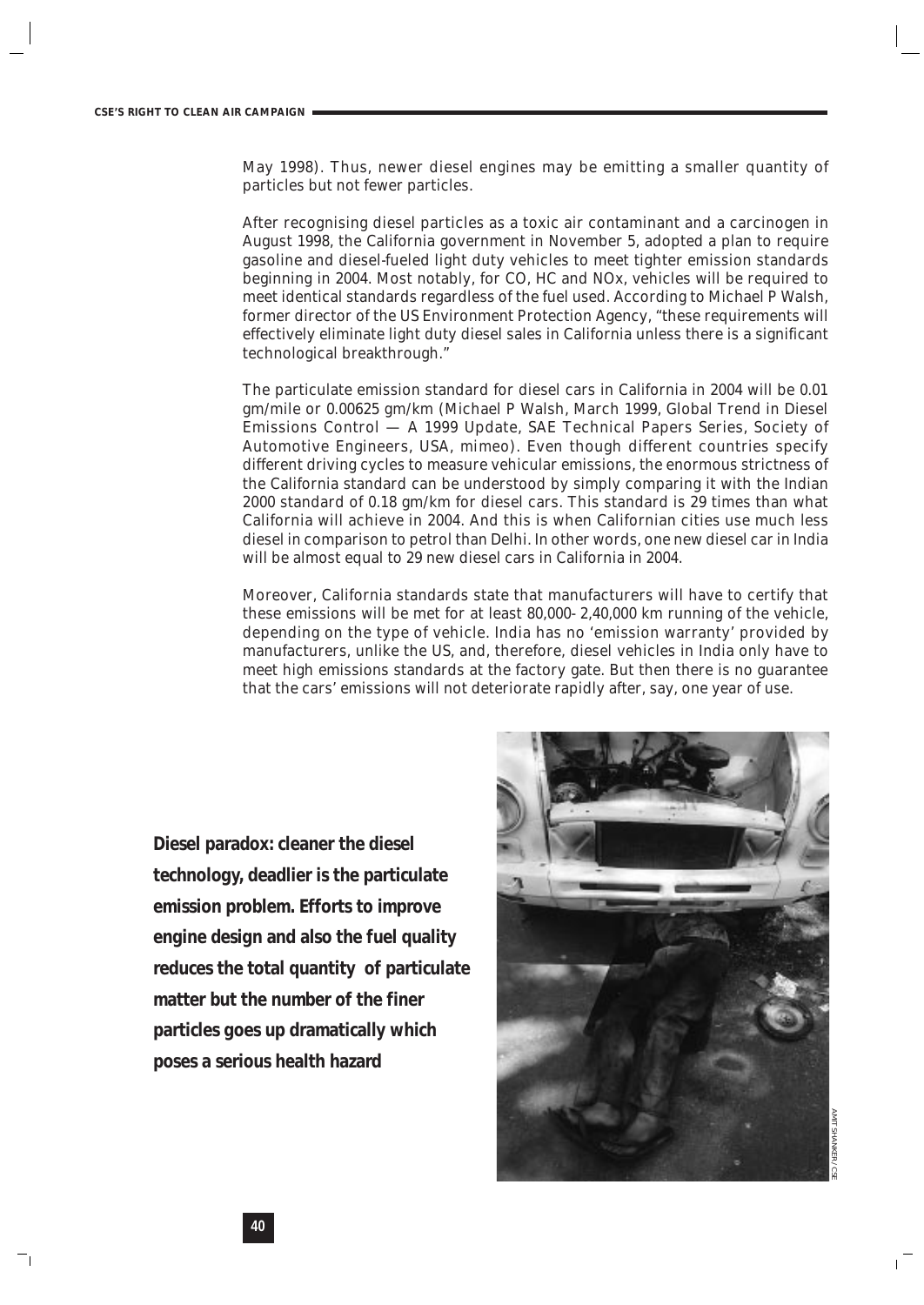

Particulate emission control devices for diesel vehicles are still in a developmental stage. They are not yet commercially viable and their effectiveness is still dubious.

The new diesel cars which will come onto the Indian market will have no catalytic convertors as compared to petrol cars. In any case, catalytic convertors will go bad quickly when diesel has as much as 0.25% sulphur, which is the quality of diesel supplied in Delhi. Low sulphur is necessary in diesel for catalytic convertors.

Furthermore, catalytic convertors reduce carbon monoxide and hydrocarbons in diesel cars but not particulate matter and nitrogen oxides. To reduce PM, another device called particulate traps is needed but it is still at an experimental stage.

#### **H. Air pollution problems caused by diesel in Europe**

Diesel vehicle manufacturers only point out that European countries have allowed private diesel cars. So why can't India?

Walsh, who has studied the current trend in sales and use of diesel-fueled vehicles in different countries, argues that these trends reflect the relative importance these countries place upon different pollutants and environmental benefits they hope to achieve. Since the diesel engine is more fuel-efficient, several Western companies have promoted diesel cars to lower levels of carbon dioxide emissions, driven by concerns regarding global warming (Michael P Walsh. March 1999, "Global Trends in Diesel Particulate Control — 1999: Update, 1999 SAE International Congress and Exposition", USA, *mimeo*).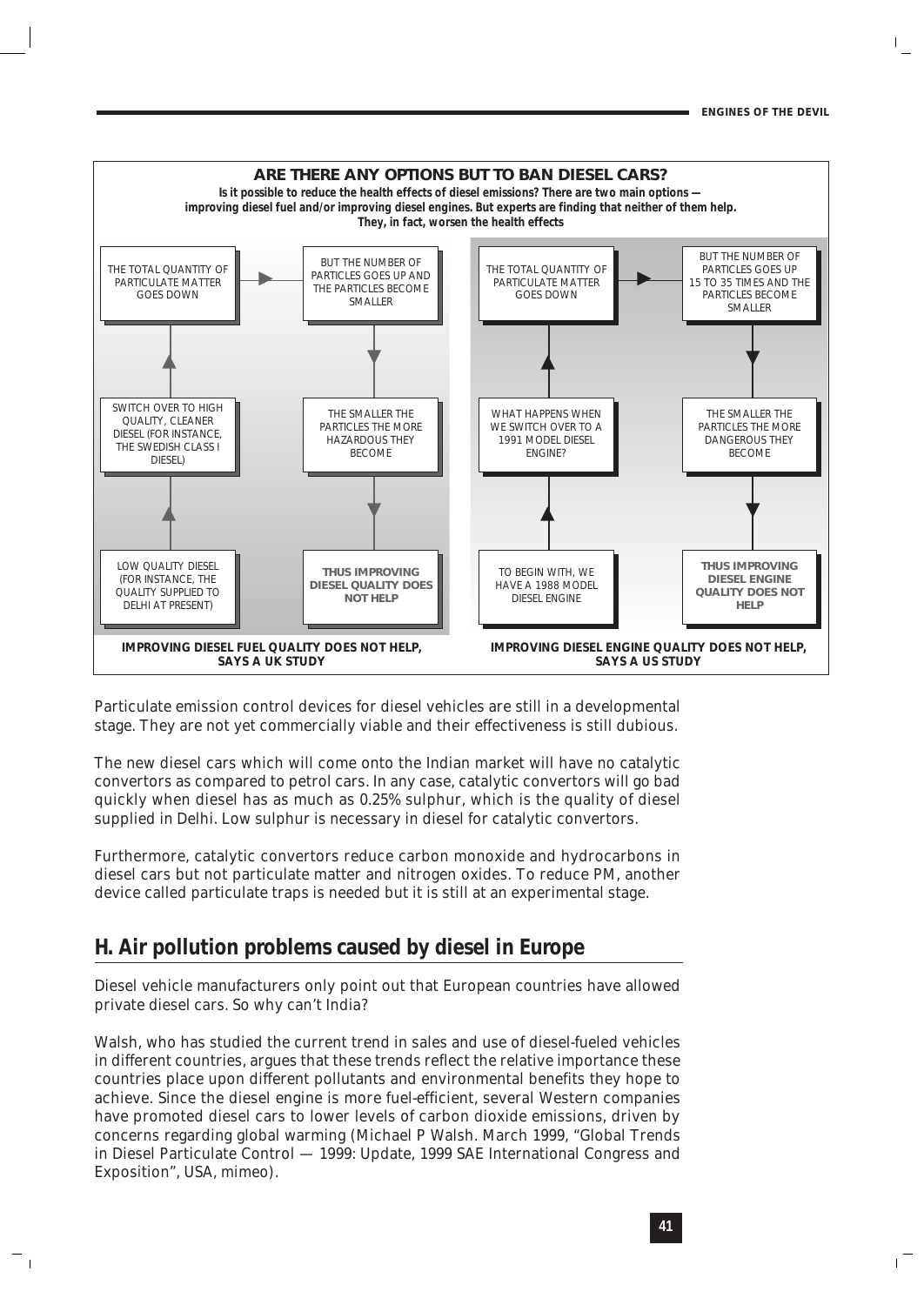But, at the same time, governments are beginning to counter this industry response to the global warming problem by tightening diesel emission standards concerned by the health effects of diesel particles. As a result, there are wide differences in the trend in sales in diesel cars from country to country even within Europe.

It is important to note that particulate matter was not considered a serious problem in Western countries until recently. The European Union does not even have an ambient air quality standard for particulates and is considering one only now. Moreover, particulate standards were invariably built on total quantity of particulate matter but now there is growing concern about the size of particles and the recognition that there is no safe level of particles.

Carbon dioxide is not a primary concern in India as of today because India as yet has no international commitment to reduce carbon dioxide emissions. On the contrary, the concentration of diesel-related pollutants such as particles and  $NO<sub>x</sub>$  is very high in severely polluted cities like Delhi.

Meanwhile, there is new evidence to show that diesel cars may not even help prevent global warming. Diesel cars are more damaging to environment and health than gasoline cars, according to a study by the Swedish Environmental Protection Agency (SWEPA). SWEPA study holds that the argument that the diesel cars contribute less to global warming than gasoline cars, is false. While the authors acknowledge that diesel cars do use 20-25 per cent less fuel and, therefore, emit less CO<sub>2</sub> per kilometre, they argue that the diesel cars emit 15 per cent more  $CO<sub>2</sub>$  per litre than gasoline cars, and as a result the overall effect on  $CO<sub>2</sub>$  emissions is 'negligible' (Anon 1998, *Financial Times Automotive Environment Analyst,* Issue 47, London, UK, December, p8).

**The growing use of diesel cars in countries like France is also leading to serious pollution problems. European countries, under pressure from their diesel engine manufacturers, are, therefore, paying a heavy price for allowing diesel vehicles in larger numbers than USA. There are more powerful diesel manufacturers in Europe than in Japan, Korea or USA.** 

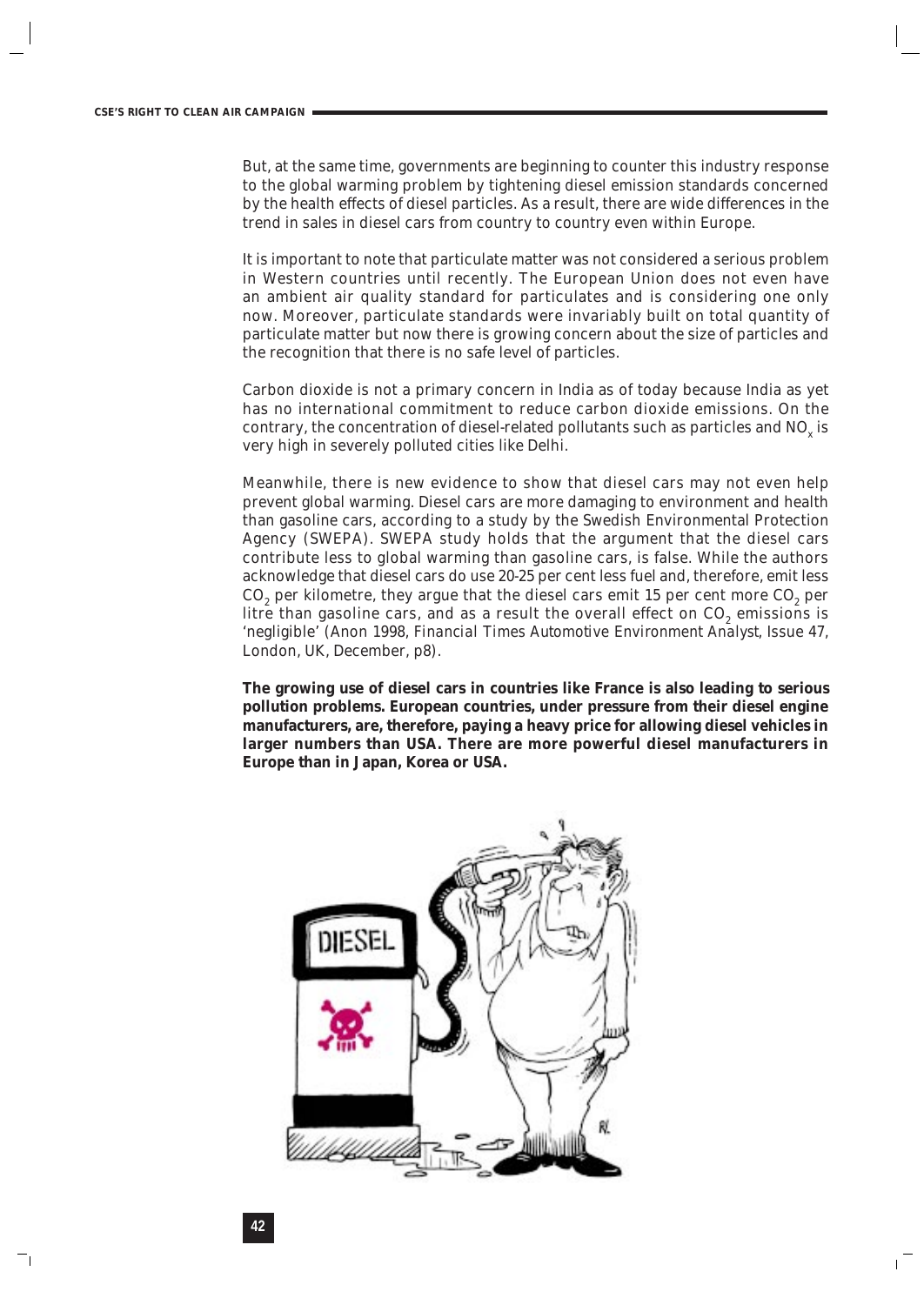This bad air pollution picture emerges clearly in France, where diesel cars are high in numbers because of the presence of Peugeot, the world's leading manufacturer of diesel engines.

Here are some highlights of the air pollution in Paris over the last few years:

- i) **JULY 1994:** The authorities announce that the air in Paris is so polluted by ozone that it is dangerous to breathe. The resulting pollution alert, the first in the capital's history, sends shockwaves throughout France.
- ii) **OCTOBER 1995:** Nitrogen dioxide levels soar to a new record on a hot day.
- iii) **MAY 5, 1996:** Some 4000 people take to the streets in Paris, on France's first national anti-air pollution day. A French engineer even suggests installing 70,000 small fans costing US\$ 80 million to blow away car exhaust fumes.
- iv) **MARCH 11-13, 1997:** Paris authorities issue a pollution alert as warm sunshine and low winds push nitrogen dioxide to dangerous levels. Action by police to keep motorists within strict speed limits leads to traffic jams. Paris mayor asks people to use buses and trains. The Prime Minister announces that half of all vehicles will be banned in Paris when pollution reaches dangerous levels.
- v) **SEPTEMBER 30, 1997:** High pollution levels lead to unprecedented restrictions in Paris. It is announced that only cars with odd-numbers will be allowed to circulate in Paris region and public transport is made free. Even-numbered cars, if caught, will be fined \$150 (900 francs) and immobilised. About 1,000 extra police are deployed to check cars. But the government can not pick up the courage to fine car owners. It only distributes leaflets explaining the rules.
- vi) **OCTOBER 12, 1997:** Paris authorities warn people with respiratory problems to take special care when ozone levels again reach high levels.
- vii) **FEBRUARY 1, 1998:** French cabinet approves a plan which says that when pollution alerts are announced only vehicles made after 1993, the year when catalytic convertors became mandatory, or those powered by batteries or natural gas will be allowed on the roads. These cars will get green stickers.
- viii) **AUGUST 15, 1998:** Police urge Parisians to leave their cars at home after high temperatures lead to high ozone levels over the French capital.

We may ask why is this happening repeatedly in France? **Several French experts believe that the cause is diesel engines, which have been described as the "engines of the devil".**

According to a newspaper report on the air pollution problems in France, "....diesel fuel.....accounts for nearly half of all sales at the pump. And car makers have blocked measures to discourage diesel engine cars, which one newspaper called "**engines of the devil**". Unlike in Germany, where environmental groups won strict anti-pollution measures last year, environmentalists here are not particularly powerful. But they have been vocal, staging marches to protest construction of new garages as well as government policies that encourage automobile use." (Anon 1996, France Gets Tough On Pollution: Dirty Air Warnings Pit Industry, Voters, in *Washington Post*, April 7, 1996, Washington Post Co, Washington)

European countries are also beginning to rethink diesel. A recent Dutch study, for



*Some countries have allowed the number of diesel cars to increase to combat global warming as diesel is more fuel efficient. But scientific evidences mount to show that diesel may actually contribute to global warming in addition to aggravating the problem of urban smog*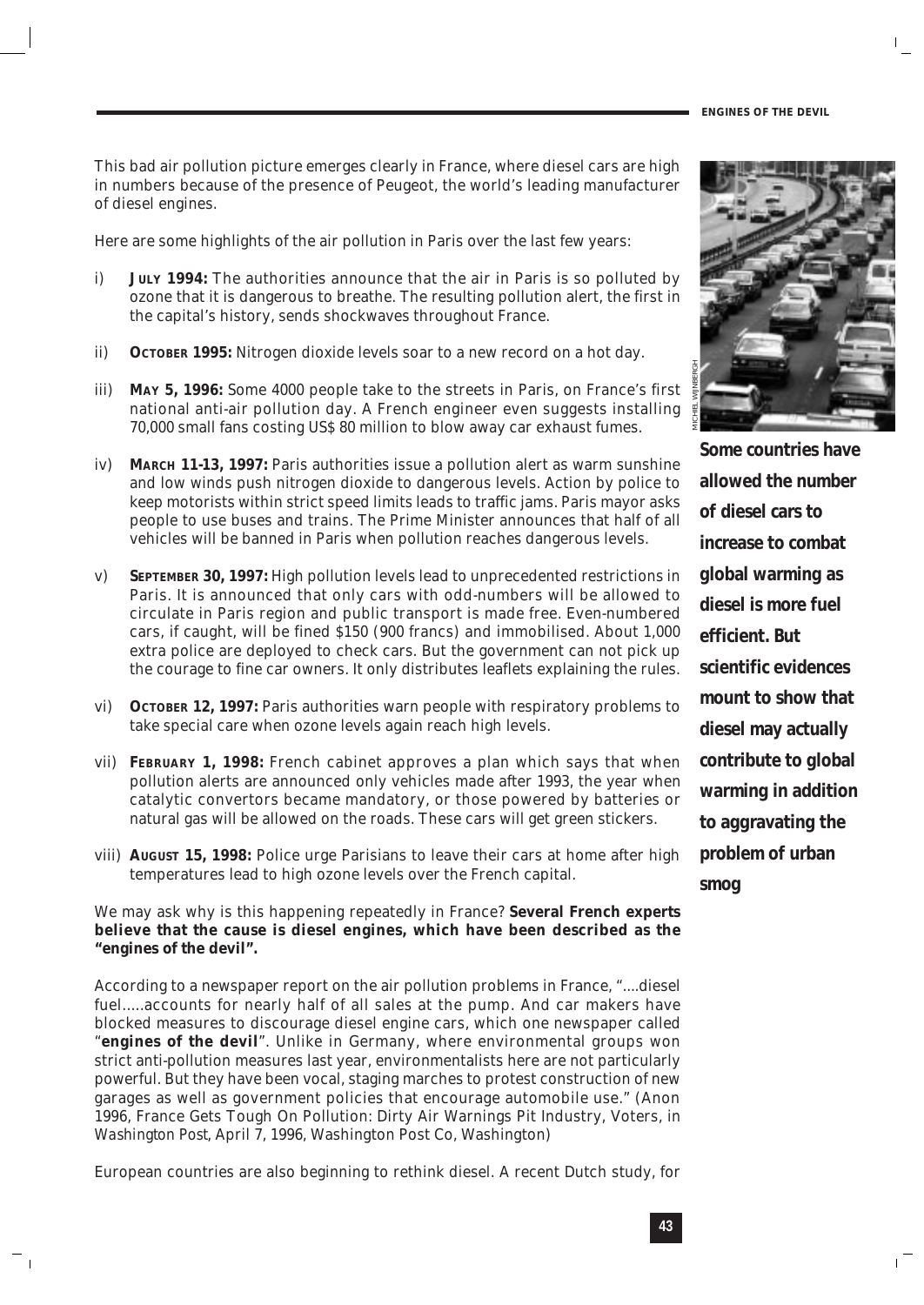instance, which has tried to evaluate the optimum fuel mix for the country's road traffic in the year 2010, from an environmental point of view, has concluded that the proportion of diesel should drop from 57 per cent in 1997 to 43-46 per cent in 2010 with the proportion of petrol going up from 36 per cent to 43-45 per cent and that of gaseous fuels like LPG and CNG should go up from 7 per cent to 9-14 per cent. The study recommends that the percentage of passenger cars run on diesel should drop by more than half and even that of light commercial vehicles by over a third. The study recommends city buses and coaches, distribution trucks and refuse collection vehicles should move towards the use of CNG and LPG (Michael P Walsh 1998, Dutch Study Assesses Optimal Fuel Mix, in *Car Lines*, issue 98-5, Arlington, USA, October, p4-5).

In Sweden, sales of new diesel cars have almost disappeared (Michael P Walsh 1999, Gobal Trends in Diesel Emissions Control — A 1999 Update, International Congress and Exposition, Detroit, March 1–4, p1, *mimeo*). The tax differential for diesel in the UK has been reversed in the latest budget and in France, too, where diesel models now account for around half of all sales of new cars, there are also calls for the existing tax advantages of diesel cars to be eliminated (Anon 1998, "Swedish report adds to evidence against green benefits of diesel" in *Financial Times Automotive Environment Analyst*, London, UK, December).

According to Walsh, two developing countries, namely, Brazil and Taiwan have banned private diesel vehicles. Egypt, too, which subsidises diesel to support public transport has banned private diesel cars. The European Union even took Taiwan's decision to a General Agreement on Tariff and Trade (GATT) tribunal but lost because GATT allows national action to protect the environment as long as the measure is both for local and foreign firms.



*Because government agencies have failed to protect the public from diesel exhaust, in the US — NGOs like National Resource Defence Council (NRDC) and the Environmental Law Foundation have launched the "Dump the Dirty Diesel" campaign*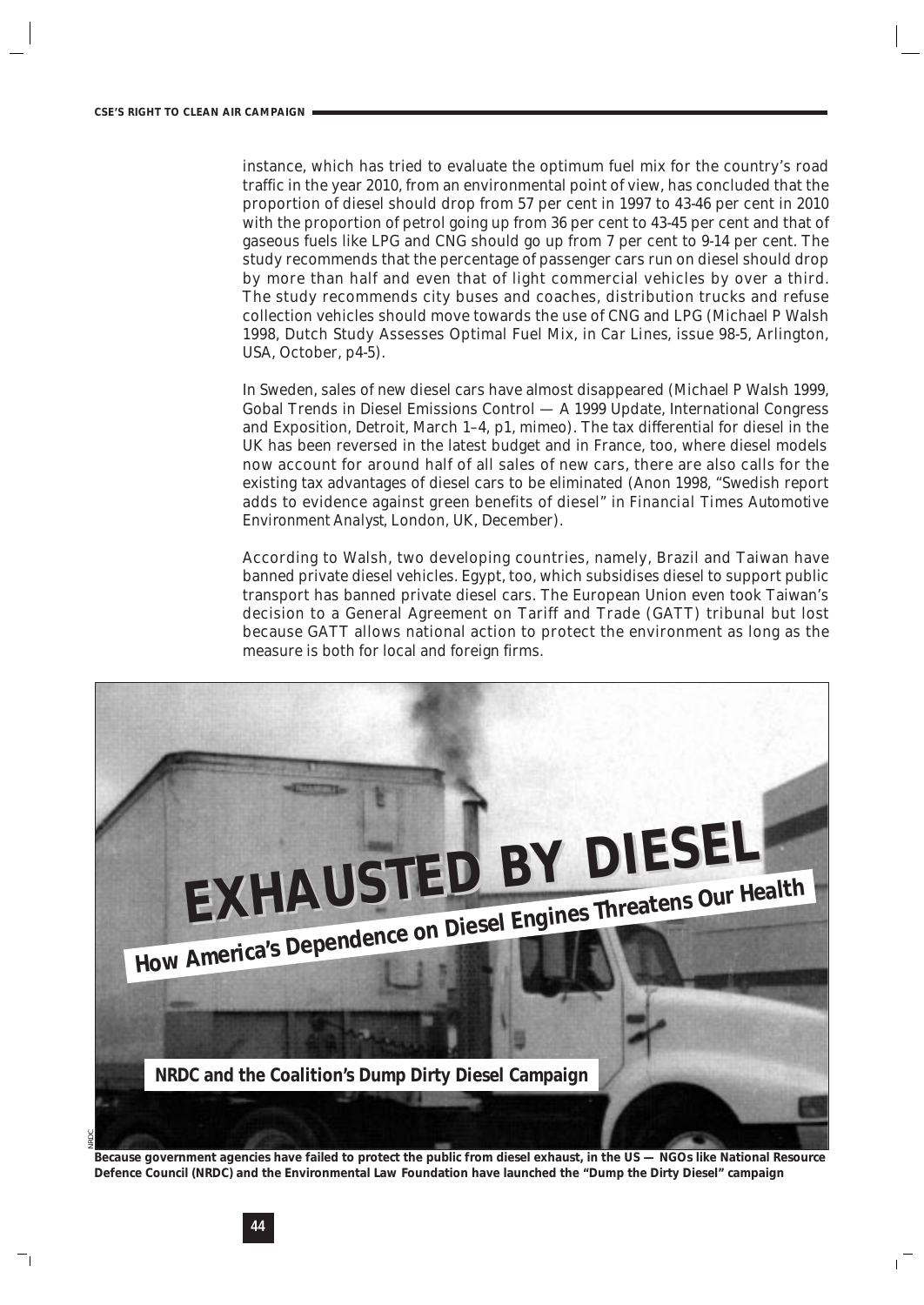The recent decision of California to adopt the same standards for diesel and petrol vehicles "makes it very unlikely that many diesels will be sold unless there is a significant technological breakthrough," says Walsh. The formal declaration of diesel particulates as cancer-causing substances will make it even more difficult for vehicle manufacturers to introduce diesel vehicles in California.

#### **I. The need to ban private diesel cars**

It is necessary to ban the registration of new diesel-based private vehicles immediately in order to prevent their rapid growth in Delhi. It is clear that diesel technology has reached its limits. Even if Indian diesel cars meet Euro I or even Euro II norms, this will be inadequate in dealing with the problem of tiny toxic particulate emissions. Latest evidence shows that even importing or production of cleaner fuel is insufficient. Paris is suffering from smog even when it has clean diesel fuel (0.03% sulphur as compared to Delhi's 0.25% Sulphur) and has 'clean' engines (Euro II and going on to Euro III).

The price difference in India between diesel and petrol is going to lead to an explosion of diesel cars. We must not allow this to happen. Already the toxic tiny particulate matter from diesel has reached critical levels in the city. The Respirable Suspended Particulate Matter (RSPM) reaches 5-6 times above the standard.

The Supreme Court  $-$  in recognition of the toxicity of diesel emissions  $-$  has already ordered that all public transport and taxis must move to CNG. The Delhi administration has banned the registration of diesel taxis. To allow private vehicles to dieselise would not only undermine the Supreme Court order to reduce diesel use by moving public buses to CNG but would also be a misuse of the fiscal policy that keeps diesel prices low for public transport and agriculture. So, while public transport will move away to CNG, rich car owners will use cheap and dirty diesel.

It is best to reduce the use of diesel to the minimum extent possible because of increasing evidence of the acute cancer-causing potential of diesel-related pollutants and their other health effects.

All this should be avoided by pushing more and more commercial vehicles, which today use diesel into cleaner fuels like CNG or LPG and banning diesel-based private cars which currently use little diesel till diesel-related technology becomes environmentally-friendly in the west.

In the Vellore Citizens Welfare Forum Vs. Union of India (1996) 5 SCC 647, the Supreme Court had emphasised importance of the *"precautionary" principle* and the *"polluter pays" principle*. To protect the environment, the 'precautionary principle' should be given priority over 'polluter pays' principle. Otherwise, polluters would be free to increase pollution on payment of sums of money.

A ban on the registration of diesel driven private vehicles fits well with the Precautionary Principle. ■

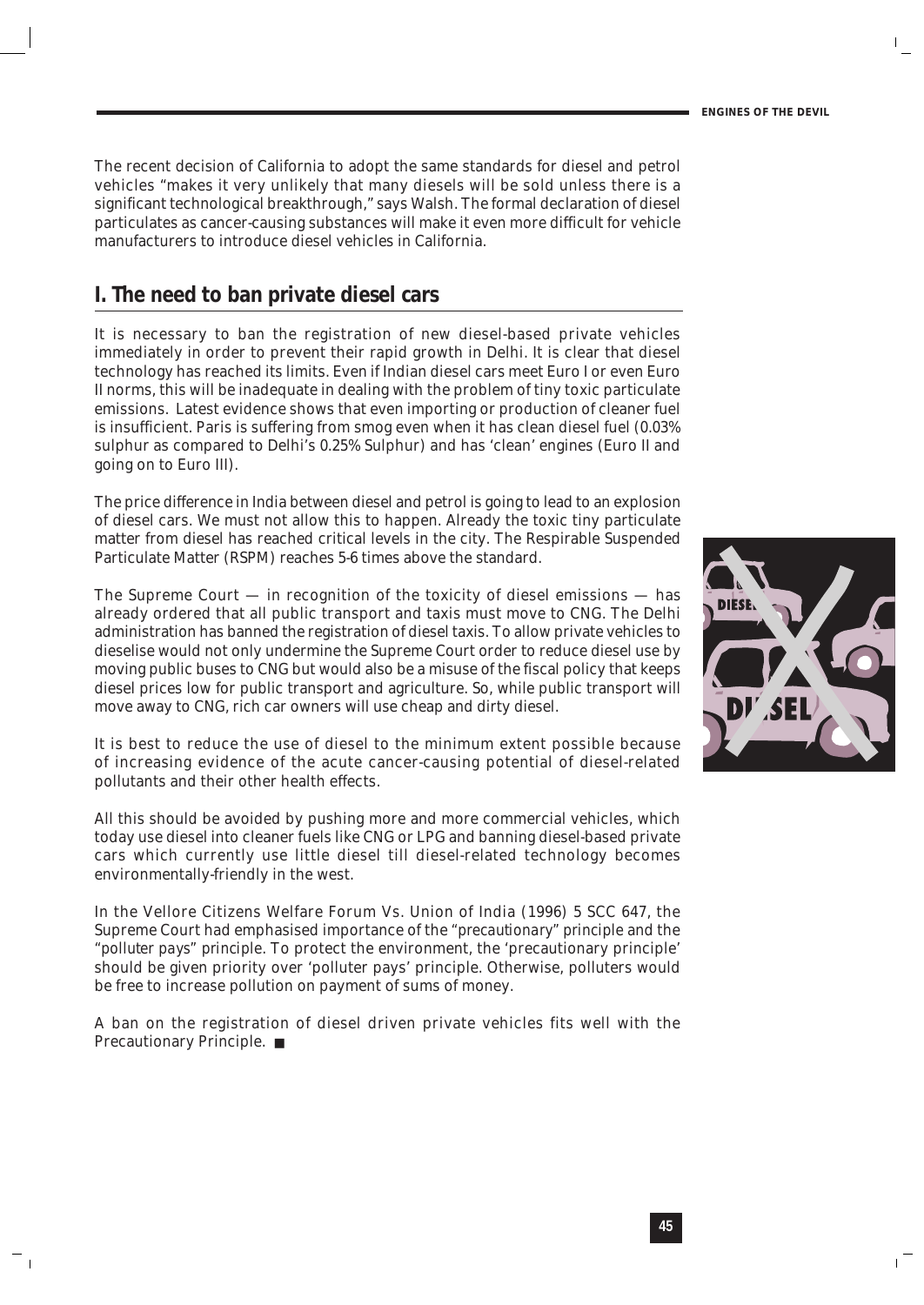#### **CSE Publications: Order Today**

#### **STATE OF INDIA'S ENVIRONMENT**

**Citizens' First Repor**t-1982 (SOE-1) Hardbound Rs. 290 US \$12 Paperback Rs. 190 US \$10

**Citizens' Second Report**-1984-85 (SOE-2) Hardbound Rs. 490 US \$18 Paperback Rs. 290 US \$12

**Citizens' Third Report**-1991 (SOE-3) **Floods, Floodplains & Environmental Myths** Hardbound Rs. 290 US \$12 Paperback Rs. 190 US \$10

**Citizens' Fourth Report**-1997 (SOE-4) **Dying Wisdom: Rise, Fall and Potential of India's Traditional Water Harvesting Systems** Hardbound Rs. 490 US \$18 Paperback Rs. 290 US \$12

**Citizens' Fifth Report**- (SOE-5) Part l: National Overview Part ll: Statistical Database Hardbound Rs. 1,590 US \$59

**Towards Green Villages** A Strategy for Environmentally Sound and Participatory Rural Development Paperback (Hindi) Rs. 30 US \$5

**Towards a Green World** Should Global Environmental Management be built on Legal Conventions or Human Rights? Hardbound Rs. 350 US \$18 Paperback Rs. 200 US \$10

**The Price of Forests** Proceedings of a Seminar on the Economics of the Sustainable use of Forest Resources Hardbound Rs. 180 US \$22

#### **The Challenge of the Balance**

Environmental Economics in India, Proceedings of the National Environment and Economics Meeting Hardbound Rs. 590 US \$22

**Water Links** Water Harvesters Directory Rs. 85 US \$6

**Global Warming in an unequal World: A case of environmental colonialism** Rs. 30 US \$6

#### **CHILDREN'S STORY BOOKS**

**Chipko** Rs. 20 US \$5 **The Chilika Lake adventure** Rs. 65 US \$9

#### **STATE OF THE ENVIRONMENT SERIES**

**The Curse of the White Gold** Paperback Rs. 75 US \$7

**Protection of Nature Parks: Whose Business?** Paperback Rs. 75 US \$7

**Slow Murder: The Deadly Story of Vehicular Pollution in India** Hardbound Rs. 390 US \$19 Paperback Rs. 75 US \$7

**Homicide by Pesticides: What Pollution does to our Bodies** Paperback Rs. 75 US \$7

#### **WEALTH OF THE NATION VIDEO SERIES**

**The Living Word** 32 mins Pal VHS Rs. 750 US \$25

#### **Harvest of Rain**

48 mins Pal VHS Rs. 750 US \$25

#### **Thar: Secrets of the Desert**

52 mins Pal VHS Rs.750 US \$25

#### **The Village Republic**

50 mins Pal VHS Rs. 750 US \$25

Set of 4 cassettes Rs. 2,500 US \$90

#### **Our forthcoming directories**

- **Health Links:** A Directory of experts on environmental health
- **Natural Resource Links:** A Directory of Government departments and institutions dealing with India's natural resource



**CENTRE FOR SCIENCE AND ENVIRONMENT**  *is a public interest research organisation dedicated to disseminate information about science and environment* **41, Tughlakabad Institutional Area, New Delhi - 110 062 Tel: 91-11-698 6399, 698 3394, 698 1110 Fax: 91-11-698 5879 Email: cse@cseindia.org Website: www.cseindia.org**